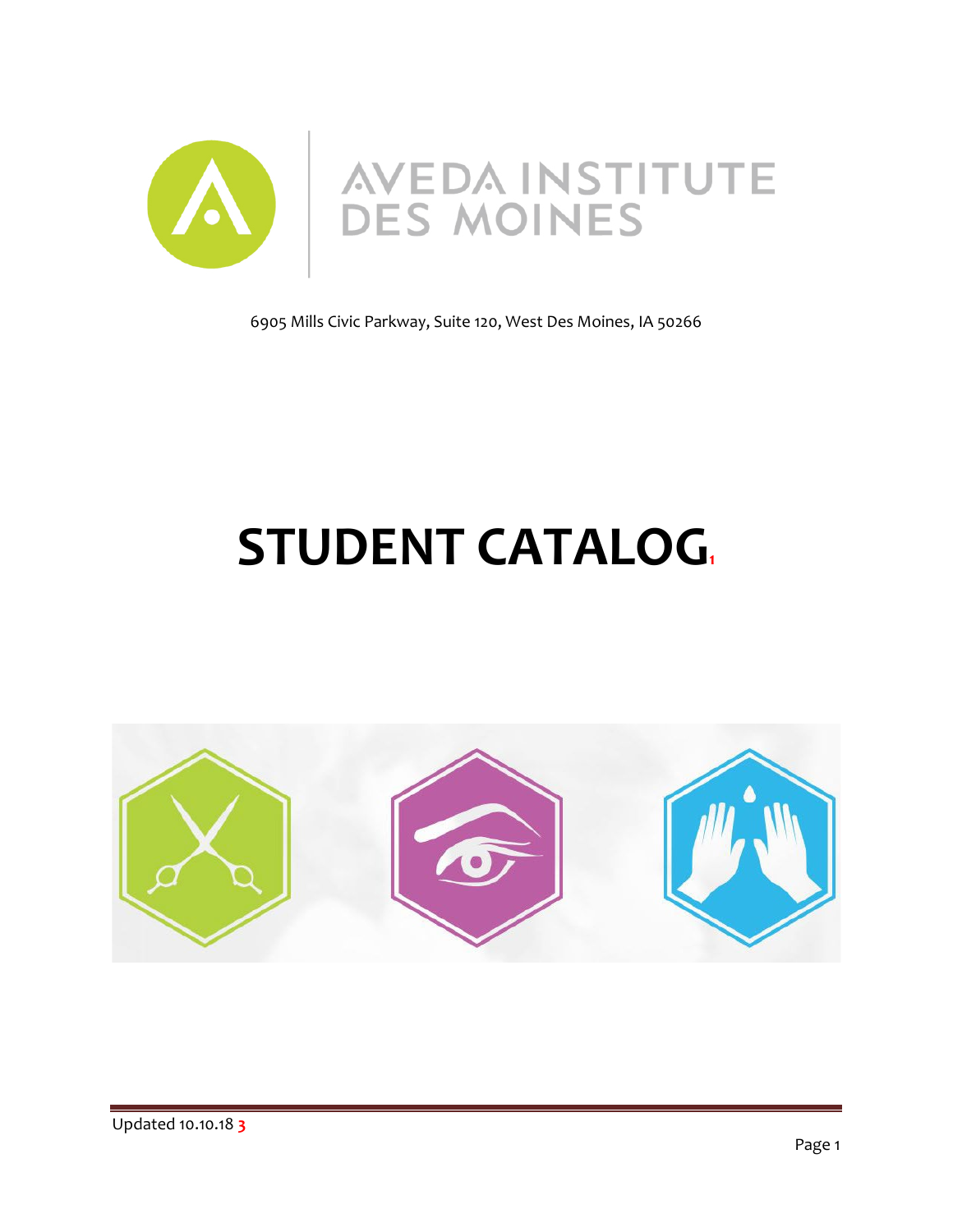The Aveda Institute Des Moines is licensed by: Iowa Board of Cosmetology Arts and Sciences **23** Iowa Department of Public Health Lucas State Office Building 5<sup>th</sup> Floor 321 E 12<sup>th</sup> St Des Moines, IA 50319 Phone # 515.281.4416 **[www.idph.state.ia.us/licensure](http://www.idph.state.ia.us/licensure)**

Accreditation Agency **23** National Accrediting Commission of Career Arts and Sciences (NACCAS) 3015 Colvin Street Alexandria, VA 22314 Phone # 703.600.7600



Owners: V.P. Institute, Inc. (a VP Group company)**7**

Corporate Office Address Aveda Institute Des Moines 6905 Mills Civic Parkway, Suite 120 West Des Moines, IA 50266 **2**

Aveda Institute Des Moines is incorporated under V.P. Institute, Inc.

Disclosure: Aveda Institute Des Moines reserves the right to change programs, start dates, tuition, or to cancel programs. Any changes will be made in accordance with state law, and will be incorporated into this catalog.

The Aveda Institute Des Moines is registered with the Iowa College Student Aid Commission. Any student wishing to contact the Commission regarding questions about the school, may do so at:

Iowa College Aid 430 E Grand Ave, FL 3 Des Moines, IA 50309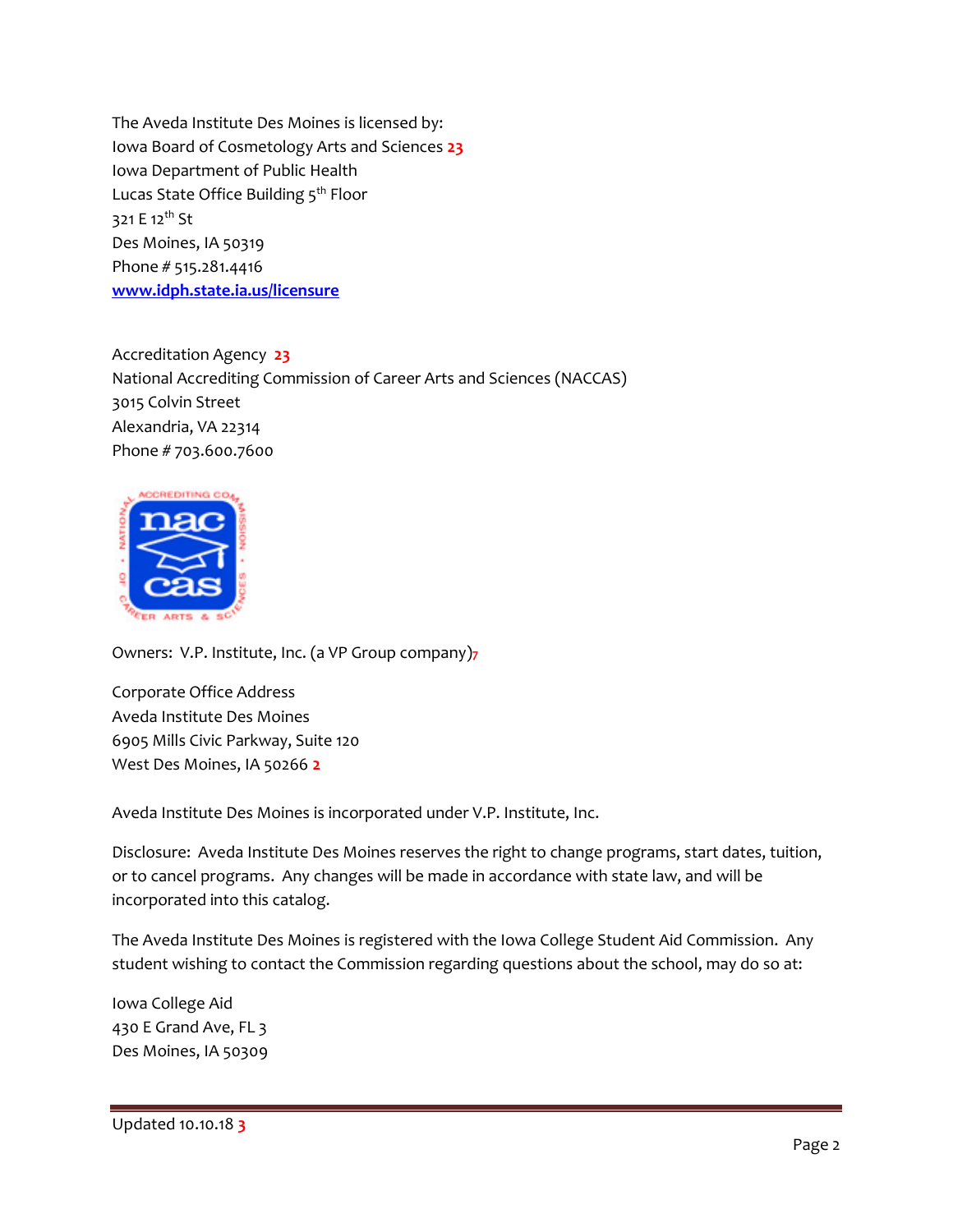# **TABLE OF CONTENTS**

| Aveda Mission                                     |
|---------------------------------------------------|
| Aveda Institute Des Moines Mission                |
| History                                           |
|                                                   |
| Cosmetology                                       |
| Esthiology                                        |
| Massage Therapy                                   |
|                                                   |
| <b>Enrollment Procedures</b>                      |
| Personal Interview                                |
| Acceptance                                        |
| <b>Transfer of Credits</b>                        |
| Re-entry                                          |
|                                                   |
| <b>Experience Center</b>                          |
| <b>Guest Service Areas</b>                        |
| <b>Student Classrooms</b>                         |
| Resource Library and Administrative Offices       |
| Common Areas                                      |
| Lockers/Workstations                              |
| Parking/Entrance                                  |
|                                                   |
| Housing                                           |
| Family Educational Rights and Privacy Act (FERPA) |
| Transcripts                                       |
| <b>Campus Security Disclosure</b>                 |
| Copyright Laws & Peer to Peer File Sharing        |
| <b>Career Placement</b>                           |
| <b>Academic Advising</b>                          |
| <b>Student Activities</b>                         |
| Alumni                                            |
|                                                   |
| Syllabus                                          |
| Schedules                                         |
| Attendance                                        |
| <b>Contract Time</b>                              |
| Make-up Hours                                     |
| Make-up Work                                      |
| Tardiness                                         |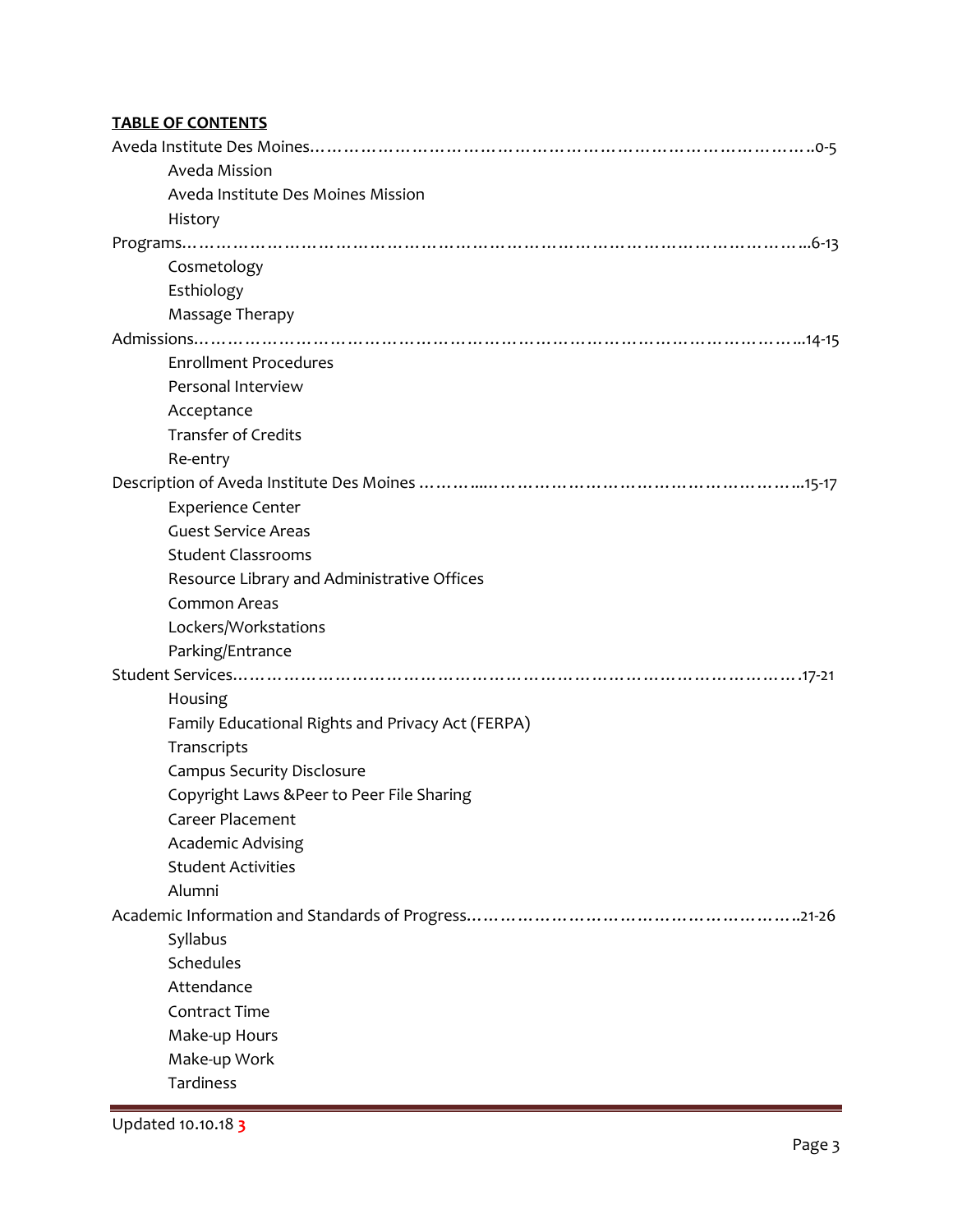# **TABLE OF CONTENTS**

| Early Release                                        |
|------------------------------------------------------|
| Notice of Expected Absences                          |
| <b>Time Record Policies</b>                          |
| Leave of Absence                                     |
| Graduation                                           |
| Licensing and Examining Requirements                 |
|                                                      |
| <b>Attendance Progress</b>                           |
| Academic Progress                                    |
| Determination of Progress                            |
| Warning                                              |
| Probation                                            |
| Re-establishment of Satisfactory Academic Progress   |
| Interruptions, Course Incompletions, and Withdrawals |
| Appeal Procedures                                    |
| <b>Transfer Hours</b>                                |
| Notifications and Records                            |
|                                                      |
|                                                      |
| Conduct/Grounds for Termination                      |
|                                                      |
| <b>Minor Standard Violations</b>                     |
| <b>Major Standard Violations</b>                     |
| Drug Free Institution and Workplace                  |
| No Smoking Institution and Workplace                 |
| Section 504/ADA Grievance Procedures                 |
| <b>Discrimination Grievance Procedures</b>           |
| Unresolved Disputes/Grievance Procedures             |
| Non-Discrimination Policy                            |
| <b>Sexual Misconduct Procedures</b>                  |
|                                                      |
| <b>Start Dates</b>                                   |
| Holidays Observed                                    |
|                                                      |
|                                                      |
| <b>Tuition Chart</b>                                 |
| Financing                                            |
| Scholarships                                         |
| <b>Refund Policy</b>                                 |
|                                                      |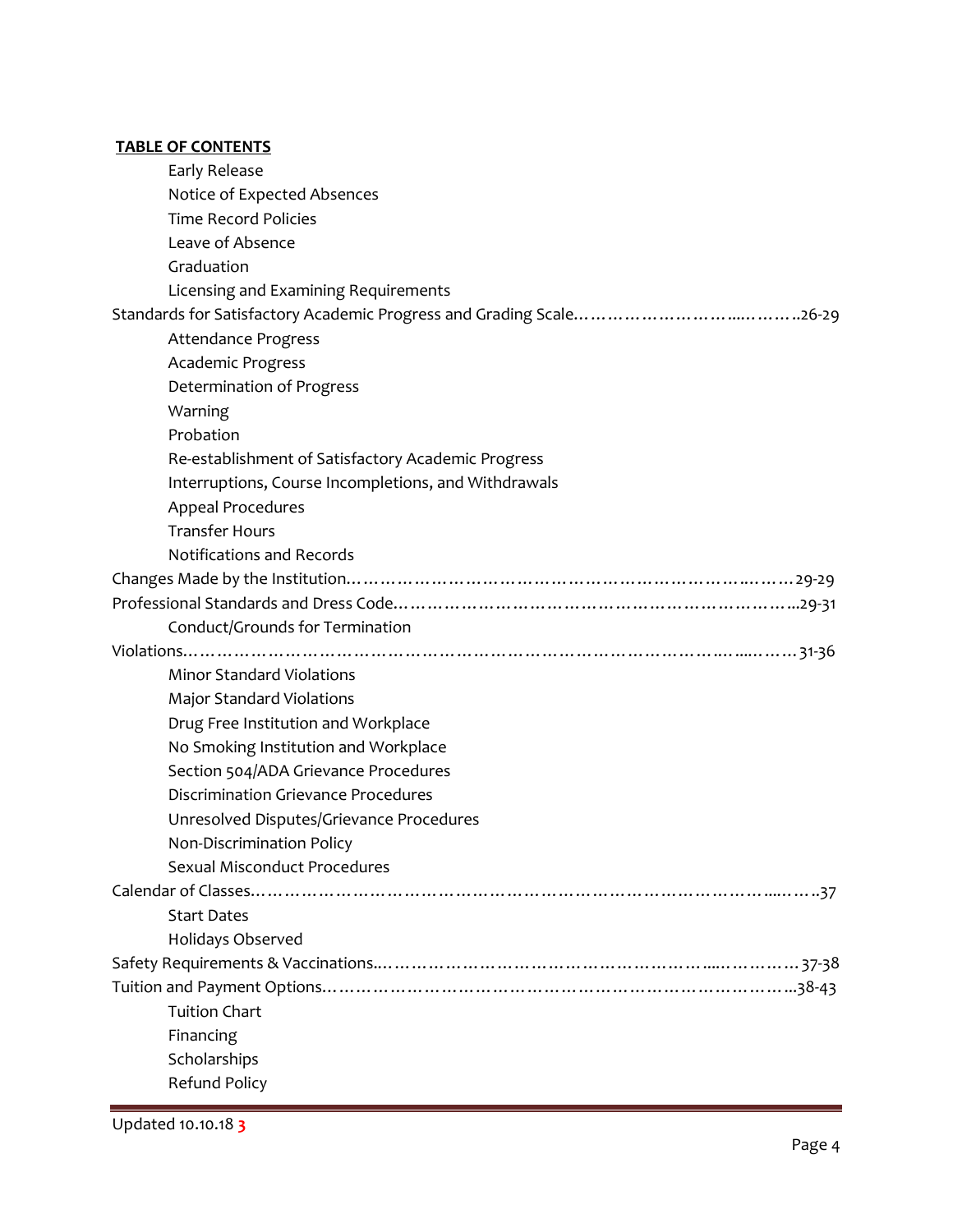| Return of Unearned Title IV Funds |  |
|-----------------------------------|--|
| Military Refund Policy            |  |
| <b>Exception to Refund Policy</b> |  |
|                                   |  |

#### **AVEDA MISSION**

"Our mission at Aveda is to care for the world we live in, from the products we make to the ways in which we give back to society. At Aveda, we strive to set an example for environmental leadership and responsibility, not just in the world of beauty, but around the world." –Horst Rechelbacher, Founder

#### **AVEDA INSTITUTE DES MOINES MISSION STATEMENT 4**

**The Aveda Institute Des Moines is dedicated to providing students with a quality learning environment, which will prepare students to obtain their license after graduation and to obtain a career post-graduation in Cosmetology, Esthiology, Massage Therapy, or other business and management related fields such as retailing and management.**

The mission is achieved based on, but not limited to, the following criteria:

Creating an environment of trust and respect. A commitment to teamwork. Promoting personal and professional development. Inspiring the continuous quest for knowledge and growth. Enabling students to provide services that exceed our clients' expectations.

#### **HISTORY**

The Aveda Institute Des Moines is owned and operated by V.P. Institute, Inc. Our faculty is a skilled team of experienced educators with knowledge of classic and contemporary techniques. They meet state licensing requirements and are trained in all the aspects of hair, skin and esthetics, body care and related subjects. The Aveda Institute Des Moines is a Cosmetology, Esthiology, and Massage Therapy school, approved and licensed by the State of Iowa, and accredited by the National Accrediting Commission of Career Arts and Sciences.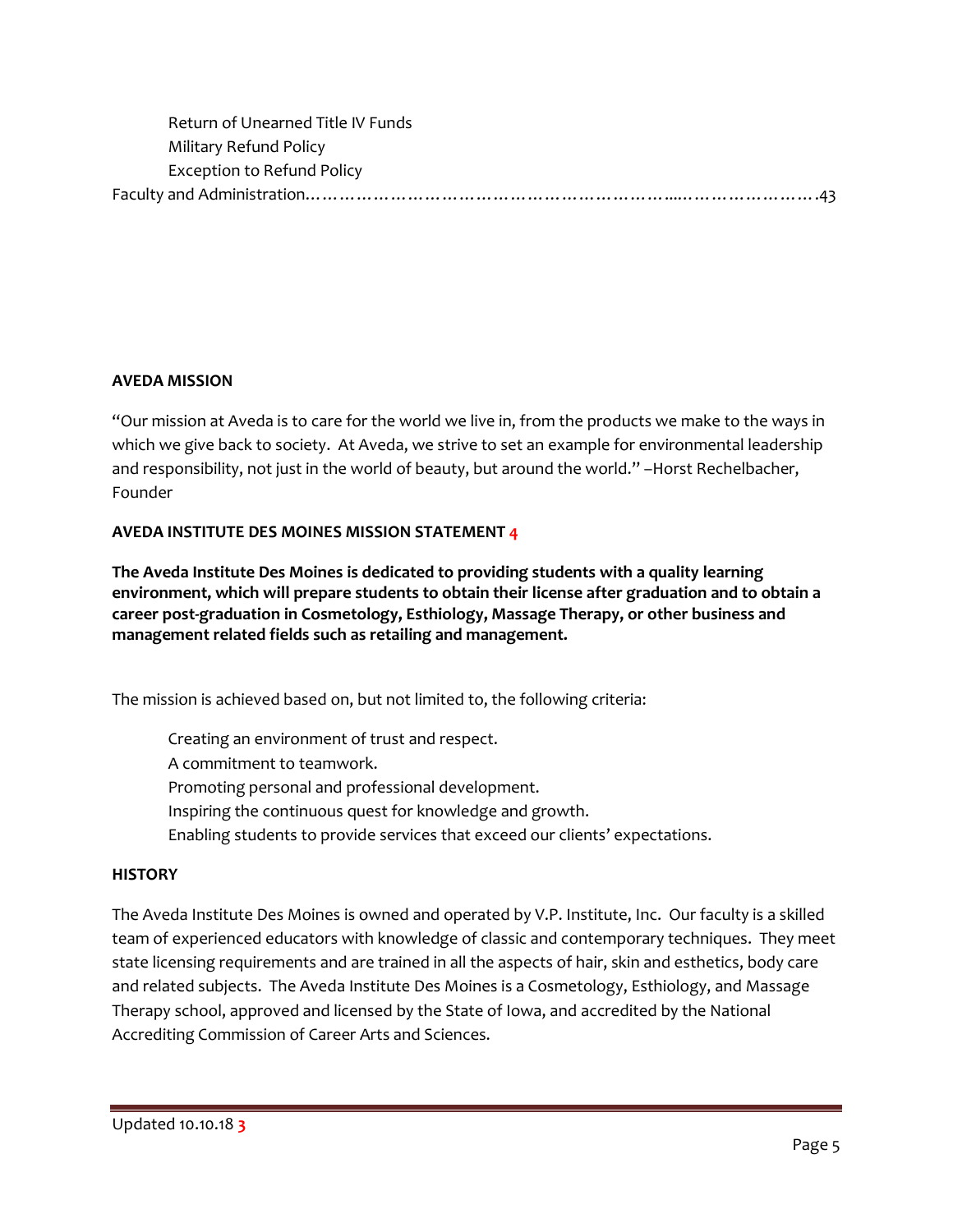#### **PROGRAMS 8, 9**

#### **Cosmetology 2100 Clock Hours**

#### **Program Description**

The 2100 hour Cosmetology course is a program of 57 weeks for a 5/day week schedule that has educator led classroom and clinical training as well as practical hands-on application. The training program provides theoretical study which serves as the foundation of the students' education. Practical experience builds on classroom theory to provide the essential technical training of a salon professional. Each phase of the students' education emphasizes a different combination of fundamental cosmetology subject matter. The Cosmetology program is comprised of hair and scalp treatments, hair shaping, hair arranging, chemical waving and relaxing, hair coloring, facial treatments and skin care, hair removal, natural nail care, acrylic nails. The program also provides instruction in Iowa law, safety and sanitation, as well as personal/business development and career management.

The last phase of the program, Salon Life, prepares the students to become successful industry professionals. Emphasis is on achieving 100% guest satisfaction through consultation, technical skill, Aveda rituals, timing, retailing, and pre-booking.

#### **Program Objectives**

The objective of this program is to prepare the students for the state licensing examination in Cosmetology and to provide appropriate and comprehensive training thereby enabling them to enter the field of Cosmetology. Graduates of the program will be employable as salon service providers, salon sales representatives, salon owners/managers, business managers, industry educators and freelance artists. The Aveda Institute Des Moines graduate will receive a diploma in Cosmetology and will be prepared to enter the industry with higher than average skill level.**12**

#### **Instructional Methods**

The program is taught using several different types of instructional methods such as lectures, videos, hands-on techniques, demonstrations, overheads, power points, and internet research.

#### **Grading Scale: 11**

| 100-95 Excellent | 94-91 Above Average |                             |
|------------------|---------------------|-----------------------------|
| 90-85 Average    | 84-80 Below Average | 79 and Below Unsatisfactory |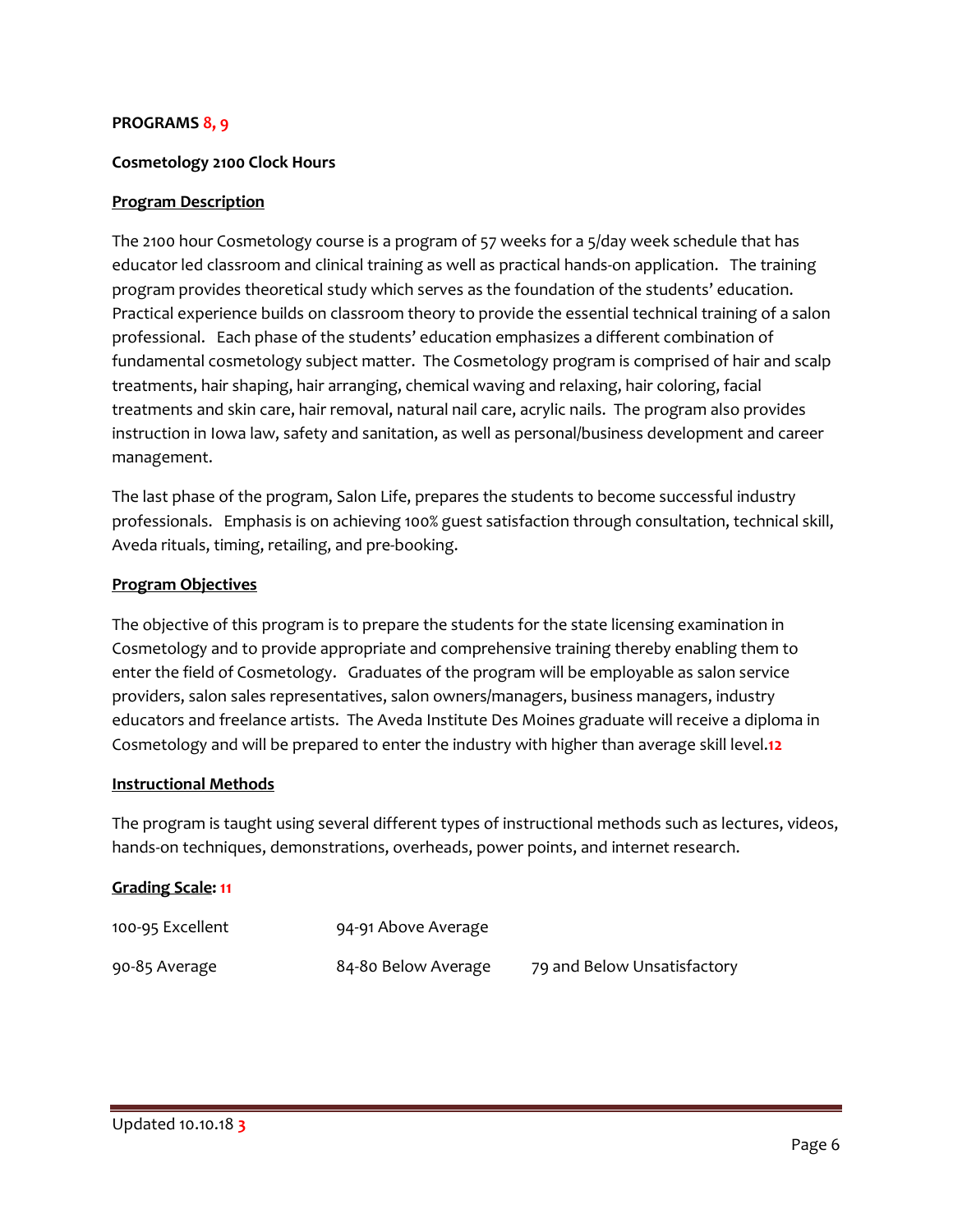| <b>Courses</b>                                      | <b>Total Clock Hours</b> | <b>Theory</b> | Lab |
|-----------------------------------------------------|--------------------------|---------------|-----|
| COS 101 Hair/Body Systems Theory                    | 26                       | 26            |     |
| COS 102 Sanitation                                  | 6                        | 6             |     |
| COS 103 Iowa Law                                    | 10                       | 10            |     |
| COS 104 Hair and Scalp Treatments                   | 56                       | 11            | 45  |
| COS 105 Hair Shaping                                | 260                      | 110           | 150 |
| COS 106 Hair Arranging                              | 248                      | 73            | 175 |
| COS 107 Chemical Waving and Relaxing                | 105                      | 45            | 60  |
| COS 108 Hair Coloring                               | 435                      | 115           | 320 |
| COS 109 Skin Care/Hair Removal                      | 113                      | 53            | 60  |
| COS 110 Manicuring/Pedicuring                       | 160                      | 40            | 120 |
| COS 111 Precision Trends in Haircutting             | 210                      | 40            | 170 |
| COS 112 Precision Trends in Hair Shaping            | 106                      | 25            | 81  |
| COS 113 Advanced Hair Coloring                      | 107                      | 20            | 87  |
| COS 114 Make Up                                     | 90                       | 15            | 75  |
| COS 115 Aveda Rituals                               | 40                       | 12            | 28  |
| COS 116 Personal and Business Development           | 28                       | 28            |     |
| COS 117 Retailing, Sales and Management Development | 100                      | 100           |     |

# **AVEDA COSMETOLOGY 2100 HOUR PROGRAM**

#### **Courses**

#### **COS 101 Hair/Body Systems Theory**

Hair structure, electricity, chemistry, anatomy of the head, face and body, muscle systems.

#### **COS 102 Sanitation**

Safety and sanitation techniques and requirements.

#### **COS 103 Iowa Law**

Iowa laws, rules, safety and sanitation requirements.

#### **COS 104 Hair and Scalp Treatments**

Product analysis, procedures and techniques, client hair analysis, application techniques, equipment, implements and materials.

# **COS 105 Hair Shaping**

Hair cutting and shaping, implements and techniques, sections, handling of shears, clippers and razors, client consultation.

#### **COS 106 Hair Arranging**

Hair Styling, wet styling, finger waving, pin curl techniques, roller curls, comb out techniques, artistry in hair styling, thermal styling, conventional thermal irons, and blow dry styling.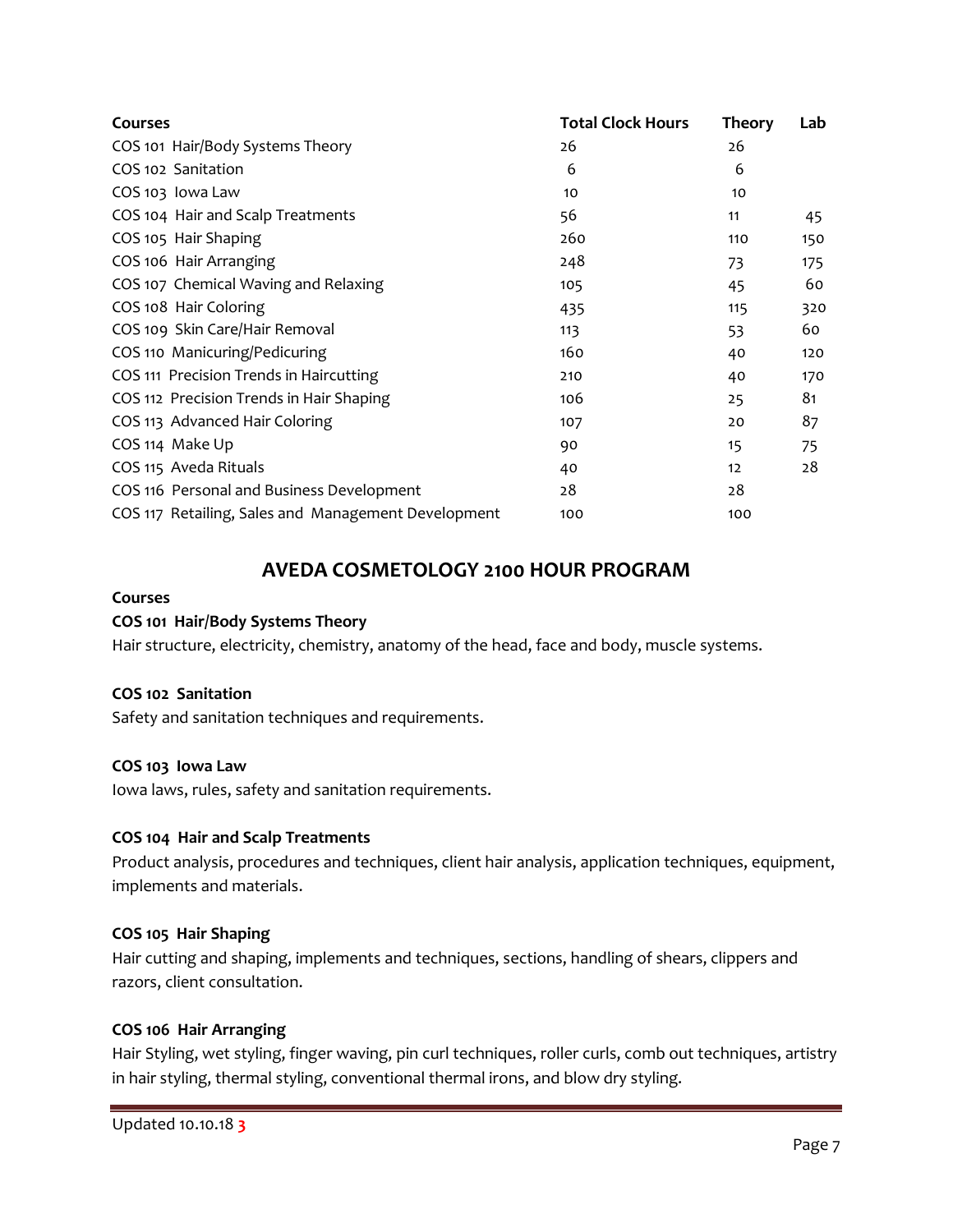# **COS 107 Chemical Waving and Relaxing**

Permanent restructuring theory of hair, chemistry of solutions, pre-perm analysis, rod selection, perming techniques, custom perm design and wrapping.

# **COS 108 Hair Coloring**

Color theory, classifications of hair color, product analysis, corrective coloring, contemporary techniques, one dimensional/multidimensional, foiling, bleach and tone.

# **COS 109 Skin Care/Hair Removal**

Histology, disorders, facials, skin care, waxing.

# **COS 110 Manicuring/Pedicuring**

Manicures and Pedicures, nail design and artistry, acrylic nails, nail extensions, massage techniques for the hands, arm and feet.

# **COS 111 Precision Trends in Haircutting**

Emphasis on Aveda techniques to create any hair design. Students learn to identify trends and skills needed to develop styles using precision cuts.

# **COS 112 Precision Trends in Hair Shaping**

Emphasis on trends of professional hairstyling that enhance and contribute to overall look. Students learn to identify trends and skills needed to develop styles based on length, genre, and texture within a creative approach to producing new styles.

# **COS 113 Advanced Hair Coloring**

Focus on layering hair coloring techniques to achieve desired look. Aveda Collections are taught and an emphasis on advanced use of foil patterns.

# **COS 114 Make Up**

Make up application with attention to eye shapes, bridal and mature make up techniques, and photo ready make up applications.

# **COS 115 Aveda Rituals**

Performing the Aveda 12 points of difference. Stress relieving rituals, aromatherapy, sensory journeys, finishing touch procedure and massage techniques.

# **COS 116 Personal and Business Development**

Interviewing skills, career success strategy, resume writing, consultations.

# **COS117 Retailing, Sales and Management Development**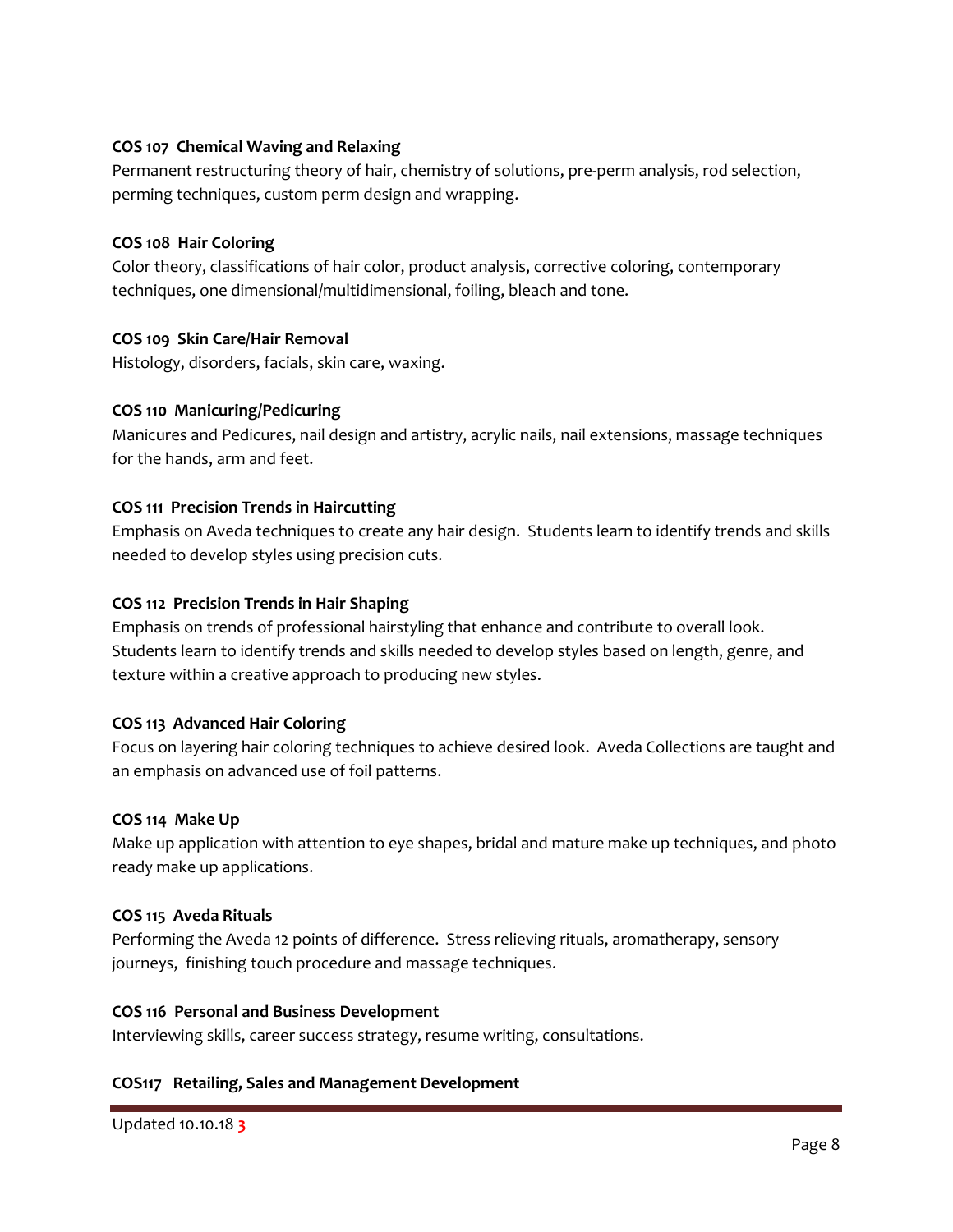Preparation in retailing and business management. Teaches the fundamentals of sales and management as they apply to a retailing atmosphere. Participating in hair shows, annual field trip to advanced education, offering services at events.

#### **Esthiology 600 Clock Hours**

#### **Program Description**

The Esthiology course is a 600 hour program taught over a period of 20 weeks. The Esthiology program covers the following topics in varied levels of depth and detail giving the student a foundation for a professional career: anatomy, physiology, chemistry, make-up, aromaology, facial massage, clinic practice treatments, personal/career development, wellness, and retail knowledge. Students learn to perform facials, waxing, and make up application.

#### **Program Objectives**

The Esthiology curriculum provides skin care training with an emphasis on using pure plant essences in treatment. The program prepares the student for the state licensing examination in Esthiology and to provide appropriate and comprehensive training thereby enabling them to enter the field of Esthiology. Upon completion, students will have the skills to seek employment as a skin care specialist with the knowledge of Aveda products and spa techniques and will receive their diploma in Esthiology.**12**

#### **Instructional Methods**

The course is taught using several different types of instructional methods such as lectures, videos, hands-on techniques, demonstrations, overheads, power points, and internet research.

# **Grading Scale: 11**

|                                        |                                                        | <b>Theory</b>            | Lab                         |
|----------------------------------------|--------------------------------------------------------|--------------------------|-----------------------------|
| 4                                      |                                                        |                          |                             |
| 35                                     |                                                        | 35                       |                             |
|                                        |                                                        | 54                       |                             |
| 5                                      |                                                        | 5                        |                             |
| 5                                      |                                                        | 5                        |                             |
|                                        |                                                        |                          | 56                          |
| 25                                     |                                                        | 25                       |                             |
| 35                                     |                                                        | 25                       | 10                          |
| 30                                     |                                                        | 15                       | 15                          |
| EST 102 Skin Care and Treatment Theory | 94-91 Above Average<br>84-80 Below Average<br>54<br>56 | <b>Total Clock Hours</b> | 79 and below Unsatisfactory |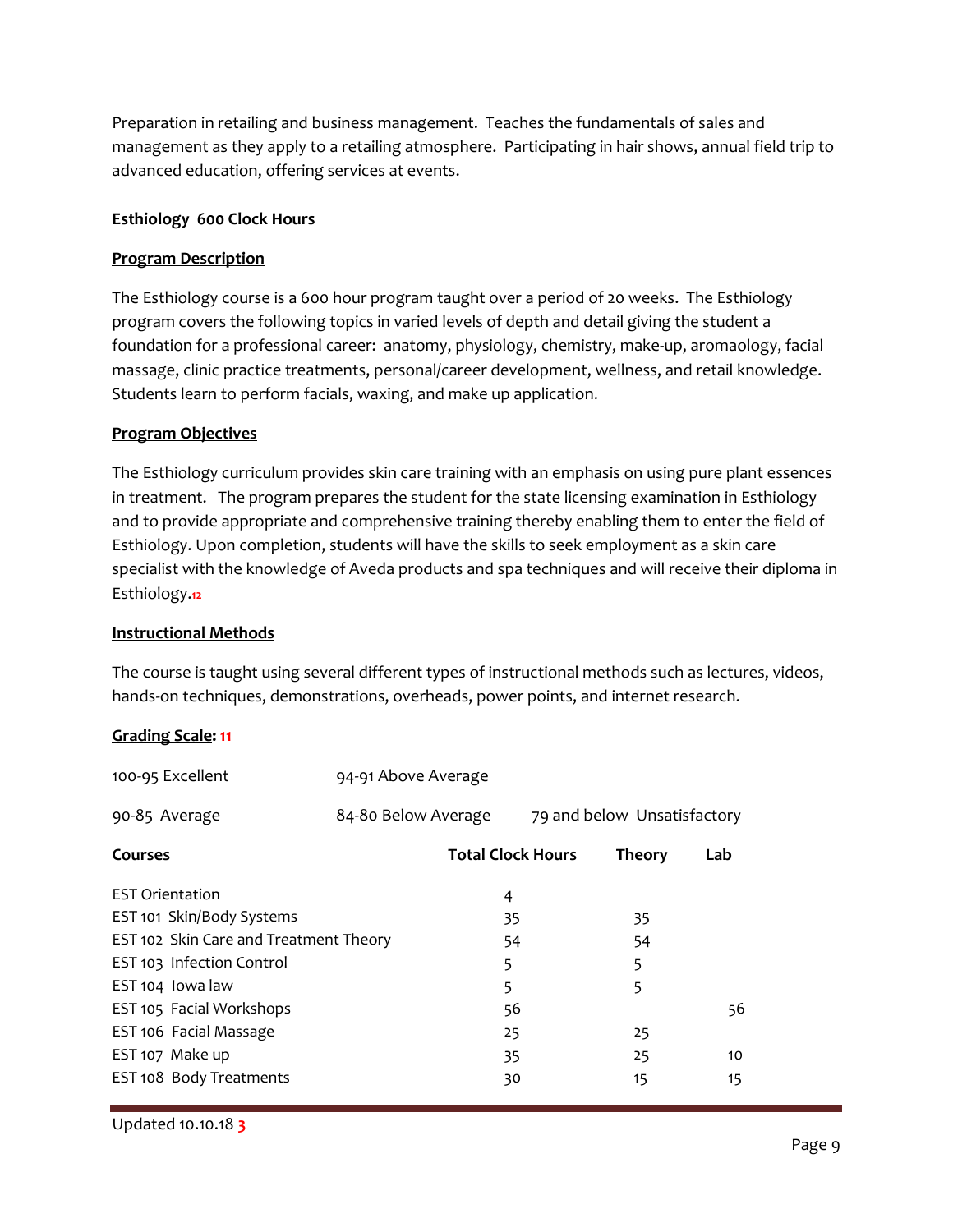| EST 109 Retailing & Business Mgmt | 23  | 23 |     |
|-----------------------------------|-----|----|-----|
| EST 110 Aveda Rituals             | 13  | 10 |     |
| EST 111 Aromaology                | 5.  |    |     |
| EST 112 Hair Removal              | 15  | 10 |     |
| EST 113 Clinic                    | 295 |    | 295 |

# **AVEDA ESTHIOLOGY 600 HOUR PROGRAM**

#### **Courses**

#### **EST Orientation**

Information regarding policy & procedure, student services, overview of school history, course description and educational objectives, optional tours of facility. Question and answer time with all support staff.

#### **EST 101 Skin/Body Systems**

Anatomy, physiology, histology, chemistry

#### **EST 102 Skin Care and Treatment Theory**

Skin analysis and consultation, care of the skin through cleansing, refinement, and moisturizing, skin disorders and diseases, balancing the skin, extractions, treatment theory, and ingredient analysis.

#### **EST 103 Infection Control**

Presents bacteriology, safety and sanitation procedures.

#### **EST 104 Iowa Law**

Iowa laws, rules, safety and sanitation requirements.

#### **EST 105 Facial Workshops**

Hands on practice of selected facial treatments on live models.

#### **EST 106 Facial Massage**

Relaxation through massage, detoxification massage for lymphatic drainage, basic touch, facial massage.

#### **EST 107 Make Up**

Color theory, contoured and classic make up applications, dramatic and subtle looks.

#### **EST 108 Body Treatments**

Treatments that focus on treating the skin of the entire body.

# **EST 109 Retailing & Business Management**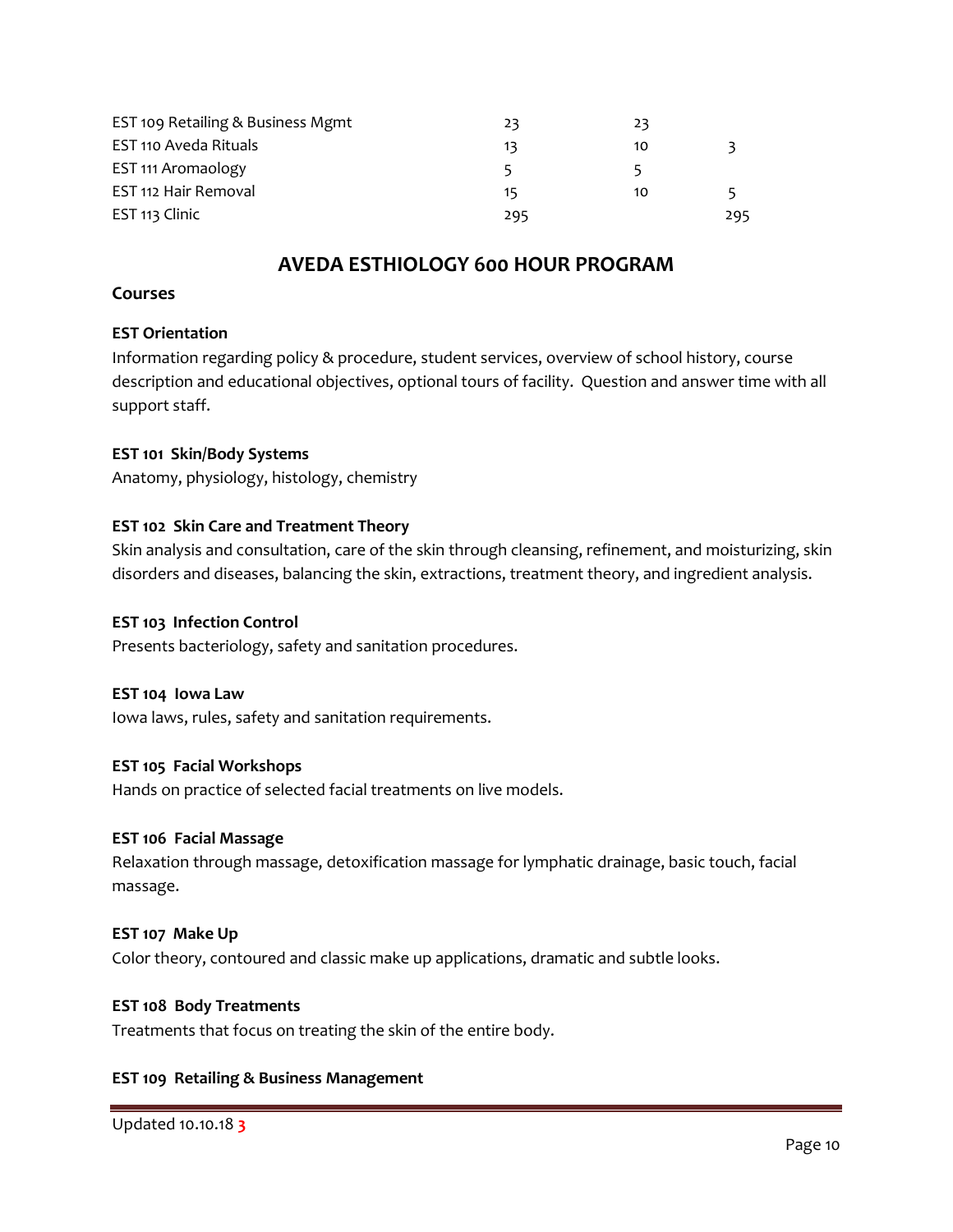Fundamentals of retailing, selling and skills to manage a business or own a salon.

#### **EST 110 Aveda Rituals**

Performing the 12 points of difference. Stress relieving rituals, aromatherapy, sensory journeys, finishing touch procedure and massage techniques.

#### **EST 111 Aromaology**

History of plant aromaology, psychology of aroma, therapeutic effect, custom testing and blending, methods of application.

#### **EST 112 Hair Removal**

Hair removal theory, safety, and methods of hair removal.

#### **EST 113 Clinic**

Clinic practice including set up, sanitation, time management and daily goals. Apply knowledge through clinic experiences, refine skills learned in the classroom and practice Aveda skin care and make up service standards.

#### **Massage Therapy Outline 750 Hours**

#### **Program Description**

The 750 hour Massage Therapy course is a program of 25 weeks that has educator led classroom and clinical training as well as practical hands on application. Iowa Law requires a minimum of 500 hours of study in Massage Therapy. The additional 250 hours in our Massage Therapy program allows for a more in-depth learning in the areas of practical application, business and management knowledge, and additional learning time prior to taking the national exam. The focus of the program is Swedish massage, deep tissue massage, and spa treatments with an emphasis on anatomy, physiology, and pathology. Under the direct supervision of an educator, the student will practice and perform treatment sessions focusing on application of full body massage techniques and advanced techniques.

#### **Program Objectives**

The objective of this program is to prepare our students for the national licensing examination in Massage Therapy. The program provides a balanced study of anatomy, physiology, pathology, aromaology, spa treatments, and body movement techniques. Our program focus is on Swedish and Deep Tissue massage technique executed within the Aveda spa service experience. After completing 750 hours, our graduates will have the skills they need to find employment in a spa, health club, medical or chiropractic clinic.

#### **Instructional Methods**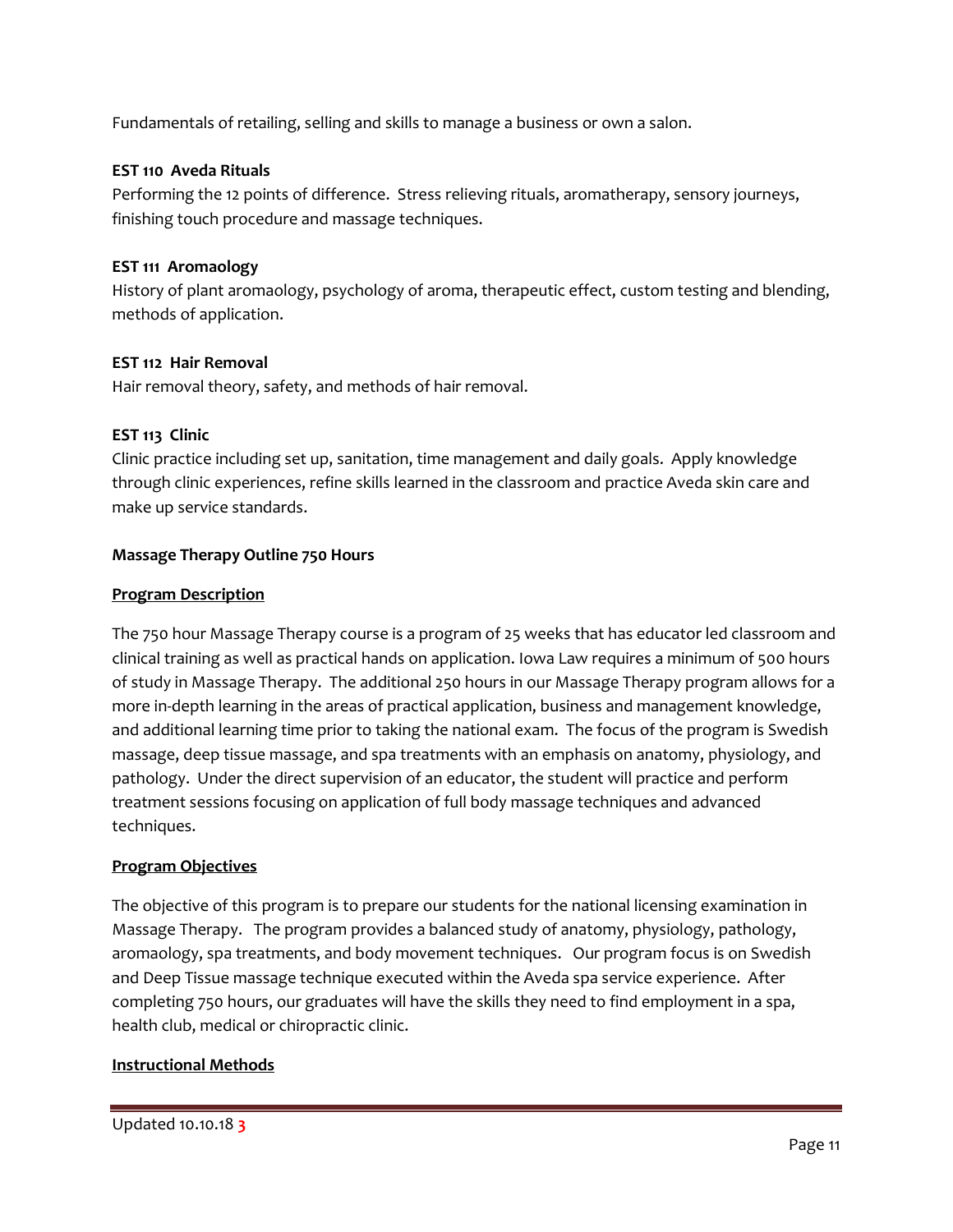The course is taught using several different types of instructional methods such as lectures, videos, hands-on techniques, demonstrations, DVDs, overheads, power points, and internet research.

#### **Grading Scale11**

| 100-95 Excellent    | 94-91 Above Average         | 90-85 Average |
|---------------------|-----------------------------|---------------|
| 84-80 Below Average | 79 and below Unsatisfactory |               |

| Courses                                   | <b>Total Clock 12Hours</b> | <b>Theory</b> | Lab |
|-------------------------------------------|----------------------------|---------------|-----|
| <b>MAS Orientation</b>                    | 4                          |               |     |
| MAS 101 Anatomy and Physiology            | 175                        | 175           |     |
| MAS 102 Pathology                         | 40                         | 40            |     |
| MAS 103 Massage/Spa Theory/Kinesiology    | 50                         | 50            |     |
| MAS 104 Swedish Massage                   | 70                         | 35            | 35  |
| MAS 105 Spa/Hydrotherapy                  | 23                         | 13            | 10  |
| MAS 106 Deep Tissue and Case Studies      | 35                         | 20            | 15  |
| MAS 107 Adjunct Massage Modalities        | 85                         | 60            | 25  |
| MAS 108 Iowa Law                          | 8                          | 8             |     |
| MAS 109 Retailing and Business Management | 25                         | 25            |     |
| MAS 110 Spa & Medical Tours               | 10                         |               | 10  |
| MAS 111 Clinic                            | 225                        |               | 225 |

# **AVEDA MASSAGE THERAPY 750 HOUR PROGRAM**

#### **Courses**

# **MAS Orientation**

Information regarding policy & procedure, student services, overview of school history, course description and educational objectives, optional tours of facility. Question and answer time with all support staff.

# **MAS 101 Anatomy and Physiology**

A basic understanding of the structure and functioning of the human body necessary for competent practice of Massage Therapy. Basic concepts in chemistry and cell/tissue biology, kinesiology as it relates to muscle movement and brain activity, basic structure and functions of the muscular, integumentary, skeletal, endocrine, blood, circulatory, respiratory, digestive and nervous systems of the human body.

#### **MAS 102 Pathology**

Study of diseases related to the human body.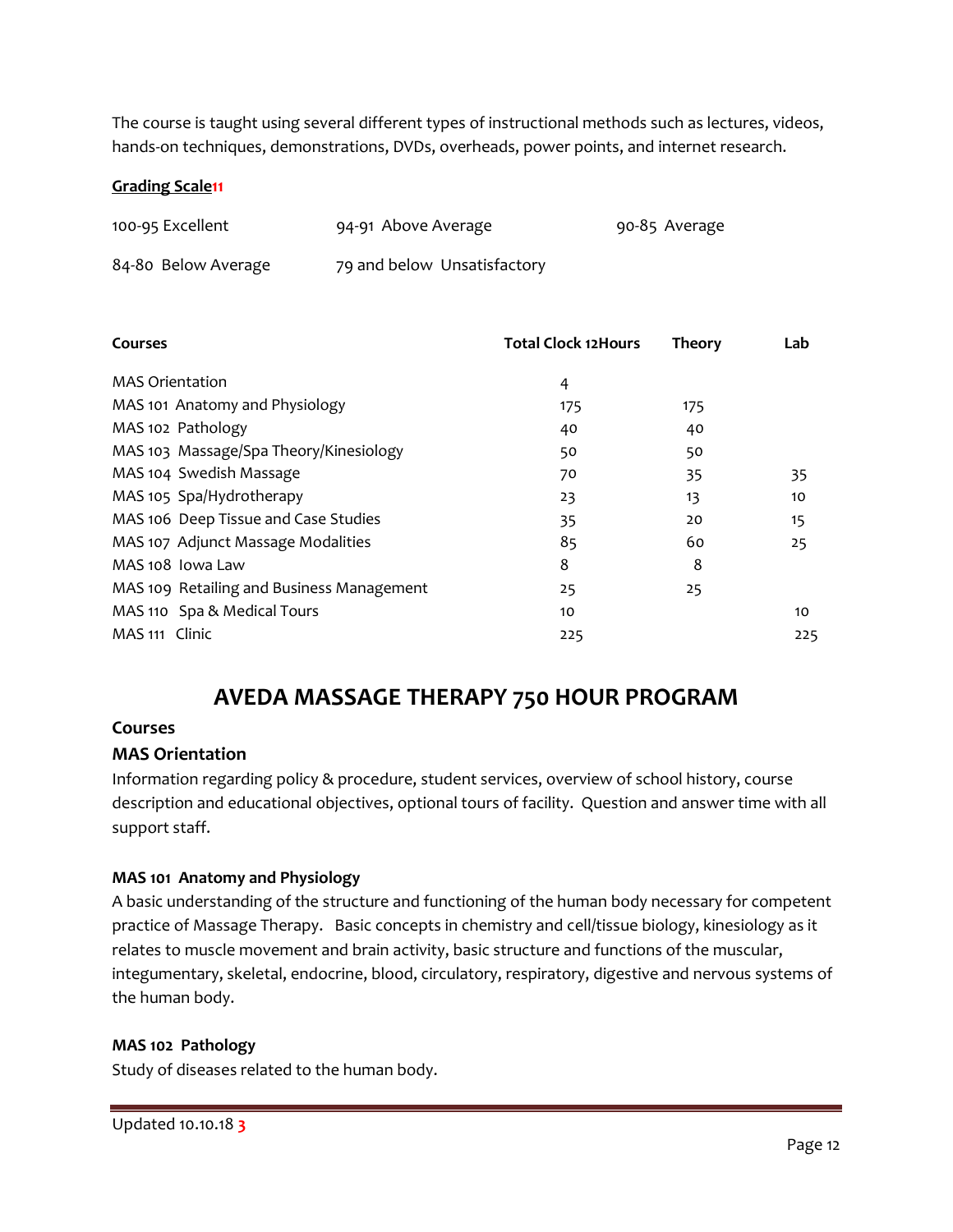# **MAS 103 Massage/Spa Theory/Kinesiology**

History and principles of massage, body mechanics, professionalism, business and ethics, aromaology and herbal studies, ayurveda wellness, nutrition and body awareness. Kinesiology as it relates to rehabilitation, sports injury and fitness, and occupational health and safety.

#### **MAS 104 Swedish Massage**

Basic strokes of Swedish Massage Therapy are defined and demonstrated for both the anterior and posterior of the body. Specific treatment patterns for common pathological conditions are taught. The contraindications for Swedish Massage Therapy are reviewed and re-emphasized. An emphasis is placed on proper body mechanics, positioning, and draping.

#### **MAS 105 Spa/Hydrotherapy**

Study of a natural and non-invasive healing modality. Students will learn the therapeutic procedures and applications using water, moist heat application and/or Aveda treatment products.

# **MAS 106 Deep Tissue and Case Studies**

Basic strokes of Deep Tissue Massage are defined and demonstrated for both the anterior and posterior of the body. Specific treatment patterns for common pathological conditions are taught. The contraindications for Deep Tissue are reviewed and re-emphasized. An emphasis is placed on proper body mechanics, positioning, and draping.

#### **MAS 107 Adjunct Massage Modalities**

Foot reflexology, trigger points, acupressure, polarity, chakra balance, lymphatic/pregnancy massage.

#### **MAS 108 Iowa Law/Ethics**

Iowa law, rules, safety and sanitation, qualifications for licensing, requirements for establishments.

#### **MAS 109 Retailing and Business Management**

Fundamentals of retailing, selling and skills to manage a business or own a salon.

#### **MAS 110 Spa and Medical Tours**

Allows the student to experience different massage practices by touring spas, chiropractic clinics and medical practices.

#### **MAS 111 Clinic**

Hands on clinical practice in Spa environment. Time is spent reviewing and practicing technical skills, refinement of massage techniques, clinic set up, sanitation, time management, retail skills, guest health and relations, and Aveda Rituals.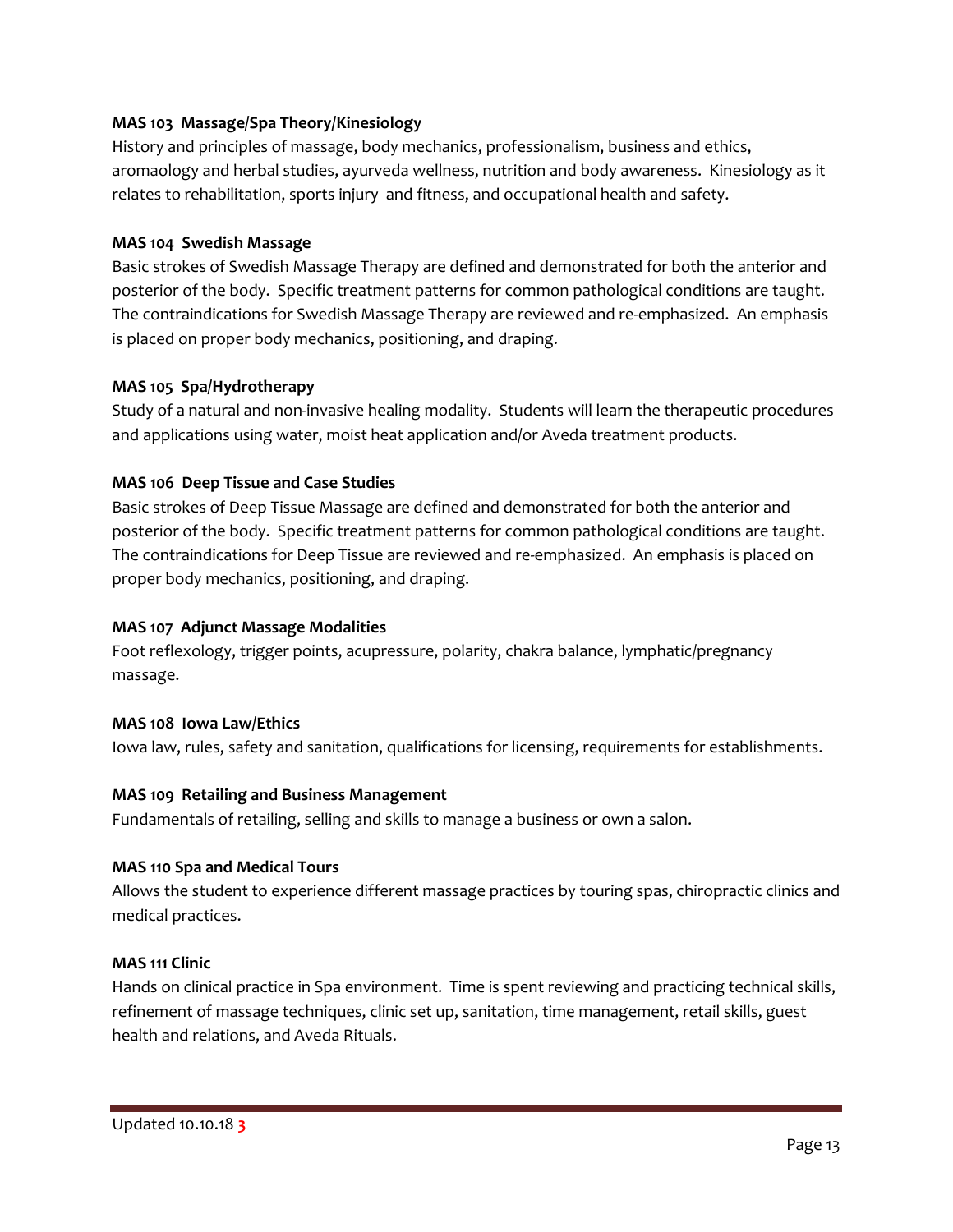#### **ADMISSIONS 5**

Admission into Cosmetology, Esthiology and Massage Therapy is open to any applicant who possesses a high school education or equivalent (e.g. GED), is at least 16 years of age, and if it is determined by the Admissions committee that the student is capable of successfully completing and benefiting from the training provided. All proof of education may be verified. Aveda Institute Des Moines will not accept online diplomas. No qualified person may be excluded from enrollment in Aveda Institute Des Moines based on age, race, color, sex, creed, religion, disability, marital status, or national or ethnic origin. A written notice of acceptance or rejection must be sent to all applicants. The Aveda Institute Des Moines does not take ability to benefit.

Students currently in default on previous student loans will not be considered a candidate for admission to the Aveda Institute Des Moines until the default situation is resolved by the student.

#### **ENROLLMENT PROCEDURES**

The first step in the enrollment process is to schedule a tour and meet with an admissions coordinator for a personal interview.

#### **PERSONAL INTERVIEW**

A personal interview with each applicant is required prior to acceptance into any program. We encourage applicants to bring their friends and family members to the interview. Both the applicant and the family have the opportunity to learn about the training programs. The personal interview gives the institution an opportunity to evaluate the applicant.

During the interview and tour with an admissions representative the student will receive the following information:

- **Student Catalog**
- **Pre-enrollment packet including financing options**
- **Course Outline**

# **TO ENROLL INTO AVEDA, A STUDENT MUST:**

- 1. Pay a non-refundable \$100.00 application fee.
- 2. Have a signed permission from a parent or guardian if less than 18 years old.
- 3. Take aptitude test to determine capability of successful completion of program.
- 4. Approval by the Admissions department.
- 5. Sign the enrollment agreement and pay a \$100.00 registration fee (refundable only if the student cancels enrollment within 3 business days after signing the enrollment agreement).
- 6. Submit all documentation for enrollment to the Admissions department.
- 7. Submit all documentation to apply for financing.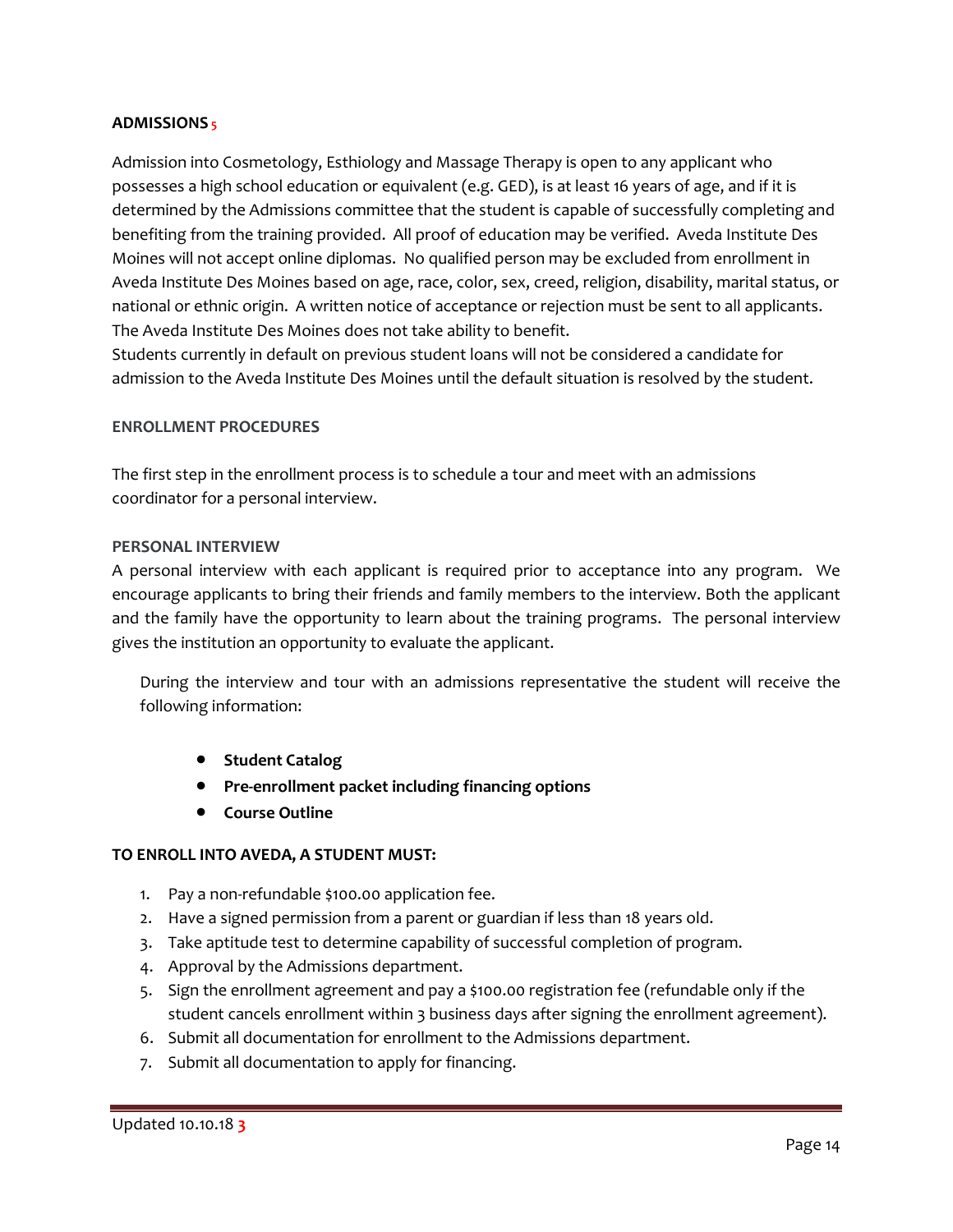# **ACCEPTANCE BY THE INSTITUTION**

If all requested documents have been successfully submitted and reviewed and all admission requirements have been met, a written notice of acceptance or rejection will be sent to the applicant.

**The enrollment agreement is a binding contract between the student and Aveda Institute Des Moines. Please read carefully prior to signing the enrollment agreement.**

# **ACCEPTANCE OF HOME SCHOOLING EDUCATION**

Admission candidates applying with a home schooling education must provide documentation to verify that they have graduated a course equivalent to a public high school education. The following will be accepted as proper education documentation:

- 1. Transcripts of completion of curriculum with course descriptions
- 2. A state certified sealed diploma

# **TRANSFER OF CREDITS 6**

At the Aveda Institute Des Moines, we treat all transfers as another prospective student. Applicants who wish to transfer hours are considered on an individual basis, with no guarantee of transfer credits granted. The Aveda Institute Des Moines will transfer hours based on the student's ability to test out in various areas, and the student's current hours of completion. All admissions requirements and tuition payments must be arranged prior to the acceptance of any transfer student.

Transfer of program work to another school is based on the policies of the transferee school.

# **Re-entry 7**

Students who do not return from a leave of absence, are expelled or withdraw from the Aveda Institute Des Moines may apply for re-entry into a program with the Institute Director. Students will return making the same satisfactory progress as when they left.

A student must make an appointment to meet with the Institute Director. If approved for re-entry, the student needs to initiate the re-entry process with Admissions as if they are a new student. A student may need to re-apply for financing and complete the entire financing process as well as the Admissions process. Cash paying students will be required to pay the entire cash balance owed prior to returning. A \$100 registration fee and \$100 application fee must be paid prior to re-entering the program.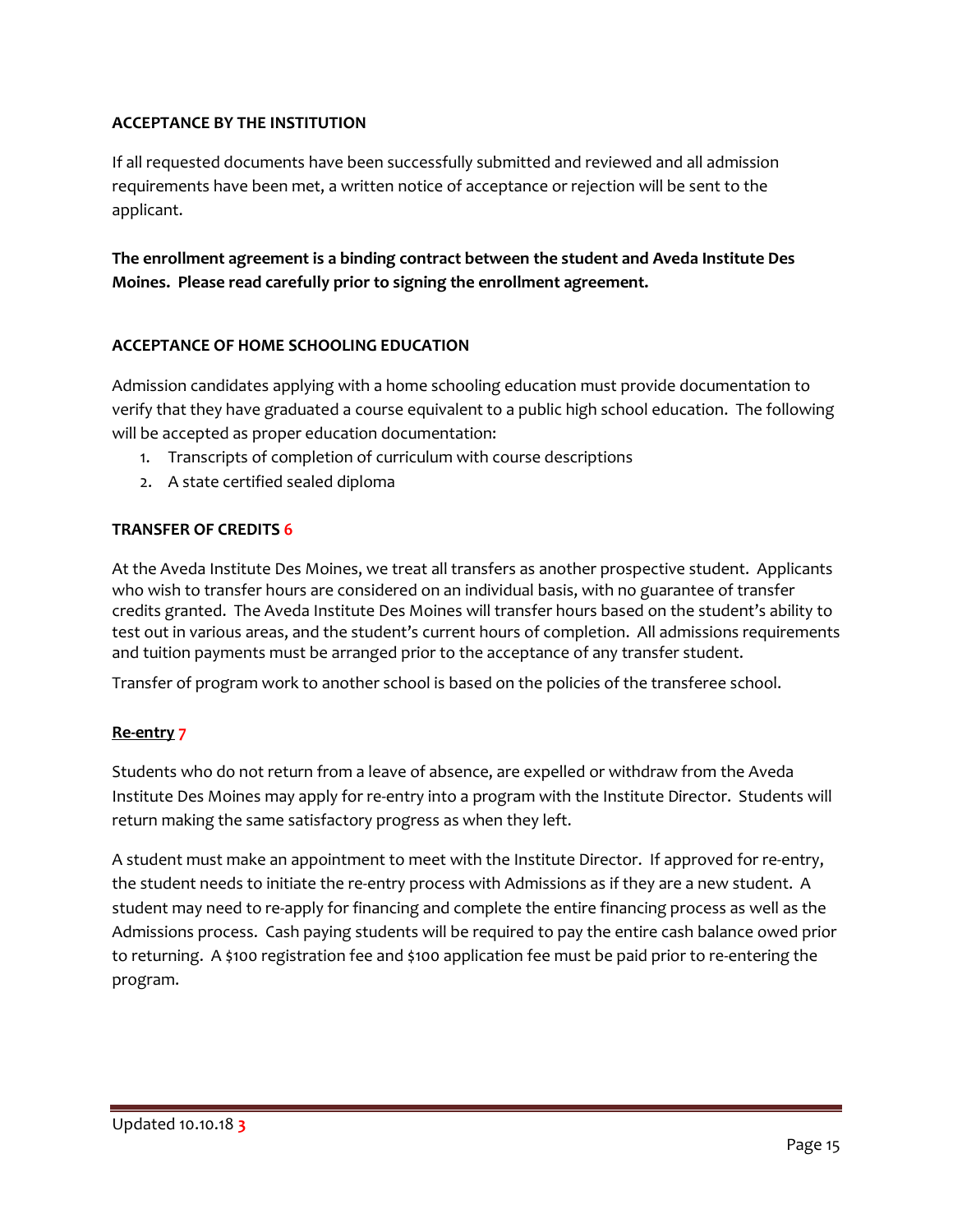#### **DESCRIPTION OF INSTITUTION 10**

The Aveda Institute Des Moines is committed to providing students with the best education, from classroom to clinic, to the facilities and equipment provided for use in education. The spacious 20,000+ square foot building provides ample space for students to learn, study and interact with guests.

#### **Aveda Experience Center**:

A retail center for Aveda hair, skin, flower and plant Pure-Fume, body care, makeup and lifestyle products. The retail store and its Aveda trained personnel give you the opportunity to practice your client service and retailing skills.

#### **Guest Service Areas:**

A diverse array of clients comes to the Aveda Institute Des Moines for beauty and wellness services. As a student, you will receive training in a variety of salon and spa settings under the direct supervision of your licensed instructors. The Aveda Institute Des Moines has 104 Cosmetology stations, 6 manicure and 12 pedicure stations, a makeup bar, and 9 fully equipped spa rooms for students to perform services on guests.

#### **Student Classrooms:**

Individual classrooms have been designed to provide the proper environment for different types of learning and activities. All of the classrooms are equipped with ample seating and learning space, as well as state-of-the-art audio and visual learning devices. Classrooms can be opened to provide additional space for continuing education classes and events sponsored by the Aveda Institute Des Moines.

# **Resource Library and Administrative Offices:**

A resource library has books on styling, motivation, health, wellness and environmental consciousness for your reference. The clinic floor is surrounded by administrative offices and the staff is available throughout the day to answer student questions. Educator offices are located near the clinic floor. Laptop and copy machines are available for student use.

#### **Common Areas:**

The Aveda Institute Des Moines offers water fountains in the Experience Center, restrooms located in both the Cosmetology and Spa areas, and a student break room equipped with refrigerators, microwaves and vending machines for student use. The common areas also include a dispensary with state-of-the-art equipment, including washers and dryers.

#### **Lockers/Workstations:**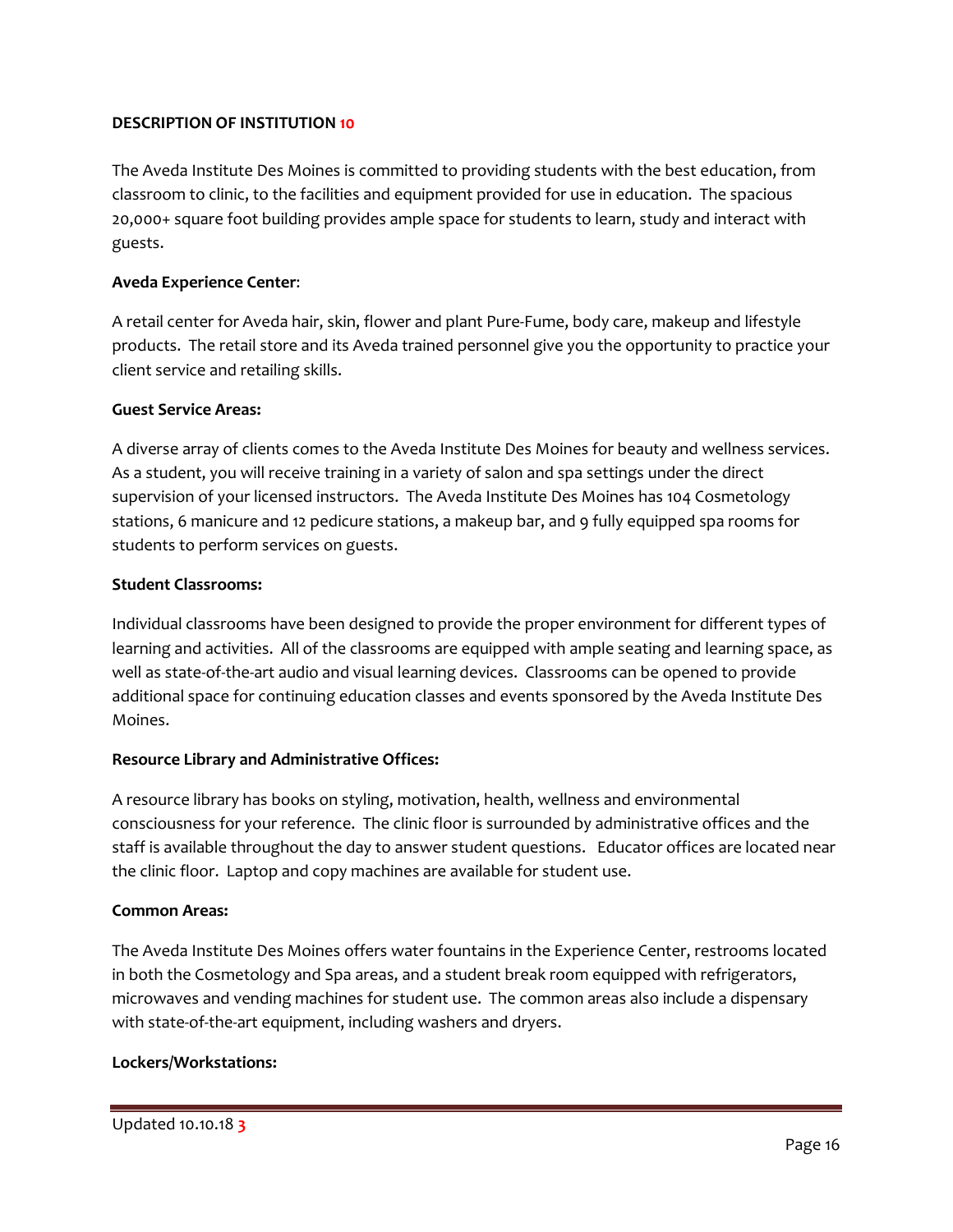Students are responsible for all of their belongings. Students will be provided with a locked locker and workstation. If the student leaves the Aveda Institute Des Moines by transfer, withdrawal or extended leave of absence, they need to take all of their belongings with them. Items left in the locker/workstation will be disposed of after 5 school days in order to provide space for incoming students.

# **Parking/Entrance:**

The Aveda Institute Des Moines offers student parking directly north of the Aveda Institute Des Moines (across the street). All spaces located on the west side of the Aveda Institute Des Moines should be reserved for our guests. Students must enter the building through the doors marked "student entrance" at the front of the building.

# **STUDENT SERVICES**

# **Housing 22**

Aveda Institute Des Moines can assist students in finding roommates and suitable housing. The Aveda Institute Des Moines, however, does not own or operate housing facilities.

# **Family Educational Rights and Privacy Act (FERPA)** 19, 20

Aveda Institute Des Moines complies with the Family Educational Rights and Privacy Act of the 1974 Buckley Amendment, Public Law 93-380, and Section 438. Education records include those records that contain information directly related to the student and maintained by the Aveda Institute Des Moines or party acting for the Aveda Institute Des Moines. Students have the right to: (1) inspect and review education records within 45 days of the day that Aveda Institute Des Moines receives the request; (2) request the amendment of the education records that the student believes are inaccurate, misleading or otherwise in violation of the student's privacy under FERPA; (3) consent to disclosures of personally identifiable information (PII) contained in the student's education records, except to the extent that FERPA authorizes disclosures without consent; and (4) the right to file a complaint with the U.S. Department of Education concerning alleged failures by the Aveda Institute Des Moines to comply with requirements of FERPA. The Aveda Institute Des Moines will share directory information of students without prior written consent. All students have the right to opt out of sharing directory information. The Aveda Institute Des Moines may share information with our Accrediting Agency, NACCAS, without requiring individual consent for release of information.

Students have a right to inspect and review education records. Students must submit a written request to review their records that includes the following: full legal name, social security number or student identification number, dates of attendance, program(s) attended, and current contact information (phone or email) to organize the requested meeting. Requests should be sent to: Aveda Institute Des Moines, Attn: Student Services Coordinator, 6905 Mills Civic Pkwy., Suite 120, West Des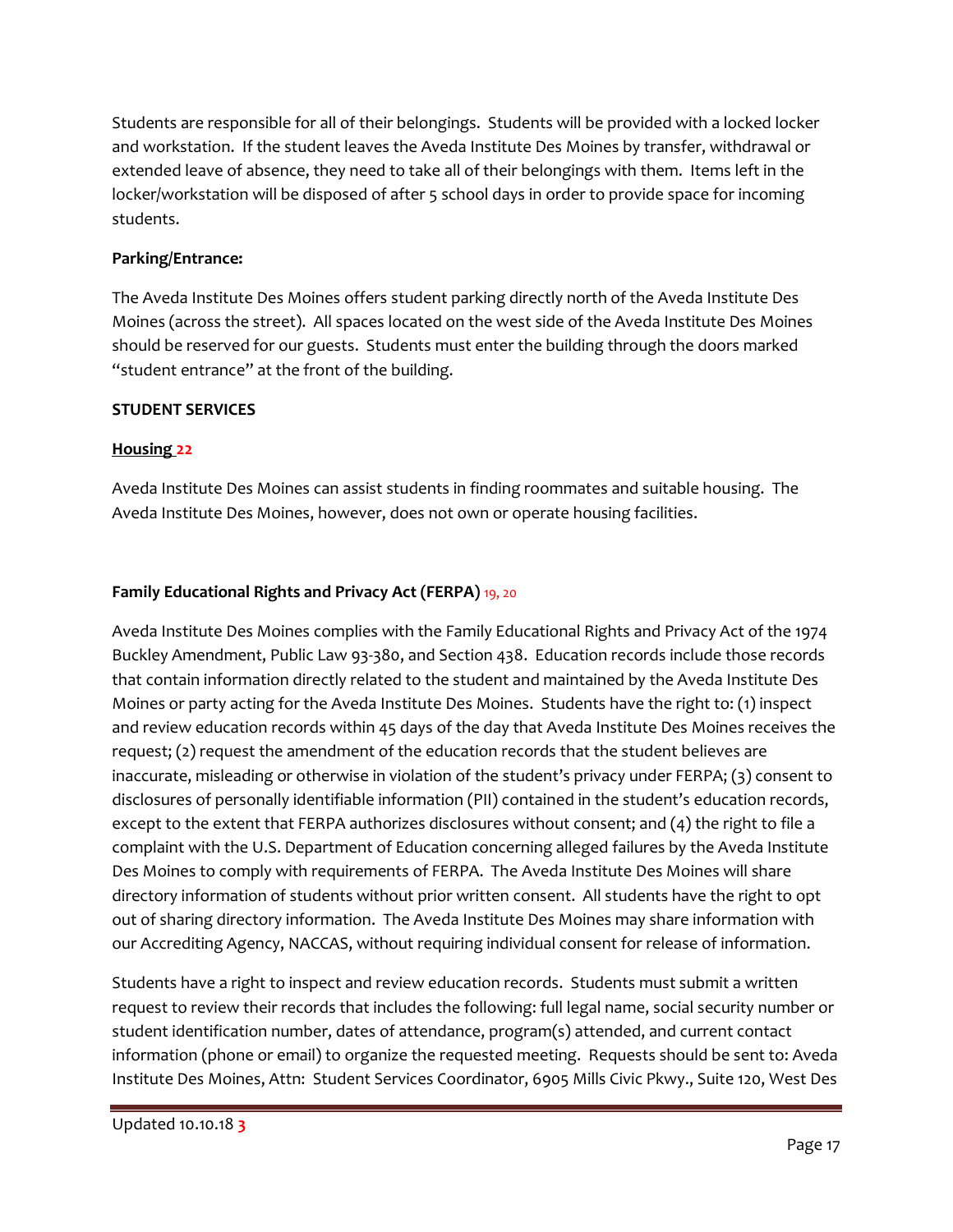Moines, IA 50266. Upon receipt of the request, the Student Services Coordinator will set a meeting as soon as possible within 45 days of the date of receipt for student to review their records.

# **Transcripts**

The Aveda Institute Des Moines will release official transcripts to students who are current on all owed educational debt. Should a student no longer live within commuting distance of the school, a single copy of their transcript may be furnished to the student's address within 45 days of written request. Should a student have unpaid financial obligations, the Aveda Institute Des Moines will release an unofficial transcript that indicates the unpaid financial obligation to the Institution or Department of Education. For cases of bankruptcy, please refer to 11 USC 524(a)(2). To receive a copy of academic transcript, student must submit a written request including: Full legal name, social security number or student identification number, dates of attendance, program attended, current address of student where transcript is to be mailed, and current contact information (phone or email).

Students have the right to request amendment to an educational record. The student should identify the portion of the record believed to contain inaccurate or misleading information and inform the Student Services Coordinator in writing regarding their request for amendment. The Aveda Institute Des Moines will decide within 30 calendar days whether to amend the record as requested and will provide written notice of the decision as well as the right to a hearing should the request not be amended. To request a hearing, students must submit request to: 6905 Mills Civic Pkwy, Ste 120, Attn: Institute Director, West Des Moines, IA 50266. The Aveda Institute Des Moines will hold a hearing within 30 days of the receipt of the request, with an individual who does not have direct interest in the outcome of the hearing. The Aveda Institute Des Moines shall give the student notice of the date, time, and place, reasonably in advance of the hearing. The student will be notified of the result of the hearing in writing including summary of evidence and reason for decision. After a hearing, if the decision is still not to amend, the student has a right to insert a statement in the record.

Education records are confidential without a student's signed & dated written consent unless the release of information is authorized by law. The Aveda Institute Des Moines requires signed & dated written consent from the student each time the student wishes to disclose information to a third party. Students can obtain consent forms within the Student Services and Financial Aid Offices and must return the completed forms to the office in which information is being requested. For students unable to sign the consent in person, the respective office will password protect an email for the student to sign through our electronic document signing service. The Aveda Institute Des Moines maintains a record in the student's file to whom personally identifiable information was disclosed and the legitimate interest the parties had in obtaining the information.

The Aveda Institute Des Moines discloses education records without a student's prior written consent under the FERPA to school officials with legitimate educational interests and to parents if the student is claimed as a dependent for tax purposes. A school official has a legitimate educational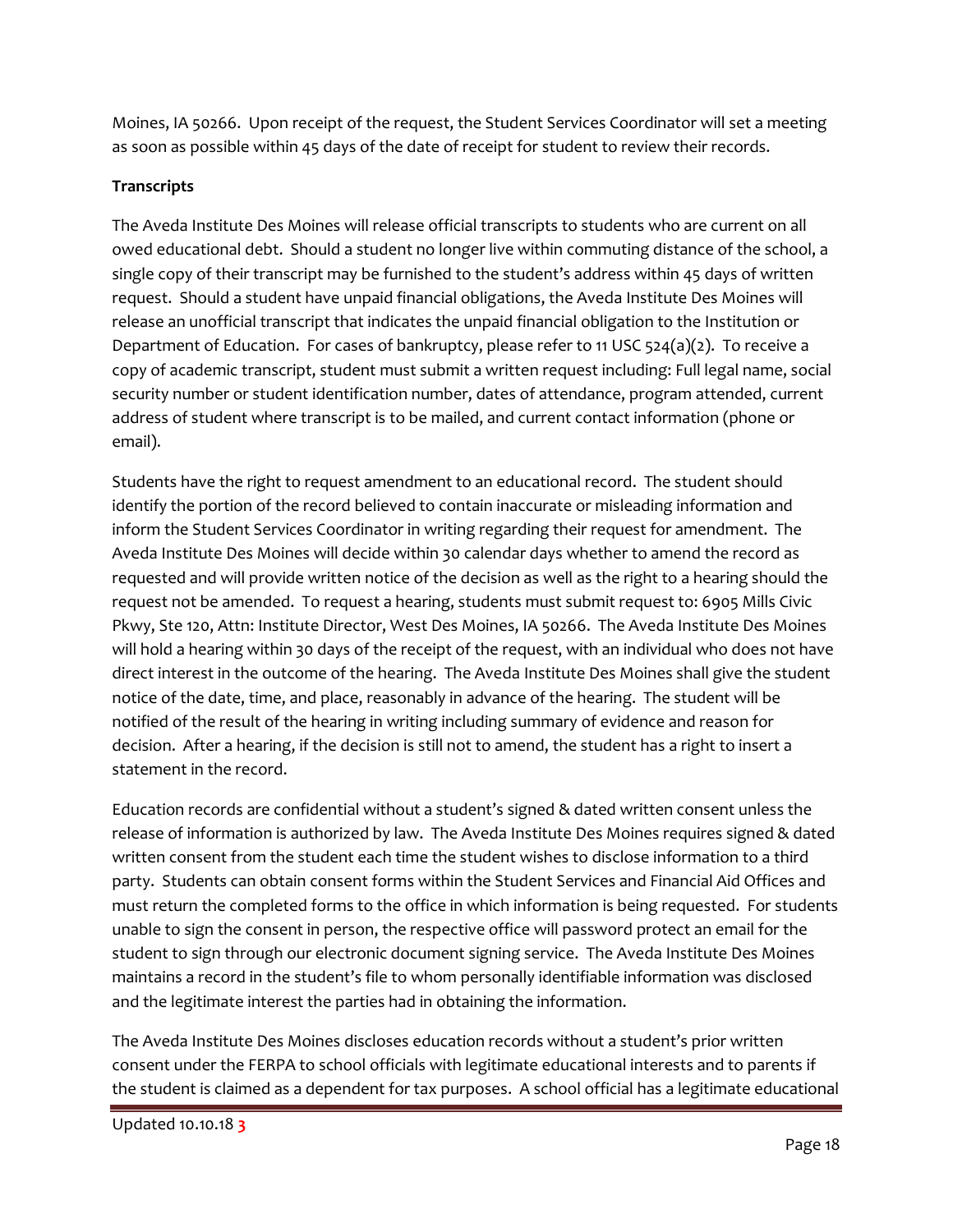interest if the official needs to review an education record to fulfill their professional responsibility. A school official is a person employed by the Aveda Institute Des Moines in an administrative, supervisory, academic, or support staff position. A school official also includes contractors outside of the Aveda Institute Des Moines who perform an institutional service of function for which the school would otherwise use its own employees and who is under the direct control of the school with respect to the use and maintenance of PII from education records. These contractors include: our auditing firm, David A. Levy CPA PC; our accrediting agency, National Accrediting Commission of Career Arts & Sciences; our Financial Aid Servicer, Deborah John and Associates, our Student Loan Default Prevention Servicer, Pantheon Student Solutions; our collections agency, Altus Global Trade Solutions Inc.; our Software vendors, Freedom & Insightly; to authorized representatives of the Department of Education or Federal Student Aid Office. The Aveda Institute Des Moines will disclose PII without written consent to comply with a judicial order or subpoena and to a legal power of attorney. A student's prior consent is not required in the case of a health or safety emergency, determined on a case-by-case basis.

The Aveda Institute Des Moines will disclose directory information about the student without prior written consent. The Aveda Institute Des Moines defines directory information as the following: first & last name, e-mail address, program of study, start date, graduation date, phase of study and dates of attendance in relation to guest services only, participation in officially recognized activities, honors & awards received, social media handles, photographs and video recordings of students in school settings or special events.

Students can restrict all or a portion of their directory information from being shared, except their name and email address. Students may not opt out of wearing a Student Badge ID which includes the student's first and last name as well as their identification number, program of study, and dates of enrollment. Students may opt-out of directory information disclosure at the final enrollment meeting by indicating as such on their Aveda Institute Des Moines policies checklist. The opt-out agreement will remain in effect for the course of a student's attendance.

Students have the right to file a complaint with the U.S. Department of Education concerning alleged failures by the Aveda Institute Des Moines to comply with requirements of FERPA. The name and address of the office that administers FERPA is: U.S. Department of Education, Family Policy Compliance Office, 400 Maryland Ave, SW, Washington, DC 20202-8520. Whether or not the student elects to contact the U.S. Department of Education, they are welcome to file a complaint with the Institute Director at 515-224-5244.

# **Campus Security Disclosure**

The Campus Security Act (Public Law 102-26) requires postsecondary institutions to disclose the number of instances in which certain specific types of crimes have occurred in any building or any property owned or controlled by this institution which is used for activities related to the educational purpose of the institution and/or any building or property owned or controlled by student organizations recognized by this institution. In compliance with that law, the Aveda Institute Des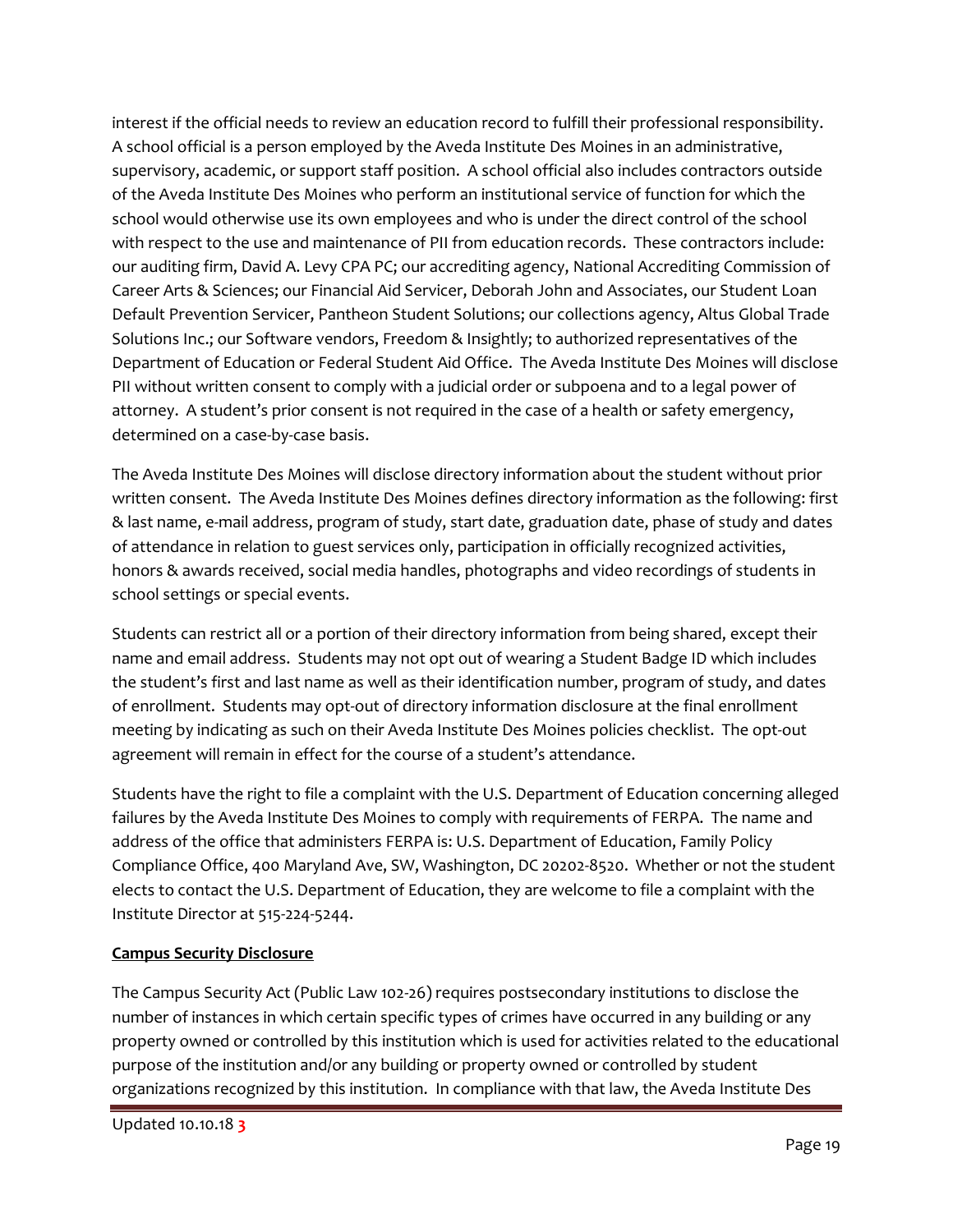Moines prepares an annual security report that includes applicable crime statistics for the previous three years. The annual security report also includes a description of the Aveda Institute Des Moines' safety and security policies and procedures. A copy of the Aveda Institute Des Moines' annual security report can be obtained from the Institute Director or on the Aveda Institute Des Moines' website at www.avedainstitutedesmoines.com.

# **Copyright Laws & Peer to Peer File Sharing**

All Aveda Institute Des Moines students, faculty and staff must comply with copyright laws and the provisions of licensing agreements that apply to software. Unauthorized distribution of copyrighted material, including unauthorized peer- to-peer file sharing, may subject the student, faculty and/or staff member to civil and criminal liabilities. The Aveda Institute Des Moines will cooperate fully with any investigation by public authorities related to the unauthorized distribution of copyrighted material. Students, faculty and/or staff found guilty will be subject to the full extent of fines and penalties imposed, as well as face disciplinary action from the Aveda Institute Des Moines. Copyright infringement is the act of exercising, without permission or legal authority, one or more of the exclusive rights granted to the copyright owner under section 106 of the Copyright Act (Title 17 of the United States Code). These rights include the right to reproduce or distribute a copyrighted work.

Uploading or downloading works protected by copyright without the authority of the copyright owner is an infringement of the copyright owner's exclusive rights of reproduction and/or distribution. Anyone found to have infringed a copyrighted work may be liable for statutory damages up to \$30,000 for each work infringed and, if willful infringement is proven by the copyright owner, that amount may be increased up to \$150,000 for each work infringed. In addition, an infringer of a work may also be liable for the attorney's fees incurred by the copyright owner to enforce his or her rights.

Willful copyright infringement can also result in criminal penalties, including imprisonment of up to five years and fines of up to \$250,000 per offense. For more information, please see the website of the U.S. Copyright Office at www.copyright.gov.

# **Career Placement 22**

The Aveda Institute Des Moines maintains close lines of communication with many salons, spas and Aveda Experience Centers nationwide. **15** Although we do not guarantee job placement, we do provide career placement assistance to help students seek out employment opportunities, not only in their licensed field but also in areas of business management and retailing. We offer additional training in professionalism, resume development, interview preparation, and job searching skills. **In house career fairs and salon visits are included as part of curriculum.**

# **Academic Advising**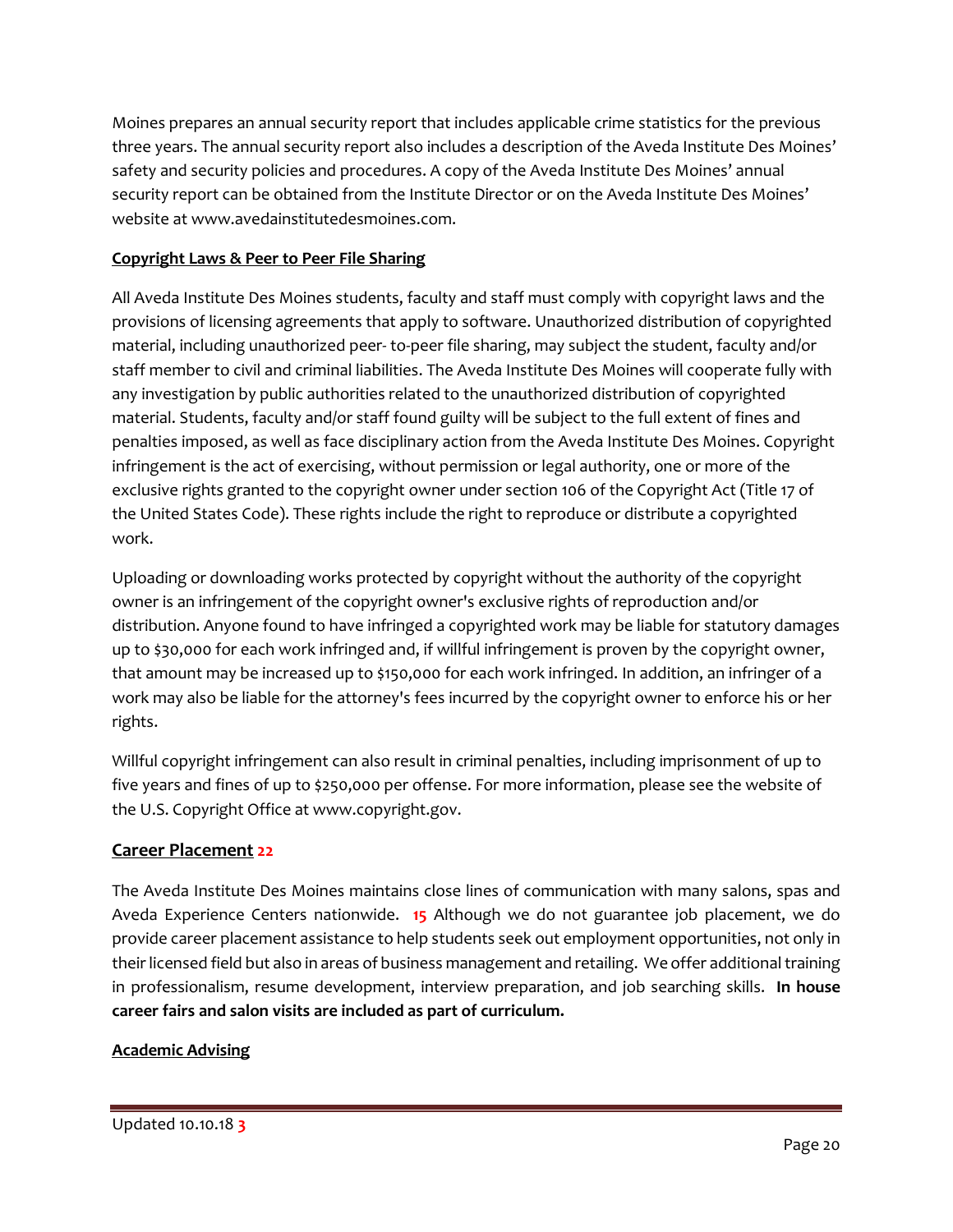Aveda Institute Des Moines provides academic advising to all students. The faculty and staff are available, by appointment or informally, to meet with students to discuss any obstacle that may be in the way of success. Students may be referred to professional counseling in the community. Students receive academic advising at the time of their satisfactory progress reports as well as when needed on an individual basis. Students receive advising on their attendance if they drop below 90% or as needed on an individual basis.

# **Student Activities**

While at Aveda, students have the opportunity to participate in a variety of events and activities that are educational, interesting and fun. These activities include, but are not limited to, Student Council, Field Trips, Hair shows, and Charitable Events.

# **Alumni**

Aveda Institute Des Moines allows graduates to keep in touch with classmates, receive placement assistance and attend events held at the Aveda Institute Des Moines. Alumni events are scheduled through the Office of Admissions.

# **ACADEMIC INFORMATION AND STANDARDS OF PROGRESS**

# **Syllabus**

On the first day of class for each program, students receive a copy of the program syllabi and program outlines. Students receive a catalog prior to enrollment.

# **Schedules**

Cosmetology students are scheduled to attend classes Tuesday-Saturday for 37 hours per week. Massage Therapy students attend Monday, Wednesday, and Friday for 30 hours per week. Esthiology I students attend Tuesday, Thursday, and Saturday for 30 hours per week. Esthiology II students attend Monday, Wednesday, Friday for first portion of program and then Monday, Wednesday, Saturday for total of 30 hours per week. Specific schedule outlined in student contract. Once the student has enrolled into the Aveda Institute Des Moines and has signed their enrollment agreement, which outlines their attendance schedule, the student must adhere to their contract and cannot change their attendance schedule.

# **Attendance**

Attendance is crucial to the success of students attending the Aveda Institute Des Moines. Students are not allowed to miss more than three days in the Intro phase of the Cosmetology program. If more than 3 days are missed in Intro, the student must re-start the program. This means the student will have to terminate or take a Leave of Absence until the next Intro phase they are eligible to attend. Cosmetology students are not allowed to miss more than 3 class periods during any phase and violation of this policy may result in the student being held back to retake the phase. **Saturdays are**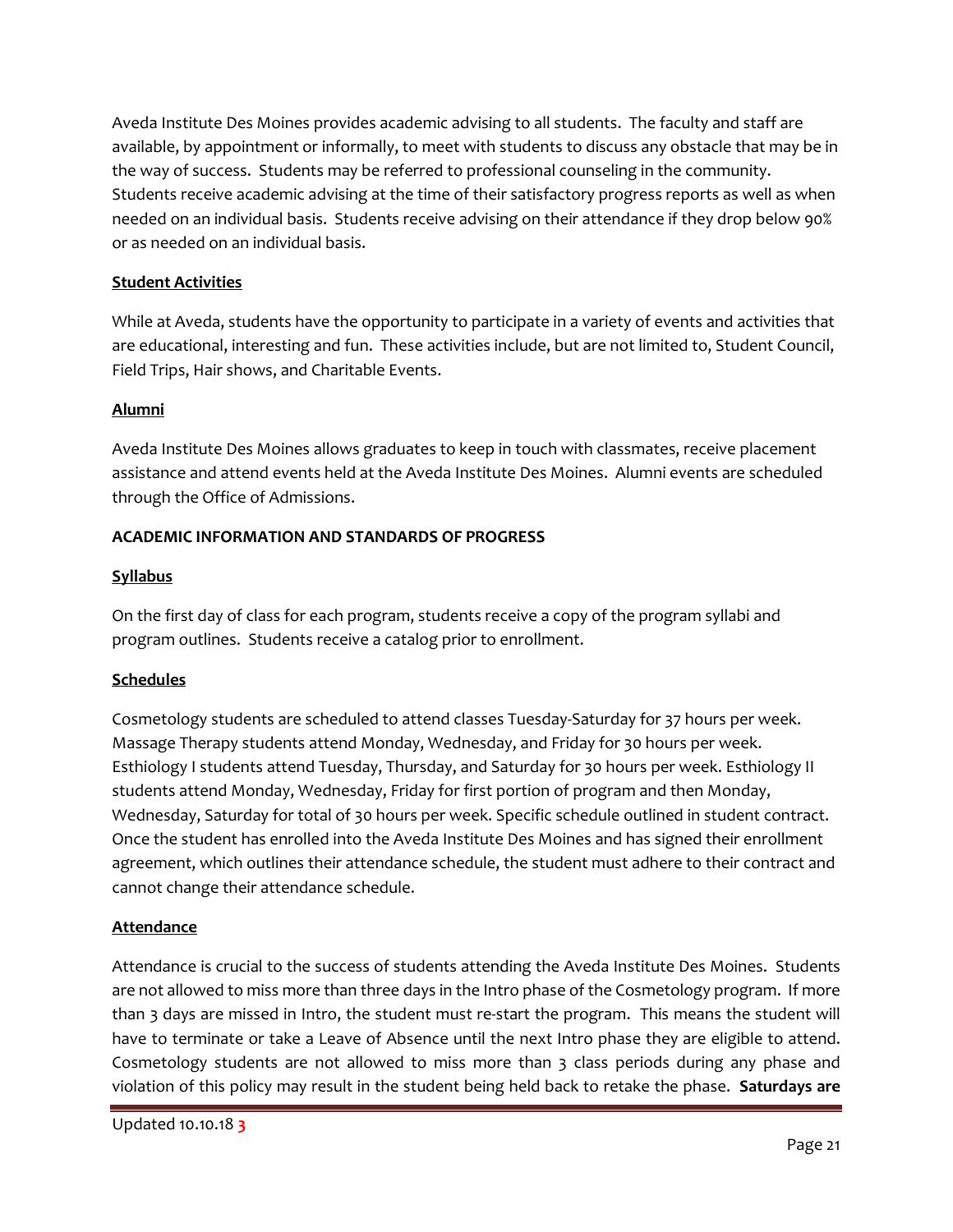**crucial** to the student's education, therefore Cosmetology students are allowed to miss **1 Saturday per phase**, totaling **7 Saturdays during the program**. Saturdays may be banked and saved to use at a later time. The eighth Saturday missed could result in termination. **Esthiology** students are allowed to miss **3 Fridays/Saturdays, and Massage Therapy** students are allowed to miss **3 Fridays**. Students are expected to attend every class, arrive on time, and stay through class. ATTENDANCE IS MONITORED EVERY MONTH FOR ATTENDANCE COMPLIANCE AND UNOFFICIAL WITHDRAWALS. Missing scheduled hours may result in a student owing fees for additional hours as outlined below.

# **Contract Time and Additional Hour (Overtime) Charges 27d**

Cosmetology students are contracted for approximately **62** (37 hour) weeks. Esthiology students are contracted for approximately **22** weeks, and Massage Therapy students are contracted for approximately **28** weeks to cover any day(s) the Aveda Institute Des Moines may be closed and to allow students time off for scheduled events and/or sickness. If a student does not complete contracted clock hours prior to their contracted graduation date, the student will be charged an Additional Hours (Overtime) fee as specified in the enrollment agreement, for each hour of instruction left to complete after his/her contracted graduation date. The Additional Hour fee must be paid in full for a student to clock hours after their contracted graduation date. Payments collected for additional hour charges are refunded if the student terminates their enrollment. Students must clock 100% of their contracted total hours to graduate. Students who clock less than 100% of total hours will continue attending classes until they have clocked the total contracted hours and completed the last phase of the program.

#### **Make-up Hours 25c**

The Aveda Institute Des Moines wants students to be successful after graduation. It is the policy of the Aveda Institute Des Moines to allow students below 100% attendance, to avoid additional hour charges, to make-up any lost hours once they have completed 750 hours (*Cosmetology only*) of the program. Esthiology and Massage Therapy students may apply for Make-up hours during the clinic portion of their program.

If a student fails to show up for a scheduled makeup day, further disciplinary action will be taken. Any student who continually misses their regularly scheduled class or clinic days may temporarily lose the opportunity to make-up hours, per the discretion of Student Services.

#### **Make-up Work 25c**

The Aveda Institute Des Moines allows students to make-up missed work on their regularly scheduled days.

#### **Tardiness 25a**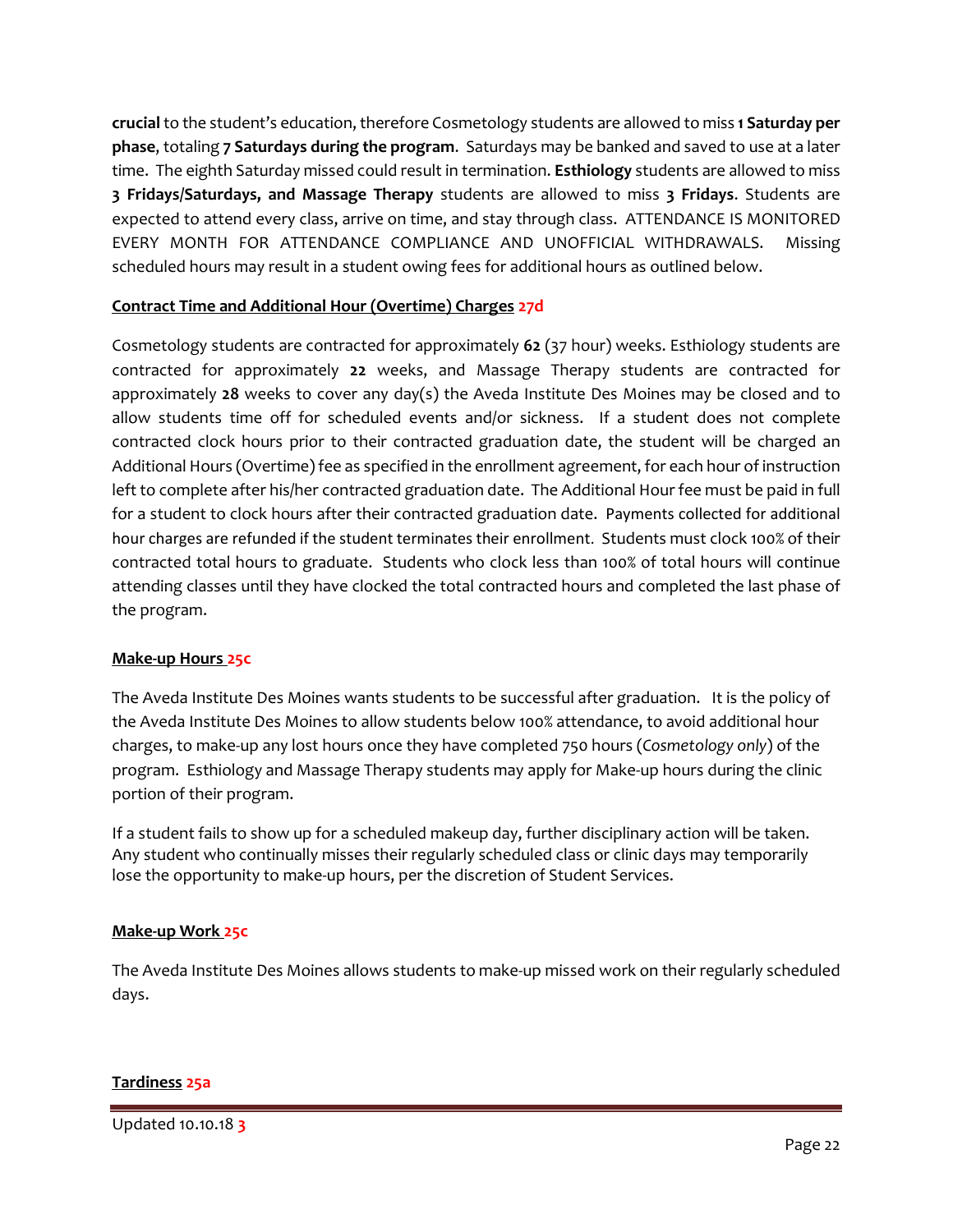Students who do not arrive to class promptly at 8:00am (Esthiology, Massage Therapy) will be marked tardy. Cosmetology students who do not arrive to class promptly at start time (9am or 11am, dependent on their schedule), will be marked as tardy. A 15 minute grace period for extenuating circumstances will be given to each student. However, time missed will be counted against the student's total % of attendance. After three tardies, the student will be sent home for the day and further disciplinary action may follow.

# **Early Release 25b**

All students must have permission to leave class early. In the event a student is late arriving or leaves early and is able to provide a doctor's note, they will be allowed to clock back in for the day. If this falls on a Friday or Saturday, and a doctor's note is provided, only the actual hours missed (not a total Friday or Saturday) are counted towards the student's pool of Friday/Saturday hours. If a student is leaving during makeup hours, they will receive a written disciplinary warning. Please see Makeup Hours policy.

# **Notice of Expected Absence 25b**

Students planning to be absent must obtain and complete a notice of expected absence form, have the form signed by the educator, and proceed to the retail center to drop off the completed form, at least one hour in advance of the student leaving for the day.

#### **Time Record Policies**

It is a state requirement that the school provide an accurate system for recording all students' hours, services and class hours. Students are ultimately responsible for tracking their own hours on a daily basis. Aveda Institute Des Moines will only honor documented daily time earned. Students must:

- 1. Clock in and out on the hand scan clock at the beginning and end of each day, and at the beginning and end of each lunch break.
- 2. Ask for assistance as needed.

#### **Leave of Absence**

This Policy applies for all student requests for a leave of absence from the Aveda Institute Des Moines.

A leave of absence (LOA) is a temporary interruption in a student's program of study. A student may be granted a LOA for circumstances beyond the control of the student. All students requesting a LOA must do so in writing. LOAs may be approved for a minimum/maximum of 30-180 calendar days in a 12 month period. LOA requests must be approved by an Administrator of the Aveda Institute Des Moines. Students will be notified of approval or denial for the written request of a leave of absence. A student who takes an unapproved leave of absence or fails to return to the school at the end of an approved leave of absence, is terminated. In addition, the Aveda Institute Des Moines can require a student below satisfactory performance to take a leave of absence.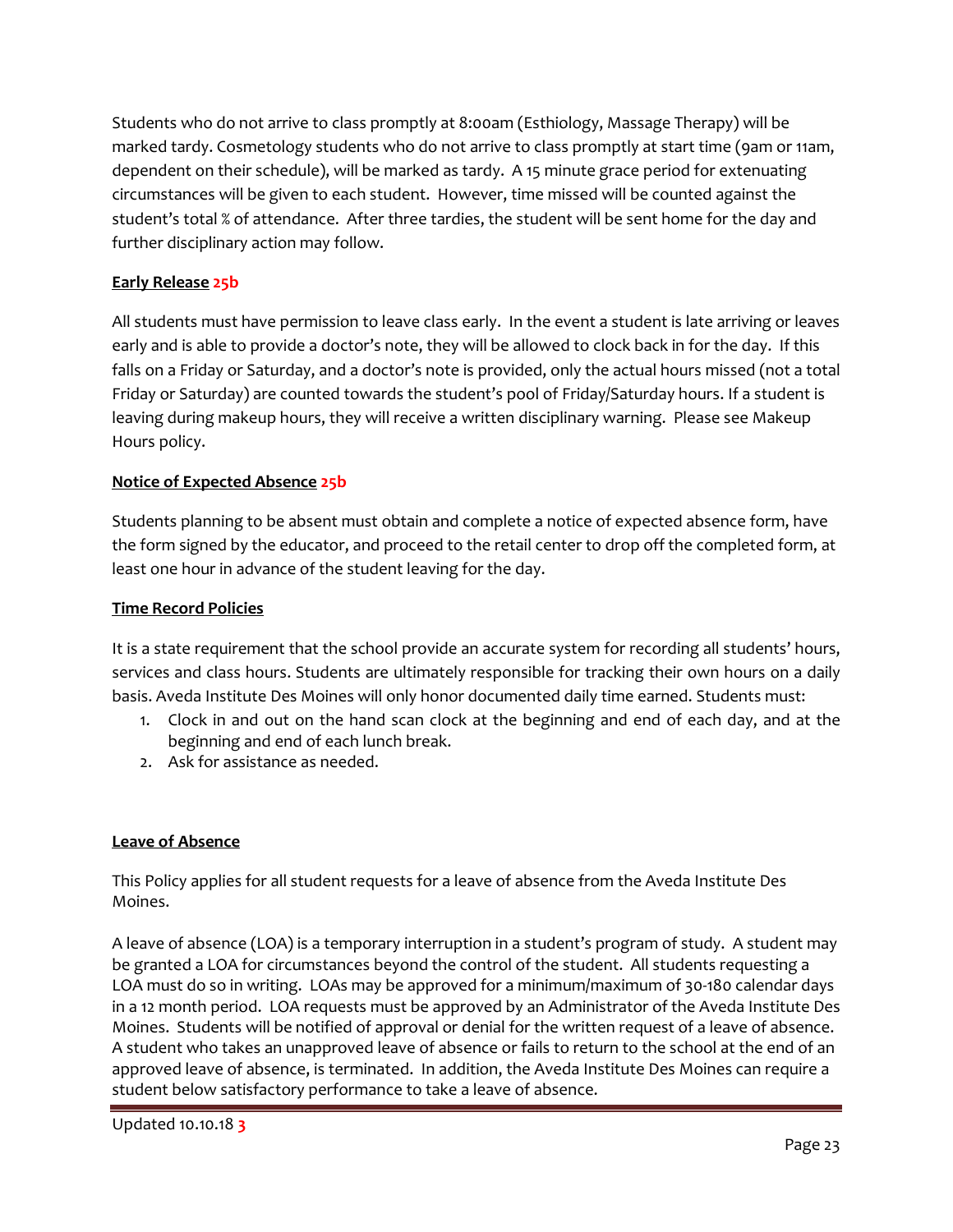#### **Procedure:**

- 1. A student encounters circumstances that warrant a leave of absence. The student obtains a Request for Leave of Absence form through the Student Services Office.
	- (a) Requests for LOA must be submitted prior to the start date of LOA. The written request from student must include the reason for request, student signature and date.
	- (b) All requests for LOA should be accompanied by documentation supporting the necessity for LOA within 14 days following the request.
		- i. Verification of need for a LOA may be provided through a multitude of sources. Examples: court documentation for criminal proceeding in which the student is court ordered to attend, military orders for induction or longterm deployment; insurance documentation of major sustained damage to residence or other property; physician documentation for medical care or disability; local social welfare, victims assistance group, or church certification of support services provided.
		- ii. The Aveda Institute Des Moines reserves the right to require additional documentation from outside sources in order to substantiate a LOA request.
	- (c) A student must apply in advance for a LOA unless unforeseen circumstances prevent the student from doing so. For example, if a student were injured in a car accident and needed a few weeks to recover before returning to the Aveda Institute Des Moines, the student would not have been able to request the LOA in advance.
	- (d) The Aveda Institute Des Moines may grant a LOA to a student who did not provide the request prior to the LOA due to unforeseen circumstances if the Aveda Institute Des Moines documents the reason for its decision and collects the request from the student at a later date. In this example, the beginning date of the approved LOA would be determined by the Aveda Institute Des Moines to be the first date the student was unable to attend because of the accident.
		- i. Students with unavoidable circumstances should contact a School Administrator as soon as possible or ask a family member/friend to do so.
- 2. As a condition for approving a student's LOA request, there must a reasonable expectation that the student will return from the LOA.
- 3. Students who do not follow procedure will not be granted a LOA and are expected to attend school as usual.
- 4. All LOA requests are subject to approval by a School Administrator in accordance to school policy. Students are notified in writing whether the LOA has been approved or denied. The Aveda Institute Des Moines reserves the right to place a student on LOA for purposes
	- (a) If denied, students are expected to attend their normal schedule.
		- i. Should a student not attend as scheduled, a school administrator will monitor attendance policy for unofficial withdrawal and refund policies.
	- (b) If approved, the student, legal guardian (if applicable), and School Administrator will sign and date an enrollment agreement addendum outlining LOA dates, expected date of return, new contract end date, as well as impacts of not returning from LOA.
		- i. The Aveda Institute Des Moines shall extend the student's maximum time frame and the contract end date by the same number of days taken in the LOA.
		- ii. A student on an approved LOA that meets approval criteria is not considered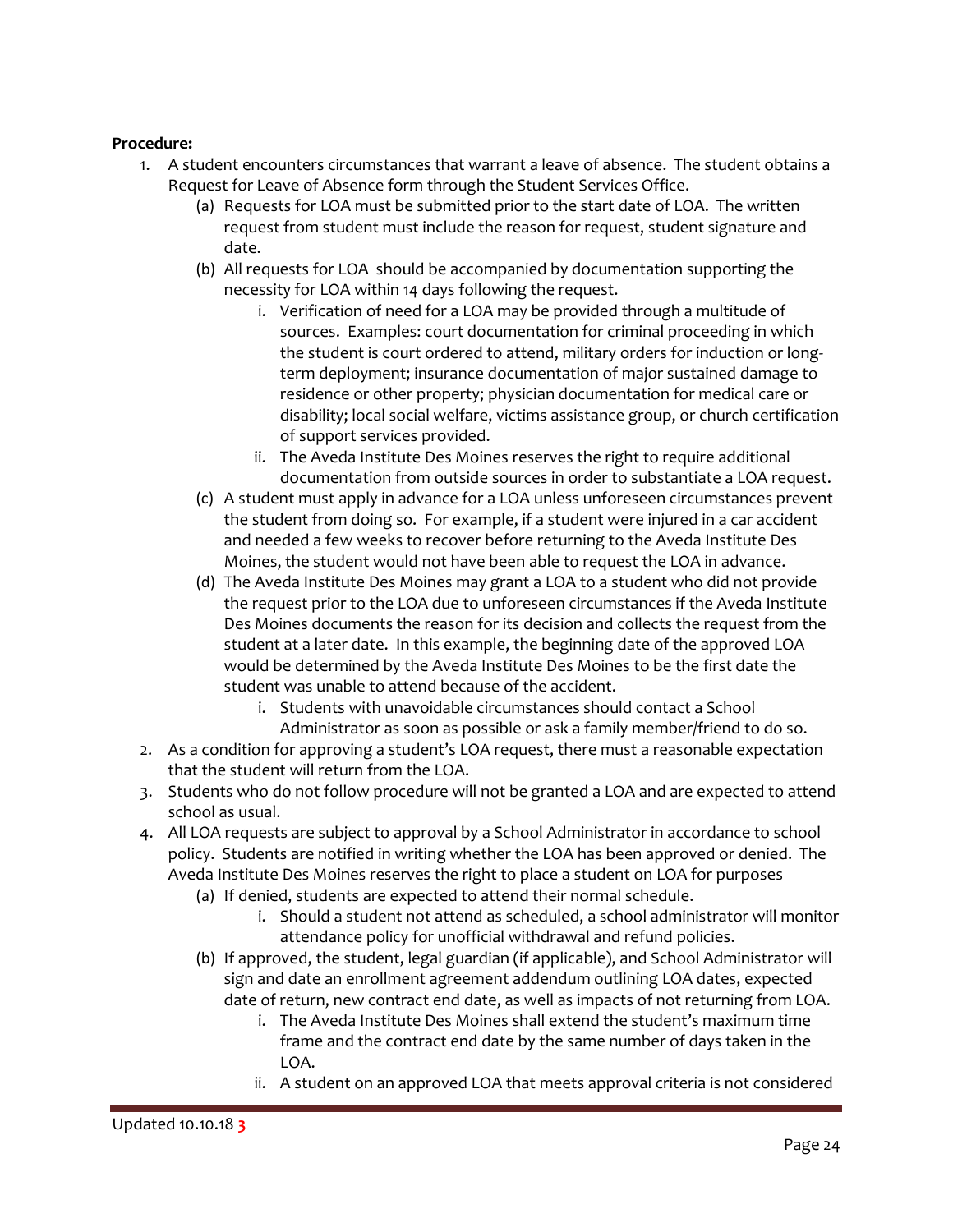to have withdrawn, and no refund calculation is required at that time.

- iii. Failing to return to school at the expiration of the approved LOA will result in automatic termination. The withdrawal date for purposes of refund calculations is the student's last date in attendance as evidenced by attendance records.
	- 1. Should a student receiving Direct Loans or other applicable private loans not return from LOA, the six-month grace period will begin on the student's last day in attendance, regardless of when the decision to terminate is made.
- 5. The LOA must be a minimum of 30 calendar days. The number of days in approved LOA, when added to all other approved LOAs, cannot exceed 180 days in any 12-month period. (a) The start date of LOA is day one for purposes of 180 days within 12-month maximum.
- 6. The Aveda Institute Des Moines shall not asses the student any additional institutional charges, the student's need for purposes of financial aid packaging may not increase, and therefore, the student is not eligible for any additional Title IV aid.
- 7. All requests to make changes to dates of LOA must be submitted in writing and approved by a School Administrator prior to the expiration of the LOA. The student and Administrator will each initial and date changes made to the LOA enrollment agreement addendum referenced in section 4.(b) of this policy.

#### **Revised 6.7.18**

# **Graduation 12, 13**

To receive an Aveda Institute Des Moines diploma, a student is required to:

- Meet the minimum course requirements
- Complete 2100 hours for Cosmetology, 600 hours for Esthiology, or 750 hours for Massage Therapy
- Complete tuition and fee obligations
- Meet academic progress and attendance requirements
- Meet service requirements
- Complete Final Practical Exam (a copy and grade will be kept in the student's academic file)

#### **Licensing and Examining Requirements**

**To receive a license in the State of Iowa, a student is required to:**

• Pass and prove NIC examinations results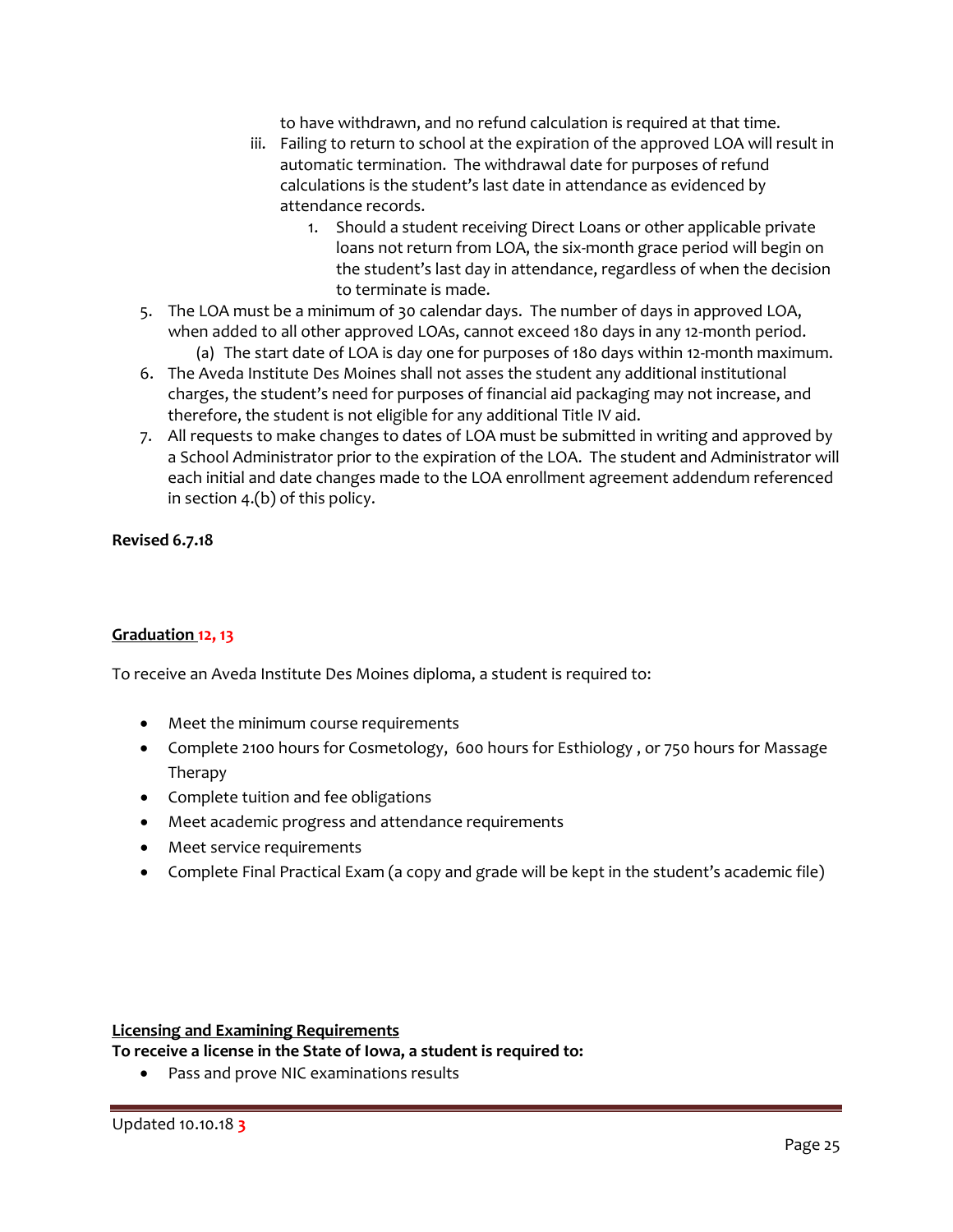- Complete an Exit Interview with Student Services Coordinator
- School submits a diploma issued by the Aveda Institute Des Moines
- Submit a license application and licensure fee to the State Board Office

#### **Examining Requirements**

- Student must have a minimum of 1800 hours (Cosmetology), 516 hour (Esthiology), and have graduated from Massage Therapy program (750 hours at Aveda Institute Des Moines).
- Each student must have completed academic records

# **Examining Requirements (Massage Therapy)**

- Apply to National Certification Board for Therapeutic Massage and Bodywork (NCBTMB) or the Massage and Bodywork Licensing Examination (MBLEx).
- Results of Exam are mailed directly from the examination service to the board of massage therapy after the exam is completed.

#### **State Written Exam Guidelines**

• Exam may be taken if student has satisfactory academic progress and is at minimum hours requirements for exam

#### **SATISFACTORY ACADEMIC PROGRESS POLICY**

Satisfactory progress in attendance and academic work is a requirement for all students enrolled in the Aveda Institute Des Moines and is provided to each student prior to enrollment. NOTE: Students receiving funds under any federal Title IV financial aid program must maintain satisfactory progress in order to continue eligibility for such funds. This Policy is intended to comply with all applicable rules and regulations applicable to students eligible to receive Title IV federal student financial aid. In the event that any provision of this Policy conflicts with any rules or regulations in effect with respect to Title IV federal student financial aid, the rules and regulations of Title IV shall apply.

#### **Attendance Progress**

Full-time: MAXIMUM TIME: The maximum time a student has to complete is 150% of the program length (67% attendance average). Exceeding 150% of scheduled time will result in automatic termination. The regular and maximum time for completion of each program are set forth below.

|                 | Regular Time |          | Maximum Time |          |
|-----------------|--------------|----------|--------------|----------|
| Cosmetology     | 2100 hours   | 57 weeks | 3150 hours   | 85 weeks |
| Esthiology      | 600 hours    | 20 weeks | 900 hours    | 30 weeks |
| Massage Therapy | 750 hours    | 25 weeks | 1125 hours   | 38 weeks |

Attendance: In order to be considered making satisfactory progress, all students must (i) be in compliance with the Aveda Institute Des Moines's attendance policy; and (ii) complete the program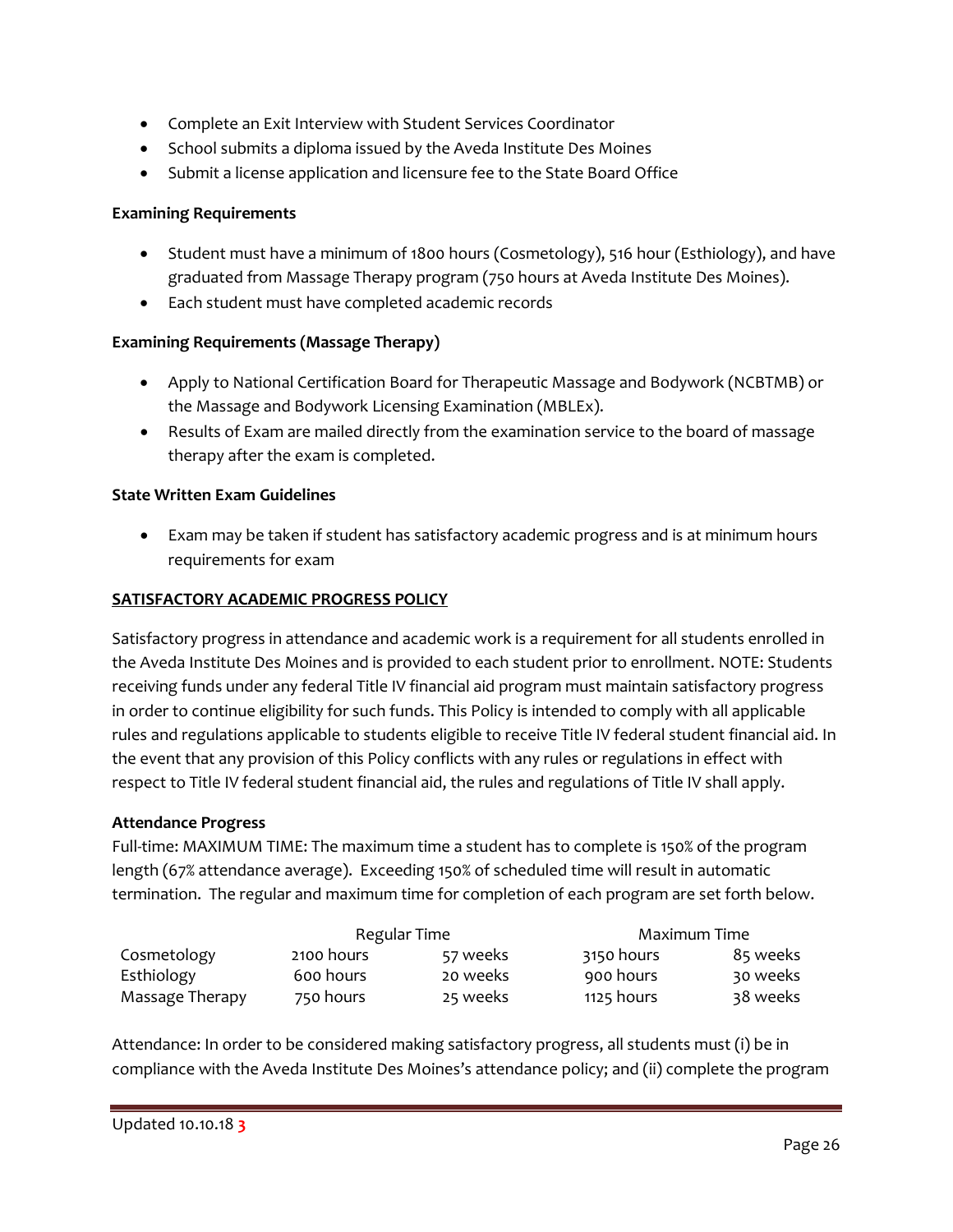within the maximum time frame. A leave of absence extends the student's contract period and maximum time frame by the same number of days of the leave of absence.

# **Academic Progress**

The following factors will be measured to determine academic progress: Academic work (test grades, homework, etc.), Practical Work and Clinic Work.

Academic and practical work will be graded according to the following scale:

| 95 | to           | 100 | Excellent                |
|----|--------------|-----|--------------------------|
| 94 | to           | 91  | Above Average            |
| 90 | to           | 85  | Average                  |
| 84 | to           | 80  | <b>Below Average</b>     |
|    | 79 and below |     | Unsatisfactory (Failing) |

Students must maintain a minimum cumulative grade point average of 80% in academic and practical/clinical work in order to be considered making satisfactory progress.

# **Determination Of Progress**

Both academic and attendance performance are evaluated on a cumulative basis at the point when the student successfully completes their respective payment period. Payment periods are determined by how the student's respective academic years are defined. Cosmetology students are evaluated at, 1050, and 1575 actual hours. Esthiology students are evaluated at 300 actual hours. Massage Therapy students are evaluated at 375 actual hours. If a student is making satisfactory progress at the evaluation time, the said student is considered making satisfactory progress until the next evaluation period and will be eligible for Title IV funding. If a student is not making satisfactory progress at the evaluation time, the said student will be placed on warning status until the next evaluation period. All periods of the student's enrollment are counted when assessing progress, even periods in which the student did not receive Title IV funds.

# **Warning**

Students who fail to meet minimum requirements for attendance or academic progress are placed on warning and considered to be making satisfactory academic progress while during the warning period. The student will be advised in writing on the actions required to attain satisfactory academic progress by the next evaluation. If at the end of the warning period, the student has still not met both the attendance and academic requirements, he/she will become ineligible to receive Title IV funds. See "Probation" and "Appeal Procedure" below.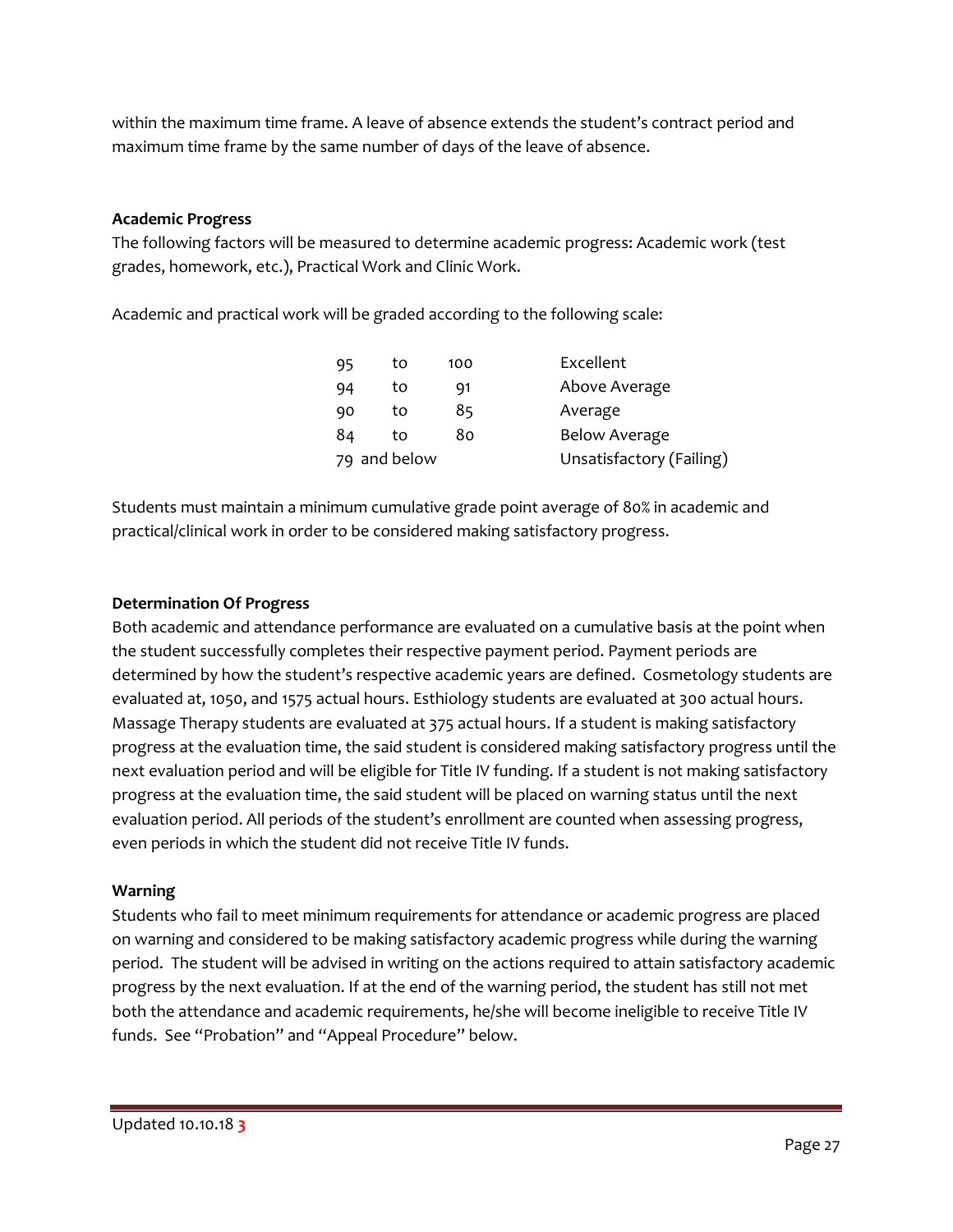#### **Probation**

Students who fail to meet minimum requirements for attendance or academic progress after the warning period will be placed on probation and considered to be making satisfactory academic progress while during the probationary period, if the student appeals the decision, and prevails upon appeal. Additionally, only students who have the ability to meet the Satisfactory Academic Progress Policy standards by the end of the evaluation period may be placed on probation. Students placed on an academic plan must be able to meet requirements set forth in the academic plan by the end of the next evaluation period. Students who are progressing according to their specific academic plan will be considered making Satisfactory Academic Progress. The student will be advised in writing of the actions required to attain satisfactory academic progress by the next evaluation. If at the end of the probationary period, the student has still not met both the attendance and academic requirements required for satisfactory academic progress or by the academic plan, he/she will be determined as NOT making satisfactory academic progress and, if applicable, students will not be deemed eligible to receive Title IV funds.

# **Re-Establishment of Satisfactory Academic Progress**

Students may re-establish satisfactory academic progress and Title IV aid, as applicable, by meeting minimum attendance and academic requirements by the end of the warning or probationary period.

# **Interruptions, Course Incompletes, Withdrawals**

If enrollment is temporarily interrupted for a Leave of Absence, the student will return to school in the same progress status as prior to the leave of absence. Hours elapsed during a leave of absence will extend the student's contract period and maximum time frame by the same number of days taken in the leave of absence and will not be included in the student's cumulative attendance percentage calculation. Students who withdraw prior to completion of the course and wish to reenroll will return in the same satisfactory academic progress status as at the time of withdrawal.

# **Appeal Procedure**

If a student is determined to not be making satisfactory academic progress, the student may appeal the determination within three business days. Reasons for which students may appeal a negative progress determination include death of a relative, an injury or illness of the student, or any other allowable special or mitigating circumstance. The student must submit a written appeal to the school on the designated form describing why they failed to meet satisfactory academic progress standards, along with supporting documentation of the reasons why the determination should be reversed. This information should include what has changed about the student's situation that will allow them to achieve Satisfactory Academic Progress by the next evaluation point. An appeal hearing will take place within five business days of the receipt of the written appeal. The Aveda Institute Des Moines Director will make a decision within three business days of the hearing. The Director's decision will be final and communicated to the student in writing. The appeal and decision documents will be retained in the student file. If the student prevails upon appeal, the satisfactory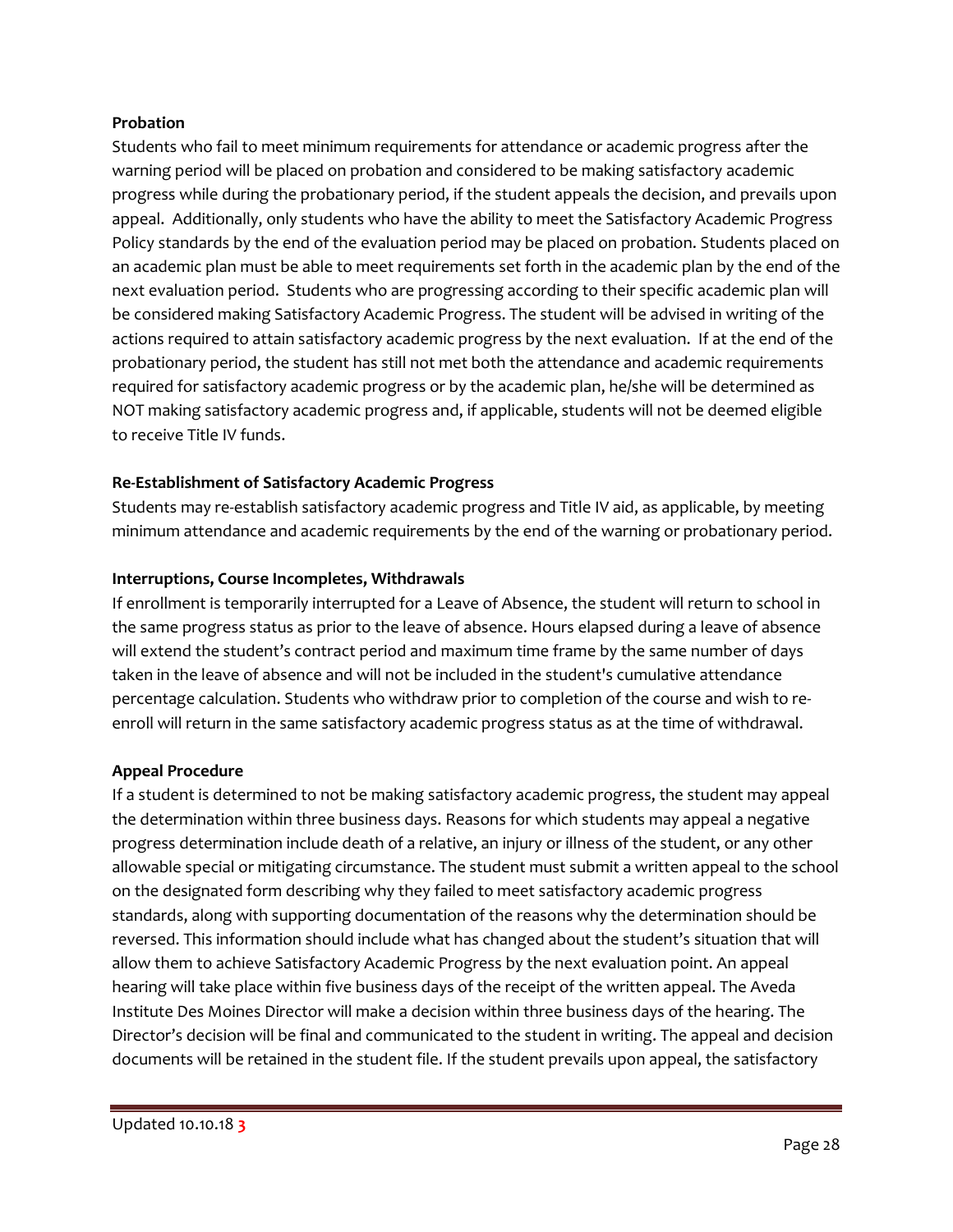academic progress determination will be reversed and federal financial aid will be reinstated, if applicable.

# **Transfer Hours**

Transfer hours from another institution that are accepted toward the student's educational program are counted as both attempted and completed hours for purposes of determining when the allowable maximum time frame has been exhausted. Satisfactory Academic Progress evaluation periods are based on actual contracted hours at the Aveda Institute Des Moines.

# **Notification And Records**

Copies of all Satisfactory Academic Progress Reports shall be placed in the student's academic file, to which the student shall have access as set forth in the Course Catalog. All students who receive reports indicating failure to maintain satisfactory academic progress standards are required to sign their reports, and a copy of the signed report is placed in their academic file.

**Incompletes, repetitions and non-credit courses do not apply to this institution and therefore have no effect upon the satisfactory progress policy.**

# **CHANGES MADE BY THE INSTITUTION**

If the institution cancels or changes a program of study or location in such a way that the student who has started is unable to complete training, arrangements will be made in a timely manner to accommodate the needs of each student enrolled in the program who is affected by the cancellation or change. If the institution is unable to make alternative arrangements that are satisfactory to both parties, the institution will refund all money paid by the student for unearned hours. Transcripts for paid earned hours will be released to the student. Any changes will be updated to the catalog and given to students.

# **PROFESSIONAL STANDARDS AND DRESS CODE 25d**

Aveda Institute Des Moines reserves the right to maintain an aesthetic standard for all students, including personal hygiene and grooming, makeup, and facial hair. As a future professional your hair is your advertising for your work. We ask you to ensure your hair is fashionably styled each day. Hair should be healthy and colored hair must be well maintained. Messy ponytails or buns do not instill confidence from the guests that a student can produce beautiful hair. Small headbands or accessories may be allowed, but no head scarves or hats are in dress code. Full face makeup should be applied prior to clocking in for the day. We offer the below all black dress code so that students may feature their creativity through their beautiful hair and makeup. If you choose to wear aromas,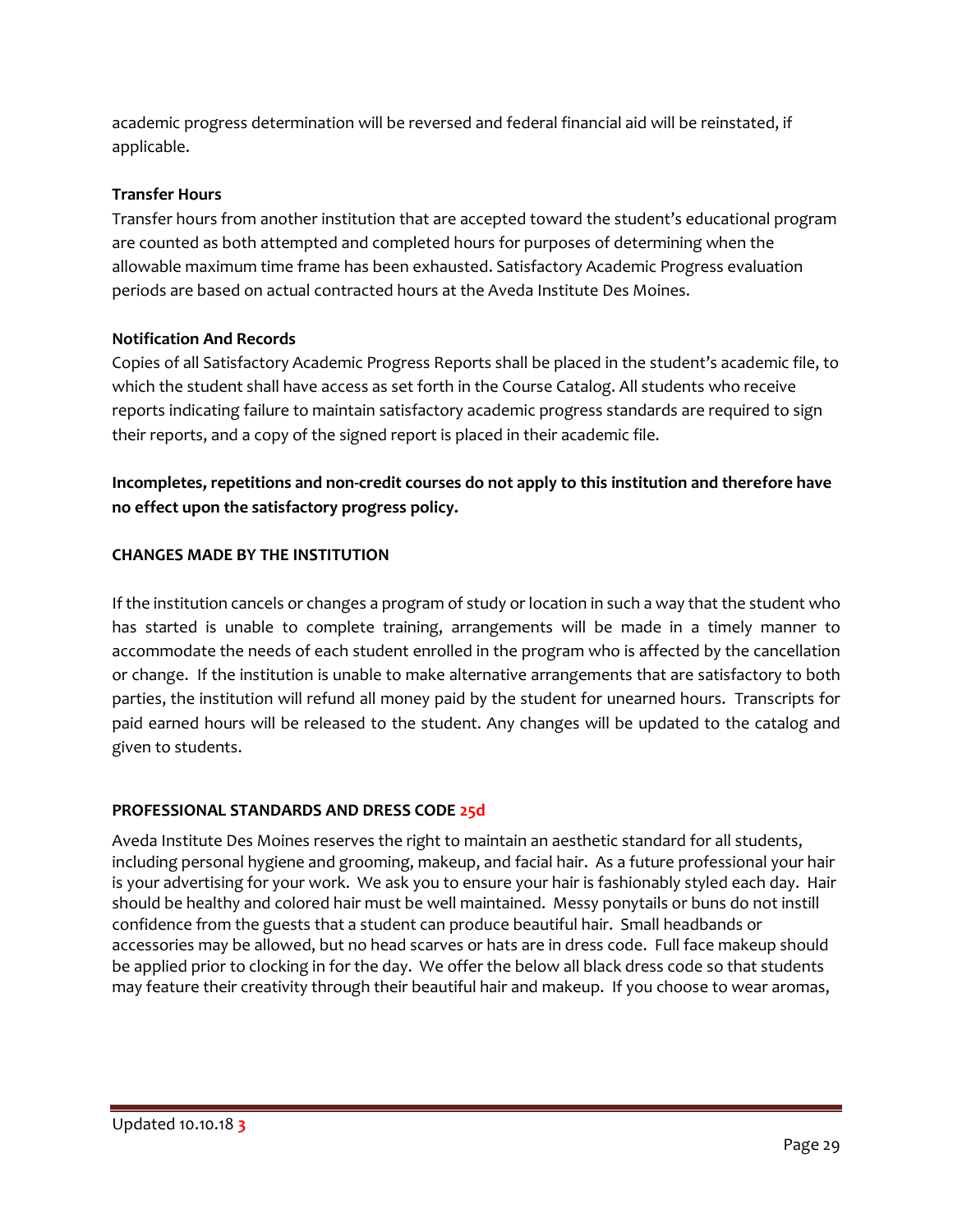please make sure they are AVEDA. All AVEDA may be purchased by students at a discounted price in the experience center.

- The uniform supplied in the student's kit is to be clean, neat, not torn, unstained, unaltered and worn at all times when in the building. If it does not meet these standards, the student has 24 hours to replace it from Aveda at the student's expense.
- The uniforms supplied are worn with solid full length black pants and a solid black shirt. **NOTE: Official Aveda shirts are allowed if they are black** – colored shirts may not be worn.
- Identification badges, supplied by the Aveda Institute Des Moines, are to be worn as issued during all clocked hours to identify students and staff to guests. If lost, the student has 24 hours to replace it at a cost of \$10.00.
- Apparel considered unprofessional includes jeans, sweatpants, athletic wear, hats, revealing or torn clothing (determined by staff).
- Black **closed-toe** footwear must be professional in appearance and worn at all times.
- Aveda Institute Des Moines reserves the right to maintain an aesthetic standard for all students, including personal hygiene and grooming, makeup, and groomed facial hair.

Students are expected to conduct themselves in a professional manner at all times and be aware of the following behaviors:

- Anyone who is disruptive in the classroom or clinic floor (rudeness, foul language or other unprofessional behavior).
- Food, candy and gum are allowed in the lunchroom area only.
- Beverages can be consumed in the lunchroom and classroom areas only, with the exception of closed, eco-friendly water bottles on the clinic floor.
- Aveda Institute Des Moines is a smoke-free facility, and smoking **is not allowed** in or around any part of the school.
- Personal electronic devices should be left in the student's locker and may only be used during break times in the lunch room. This includes cell phones. In class technology may be approved by an educator.

To ensure that each student receives consistent and comprehensive instruction in the classroom or clinic environment they need to:

- Remain in their assigned areas or receive their educator's permission to be in unassigned areas.
- Fully participate in all classroom and clinic activities utilizing Aveda's products and treatment/service protocols.
- Maintain a mentally alert and sober state of mind.
- All services or work done by students will be assigned by an educator students who refuse an assigned service may be dismissed for the remainder of the day.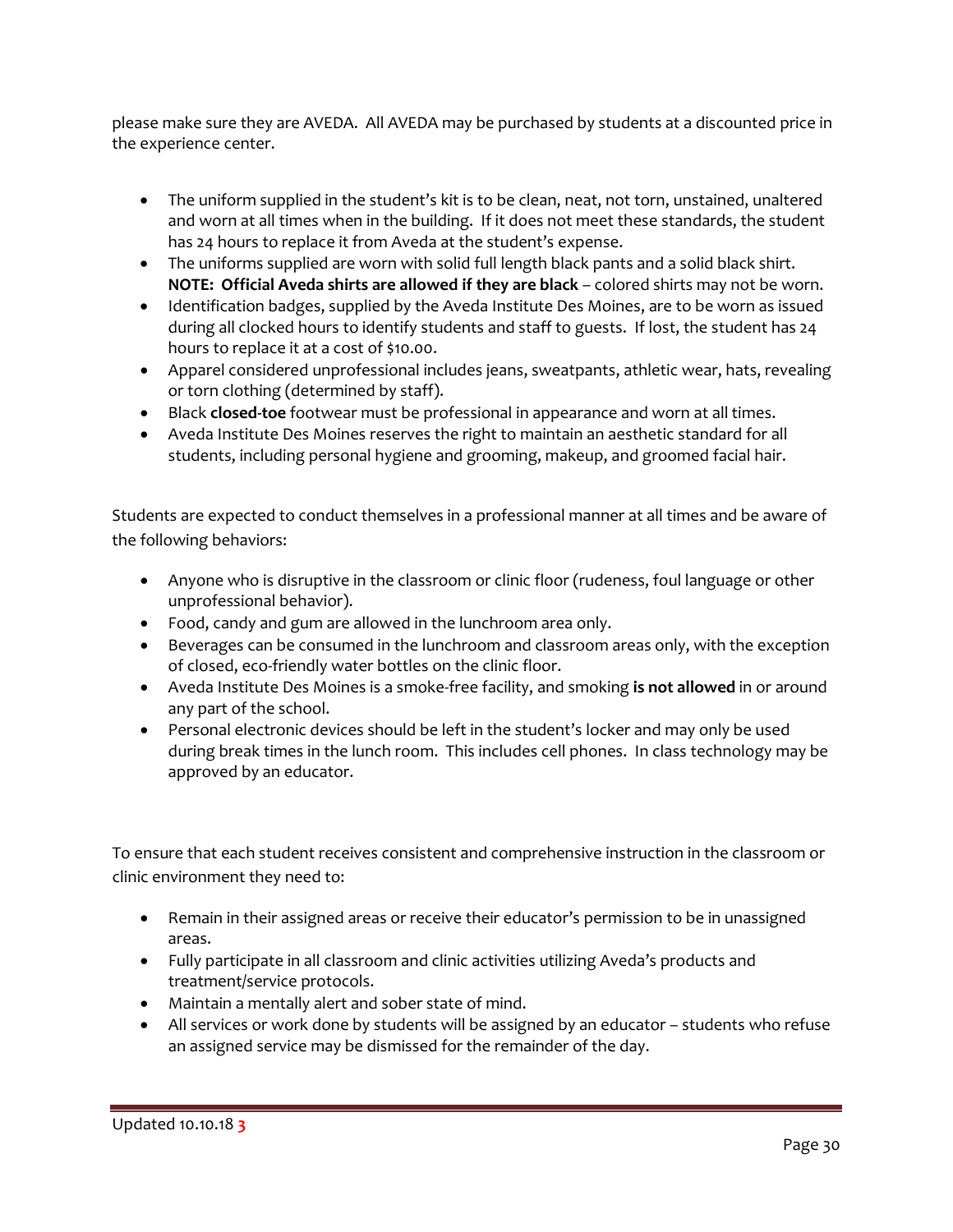# **CONDUCT/GROUNDS FOR TERMINATION: 25d, 25e**

Unprofessional conduct which discredits the individual or Aveda Institute Des Moines will be subject to termination. Students must conduct themselves so they do not interfere with other students or the Educator. The administrative staff of Aveda Institute Des Moines reserves the right to terminate a student on any of the following grounds:

- Non-compliance with Aveda Institute Des Moines rules and regulations.
- Conduct that reflects unfavorably upon Aveda Institute Des Moines or its students.
- Creating a safety hazard to other students.
- Unsatisfactory academic progress.
- Excessive absences or tardiness.
- Failure to pay fees when due.
- Cheating.
- Falsifying records.
- Breach of enrollment agreement.
- Disobedient or disrespectful behavior to faculty or other students.
- Unprofessional conduct.
- Unprofessional social media behavior involving the Aveda Institute Des Moines or Aveda Institute Des Moines staff or students.
- Entering the Aveda Institute Des Moines while under the influence or effects of alcohol, drugs, or narcotics of any kind.
- Carrying a concealed or potentially dangerous weapon.
- Sexual harassment.
- Harassment of any kind including intimidation and discrimination.
- Absent 30 consecutive calendar days.

# **MINOR STANDARD VIOLATIONS25f**

It is the policy of the Aveda Institute Des Moines that any behavior that is considered inappropriate or disruptive is viewed as a violation. Violations will result in disciplinary action which may lead to termination based upon the severity of the violation.

Minor violations include, but are not limited to, assigned area violations, property misuses, guest service violations, tardiness, dress code violations, misuse of electronic devices, and unprofessional behavior.

- 1<sup>st</sup> offense results in a verbal (documented) warning by Educators.
- 2<sup>nd</sup> offense results in a written warning by Educators.
- $\bullet$  3<sup>rd</sup> offense may result in the student being sent home for the day, and the student may be required to have a conversation with the Director.
- $\bullet$  4<sup>th</sup> offense will be considered a major violation, and may result in a 3 day school suspension, an  $8<sup>th</sup>$  minor violation may result in a 5 day school suspension, and a 12<sup>th</sup>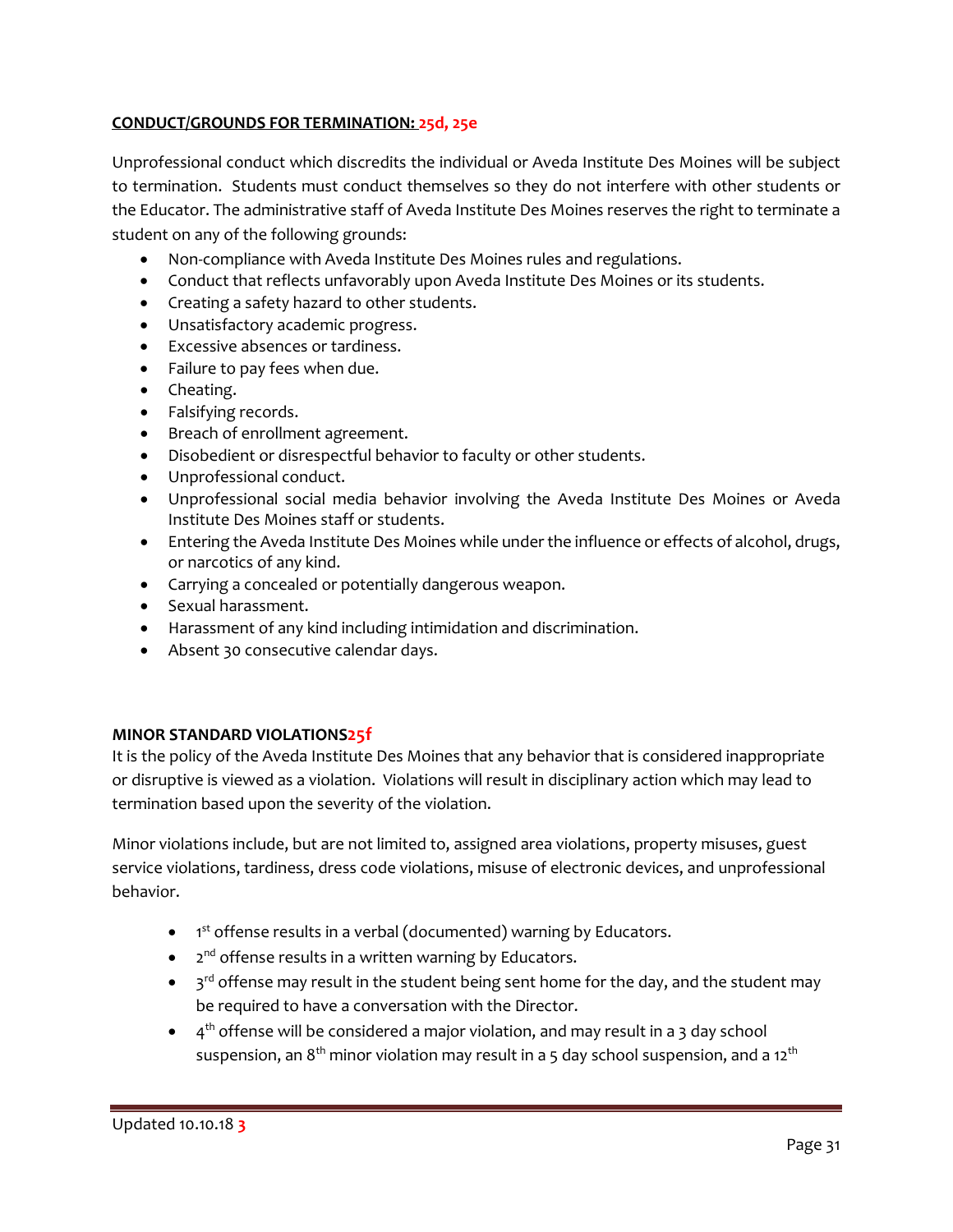minor violation may result in a 10 day school suspension. Further violations may result in termination.

# **MAJOR STANDARD VIOLATIONS**

If at any time during the student's program, the violation of a major standard will result in termination with the exception of the  $4<sup>th</sup>$  minor violation. If a student is terminated from a program for a major violation, they will not be considered for re-entry into any program.

Major violations include, but are not limited to, using controlled substances, defacing or destroying property, stealing personal or company property, falsifying documents or timekeeping, threatening words or behaviors to other students or staff members, committing fraud, abusing or causing physical harm towards others, possession or use of weapons, and violation of local or state laws.

If a student feels a violation was enforced unfairly, a student is encouraged to file a written grievance as stated in the Aveda Institute Des Moines' grievance policy, to be submitted to Administrators for approval.

# **DRUG FREE INSTITUTION AND WORKPLACE 25f**

It is the policy of Aveda Institute Des Moines to prohibit the unlawful manufacture, distribution, dispensing, possession, or use of a controlled substance in or on the Aveda Institute Des Moines owned or controlled property.

Aveda Institute Des Moines is committed to providing a campus environment free of abuse of alcohol and the illegal use of alcohol and drugs. To strengthen that commitment, Aveda Institute Des Moines has adopted and implemented a program that seeks to prevent the abuse of alcohol and drugs by the Institute, which includes its employees and students. The Aveda Institute Des Moines' polices concerning the use of alcohol and drugs are published on the Aveda Institute Des Moines website, www.avedainstitutedesmoines.com. Copies of these policies can also be obtained by contacting the Institute Director.

# **NO SMOKING INSTITUTION AND WORKPLACE**

Smoking will not be tolerated on the premises or in the parking lot of the Aveda Institute Des Moines.

# **SECTION 504/ADA GRIEVANCE POLICY AND PROCEDURES**

The Aveda Institute Des Moines does not discriminate in admission or access to our program on the basis of age, race, color, sex, disability, religion, sexual orientation, financial status, veteran status or national origin.

If you would like to request academic adjustment or auxiliary aids, please contact the Aveda Institute Des Moines' Section 504 Compliance Coordinator, Ms. April King. You may contact Ms. King at 6905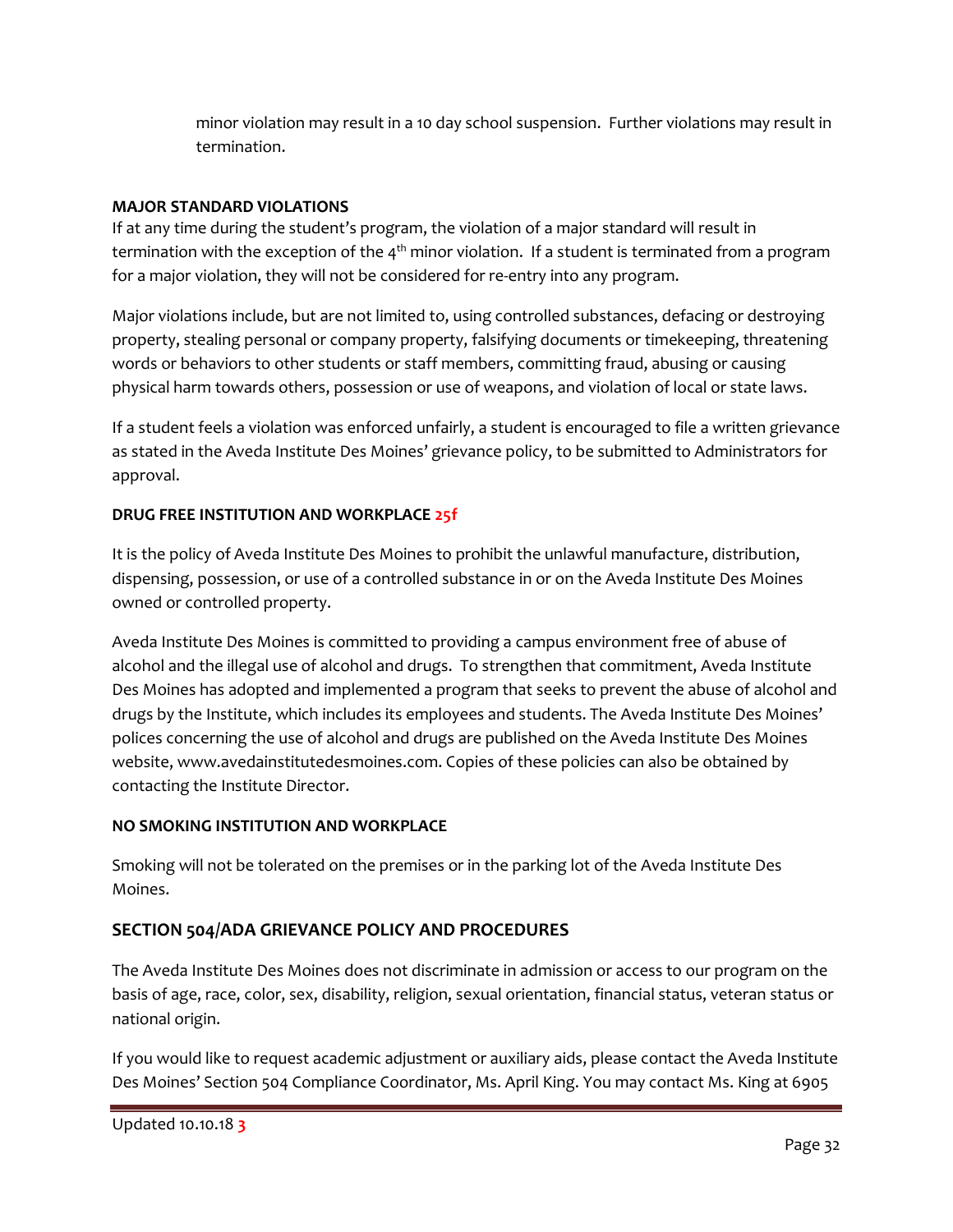Mills Civic Pkwy., Suite 120, West Des Moines, IA 50266, phone 515.224.5244, email: aprilk@avedaiowa.com. You may request academic adjustments or auxiliary aids at any time.

Applicants who are persons with disabilities, as defined in paragraph 104.3(j)(1)(i) of the regulation under Section 504 of the Rehabilitation Act of 1973, may apply for admittance into the program. The Aveda Institute Des Moines will work with the applicant or student to provide necessary academic adjustments and auxiliary aids and services unless a particular adjustment would alter or waive essential academic requirements; fundamentally alter the nature of a service, program or activity; or result in undue financial or administrative burdens considering the Aveda Institute Des Moines' resources as a whole.

Any qualified individual with a disability requesting an accommodation or auxiliary aid or service should follow this procedure:

1) Notify Ms. King, the Aveda Institute Des Moines' Section 504 Compliance Coordinator, of the type of accommodation needed, date needed, documentation of the nature and extent of the disability, and of the need for the accommodation or auxiliary aid. Requests should be submitted in writing unless you cannot provide the request in writing, in which case the Aveda Institute Des Moines would accept a verbal request. You may contact Ms. King at 6905 Mills Civic Pkwy., Suite 120, West Des Moines, IA 50266, phone 515.224.5244, email: aprilk@avedaiowa.com.

2) Ms. King will schedule a time to meet with you after receiving your request for accommodation. The purpose of this meeting is to help ensure that the Aveda Institute Des Moines is obtaining adequate information and understanding of your individual needs.

3) Ms. King will review the request and provide you with a written determination as soon as practically possible but in no event more than two weeks after receiving the request.

4) If you would like to request reconsideration of the decision regarding your request, please contact the Owner of the Aveda Institute Des Moines within 15 days of the date of the response. Please provide a statement of why and how you think the response should be modified. Statements may be submitted to the Aveda Institute Des Moines' Owners by email at dvp@avedaiowa.com, or by mail to Mr. Doug Van Polen, Owner, Aveda Institute Des Moines, 6905 Mills Civic Pkwy., Suite 120, West Des Moines, IA 50266, phone 515.224.5244.

# **DISCRIMINATION GRIEVANCE PROCEDURE**

The Aveda Institute Des Moines has adopted the following Grievance Procedure for addressing complaints of discrimination under Section 504 of the Rehabilitation Act of 1973. A person is not required to use this procedure and may instead file a complaint directly with the U.S. Department of Education's Office for Civil Rights, 500 W. Madison Street, Suite 1475, Chicago, IL 60661-4544.

Step 1: A person who believes that he/she has been discriminated against by the Aveda Institute Des Moines is encouraged, but is not required, to discuss the matter informally with the Section 504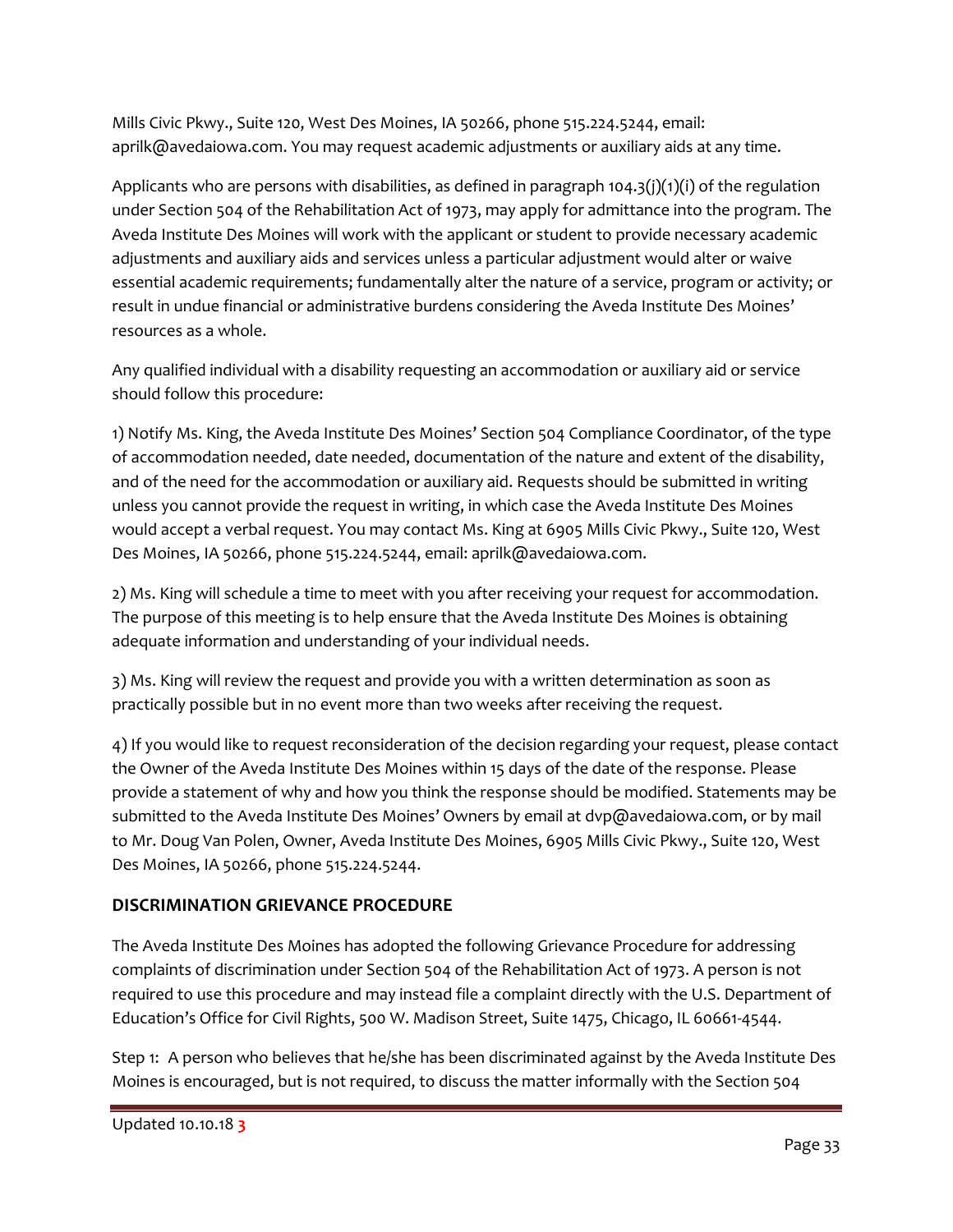Coordinator, Ms. April King, 6905 Mills Civic Pkwy., Suite 120, West Des Moines, IA 50266, phone 515.224.5244, email: aprilk@avedaiowa.com. If the 504 Coordinator is the subject of the complaint, the grievant may, instead, contact the Aveda Institute Des Moines' Owner, who will appoint another administrator to discuss the matter. The person receiving the complaint shall verbally convey his/her findings to both the person who alleged the violation and the person who is the subject of the complaint within 10 business days.

Step 2: If the informal Step 1 process does not resolve the matter, or if the grievant does not wish to use the informal procedures set forth in Step 1, a written complaint may be submitted to the Aveda Institute Des Moines' Section 504 Coordinator who will investigate the complaint. [NOTE: if the Section 504 Coordinator is the subject of the complaint, the complaint should be submitted to the Aveda Institute Des Moines' Owner who will appoint another administrator to conduct the investigation]. The complaint shall be signed by the grievant and include 1) the grievant's name and contact information; 2) the facts of the incident or action complained about; 3) the date of the incident or action giving rise to the complaint; 4) the type of discrimination alleged to have occurred; and 5) the specific relief sought. Names of witnesses and other evidence as deemed appropriate by the grievant may also be submitted. An investigation of the complaint will be conducted within 10 business days following the submission of the written complaint. The investigation shall include an interview of the parties and witnesses, a review of the relevant evidence, and any other steps necessary to ensure a prompt and thorough investigation of the complaint. A written disposition of the complaint shall be issued within 10 business days of completion of the investigation, unless a specific written extension of time is provided to the parties. Copies of the disposition will be given to both the grievant and the person who is the subject of the complaint. If discrimination or harassment was found to have occurred, the disposition will include the steps that the Aveda Institute Des Moines will take to prevent recurrence of any discrimination or harassment and to correct its discriminatory effects on the grievant and others, if appropriate.

Step 3: If the grievant wishes to appeal the decision in Step 2 above, he/she may submit a signed, written appeal to the Aveda Institute Des Moines' Owner within 10 business days after receipt of the written disposition. The Aveda Institute Des Moines Owner or his designee shall respond to the complaint, in writing, within 10 business days of the date of the appeal. Copies of the response shall be provided to both the grievant and the person who is the subject of the complaint.

The Aveda Institute Des Moines hereby provides assurance that it strictly prohibits any form of retaliation against persons who utilize this Grievance Procedure. If you have questions regarding these procedures or desire to file a complaint, please contact the Aveda Institute Des Moines' Section 504 Coordinator: Ms. April King, 6905 Mills Civic Pkwy., Suite 120, West Des Moines, IA 50266, phone 515.224.5244, email: aprilk@avedaiowa.com.

# **UNRESOLVED DISPUTES/GRIEVANCE PROCEDURES**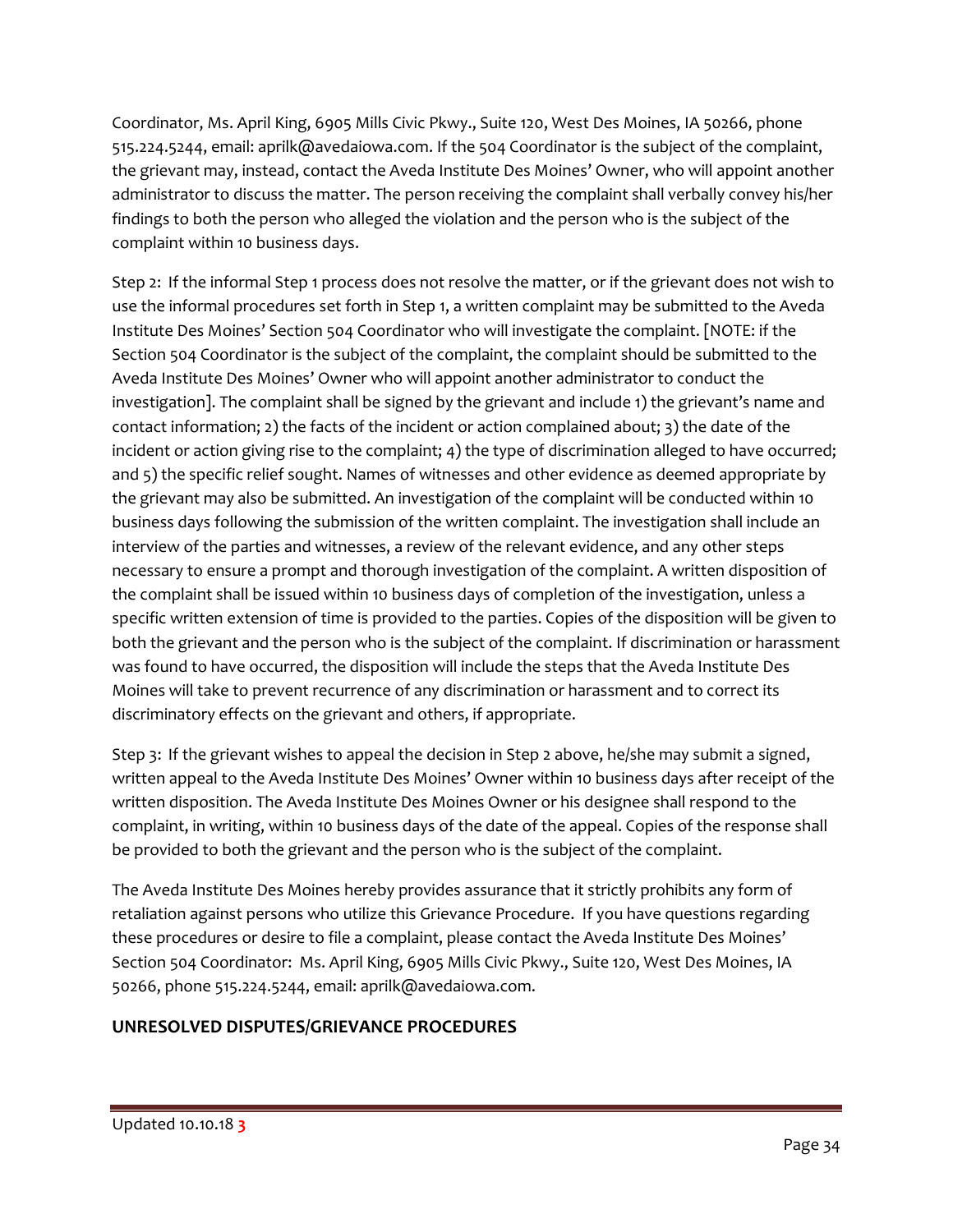Grievance procedures are provided for students who believe that they have been unlawfully discriminated against, unfairly treated, or harassed in any way. Academic grievances relate to a complaint about a course, program of study, or grade.

Students are expected to address any disagreements or conflict directly with the individual involved, in person, with a written document outlining the complaint and communication. After this, if there is no satisfactory resolution, the student may set an appointment to see the Institute Director.

The grievance policy is as follows:

- 1. Complaints against students or Aveda Institute Des Moines employees shall first be directed to the individual. Complaints must be made within six months of the issue.
- 2. If the complaint cannot be resolved informally, then students shall write up the details and submit to the Institute Director who will research the issue and respond with a resolution within 10 working days.
- 3. If there has been no satisfactory resolution, then the student may send to the Grievance Committee a written statement of the grievance. The Grievance Committee will respond back to the student within 30 days of the committee's resolution.
- 4. All communications must be in writing and on file.
- 5. If the complaint cannot be resolved after exhausting the institution's grievance procedures, the student may contact:

Career Arts and Sciences, Inc Lucas State Office Building 3015 Colvin Street 321 E. 12<sup>th</sup> Street Alexandria, Virginia 22314 Des Moines, IA 50319 Phone 703-600-7600 515-281-4416

National Accrediting Commission of Iowa Board of Cosmetology Arts & Sciences

# **NON-DISCRIMINATION POLICY 17**

No qualified person may be excluded from participation in, be denied the benefits of, or be subjected to discrimination under any education program or activity at the Aveda Institute Des Moines based on age, race, sex, color, creed, religion, disability, marital status, or national or ethnic origin. Title IX of the Education Amendments of 1972 ("Title IX"), 20 U.S.C. § 1681 *et. seq.,* and its implementing regulations, 34 C.F.R. Part 106, prohibit discrimination on the basis of sex in education programs or activities operated by recipients of Federal financial assistance. Sex discrimination covers sexual harassment, including sexual violence.

# **SEXUAL MISCONDUCT POLICIES & PROCEDURES**

The Aveda Institute Des Moines is committed to providing a working and educational environment for all students, faculty and staff that is free from sex discrimination, including sexual misconduct. Every member of the school community should be aware that the Aveda Institute Des Moines is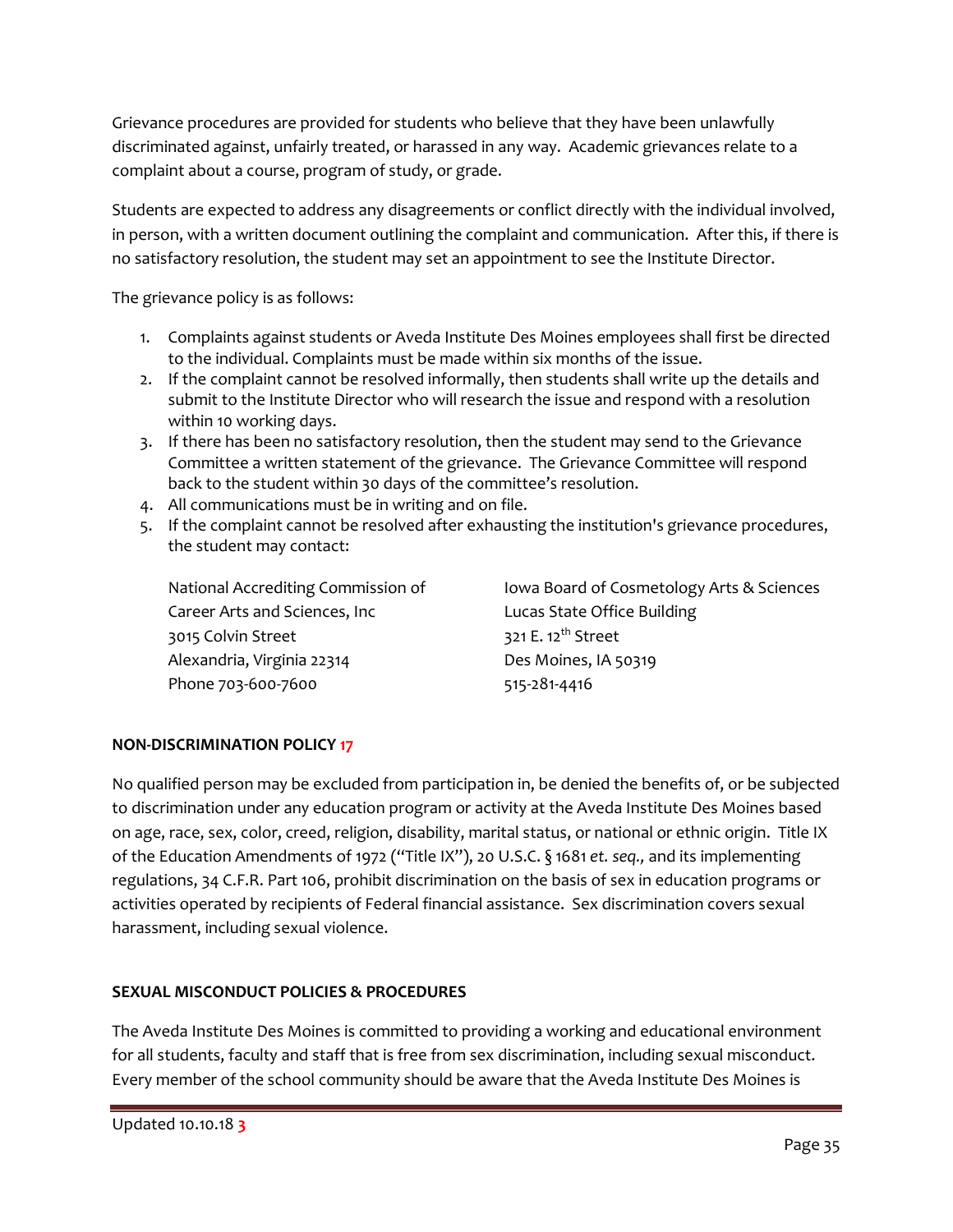strongly opposed to sexual misconduct, and that such behavior is prohibited by state and federal laws.

Sexual misconduct comprises a broad range of behaviors focused on sex that may or may not be sexual in nature. Any intercourse or other intentional sexual touching or activity without the other person's consent is sexual assault, which is a form of sexual misconduct under the Aveda Institute Des Moines' policy. Sexual harassment and sexual exploitation, stalking, domestic violence, and dating violence are also forms of sexual misconduct. Intimidation for one of these purposes is sexual misconduct, as is retaliation following an incident of alleged sexual misconduct or attempted sexual misconduct.

Misconduct can occur between strangers or acquaintances, or people who know each other well, including between people involved in an intimate or sexual relationship, can be committed by anyone regardless of gender identity, and can occur between people of the same or different sex or gender. **The Aveda Institute Des Moines prohibits all forms of sexual misconduct.**

The Aveda Institute Des Moines' Sexual Misconduct Policy describes the Aveda Institute Des Moines' programs to prevent sexual misconduct, and the procedures that the Aveda Institute Des Moines will follow once an incident of sexual misconduct has been reported. This Policy is disseminated widely to the Aveda Institute Des Moines community through publications, the Aveda Institute Des Moines website, new employee orientations, student orientations, and other appropriate channels of communication. Copies of the Policy can be obtained from the Director in person or by calling 515.224.5244, or downloading from the Aveda Institute Des Moines' website at www.avedainstitutedesmoines.com. The Aveda Institute Des Moines provides training to key staff members to enable the Aveda Institute Des Moines to handle any allegations of sexual misconduct promptly and effectively. The Aveda Institute Des Moines will respond quickly to all reports of sexual harassment, and will take appropriate action to prevent, to correct, and if necessary, to discipline behavior that violates this policy.

The Aveda Institute Des Moines' Sexual Misconduct Policy governs sexual misconduct involving students that occurs on any Aveda Institute Des Moines property or in connection with any Aveda Institute Des Moines -sponsored program or event. This Policy applies to all students, employees, and third parties conducting business with the Aveda Institute Des Moines, regardless of the person's gender, gender identity, sexual orientation, age, race, nationality, class status, ability, religion or other protected status. The Aveda Institute Des Moines encourages victims of sexual violence to talk to somebody about what happened – so victims can get the support they need, and so the Aveda Institute Des Moines can respond appropriately. As further described in the Policy, the Aveda Institute Des Moines will seek to respect a victim's request for confidentiality to the extent possible, while remaining ever mindful of the victim's well-being.

The Aveda Institute Des Moines, in accordance with the College Student Aid Commission 261.9(1)"h" are mandatory reporters of suspected physical or sexual abuse to children. Any concerns will filter through the Title IX Coordinators office and follow procedures to inform law enforcement.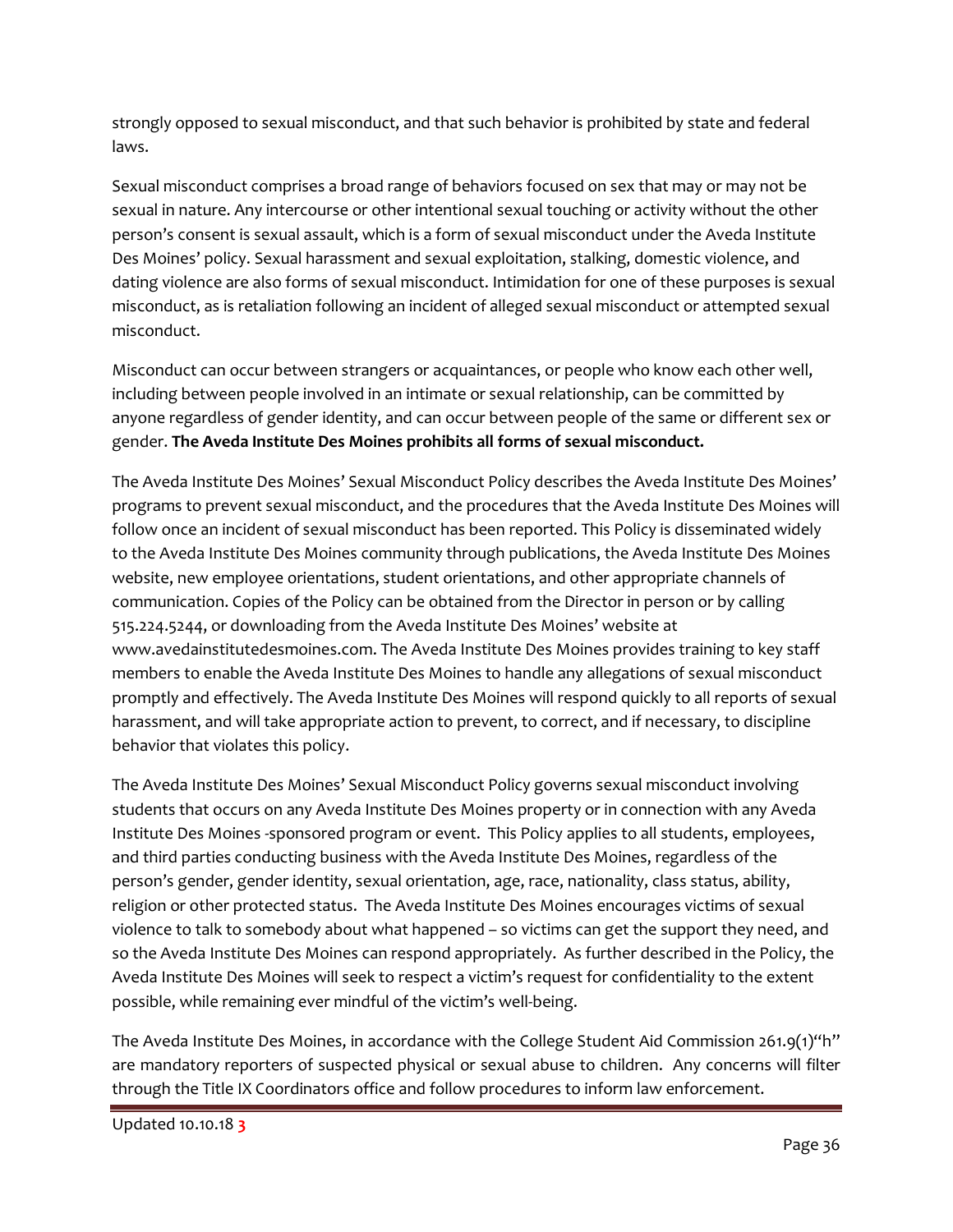|                        | <b>Start Dates</b>       | <b>End Dates</b>       |  |
|------------------------|--------------------------|------------------------|--|
| Cosmetology            | March 27, 2018           | June 22, 2019          |  |
|                        | June 5, 2018             | August 31, 2019        |  |
|                        | August 7, 2018           | October 31, 2019       |  |
|                        | October 2, 2018          | <b>January 8, 2020</b> |  |
|                        | January 29, 2019         | April 24, 2020         |  |
|                        | March 26, 2019           | June 19, 2020          |  |
|                        | June 4, 2019             | August 29, 2020        |  |
|                        | August 6, 2019           | October 30, 2020       |  |
|                        | October 1, 2019          | January 2, 2021        |  |
| <b>Esthiology I</b>    | June 7, 2018             | November 6, 2018       |  |
|                        | November 8, 2018         | April 16, 2019         |  |
|                        | April 18, 2019           | September 19, 2019     |  |
|                        | September 24, 2019       | February 27, 2020      |  |
| <b>Esthiology II</b>   | August 6, 2018           | January 9, 2019        |  |
|                        | <b>January 21, 2019</b>  | June 24, 2019          |  |
|                        | July 8, 2019             | December 9, 2019       |  |
| <b>Massage Therapy</b> | No scheduled start dates |                        |  |

#### **CALENDAR OF CLASSES FOR 2018-2019 16**

#### **The Aveda Institute Des Moines closes for the below listed holidays.**

| 2018                               | 2019                               |
|------------------------------------|------------------------------------|
| New Year's Day: 1/1                | New Year's Day: 1/1                |
| Memorial Day: 5/28                 | Memorial Day: 5/27                 |
| Independence Day: 7/4              | Independence Day: 7/4              |
| *Cosmetology Summer Break: 7/3-7/6 | *Cosmetology Summer Break: 7/5-7/8 |
| Labor Day: $9/3$                   | Labor Day: 9/2                     |
| Thanksgiving: 11/22-11/23          | Thanksgiving: 11/28-11/29          |
| Christmas: 12/24-12/25             | Christmas: 12/24-12/25             |
| *Holiday Break: 12/26-12/29        | *Holiday Break: 12/26-12/29        |

*\*Open only for make-up hours. June 2019 Cosmetology will not observe 2019 summer break. June 2018 Cosmetology will not observe 2018 summer break.*

# **SAFETY REQUIREMENTS**

The beauty industry has several safety requirements that include blood waste procedures if a client is accidentally cut, OSHA knowledge about the harmful ingredients in different beauty products, and electrical appliances like the use of blow drying and thermal curling. Prolonged exposure to some hair and nail chemicals may be hazardous and cause irritations. Special care must be taken when working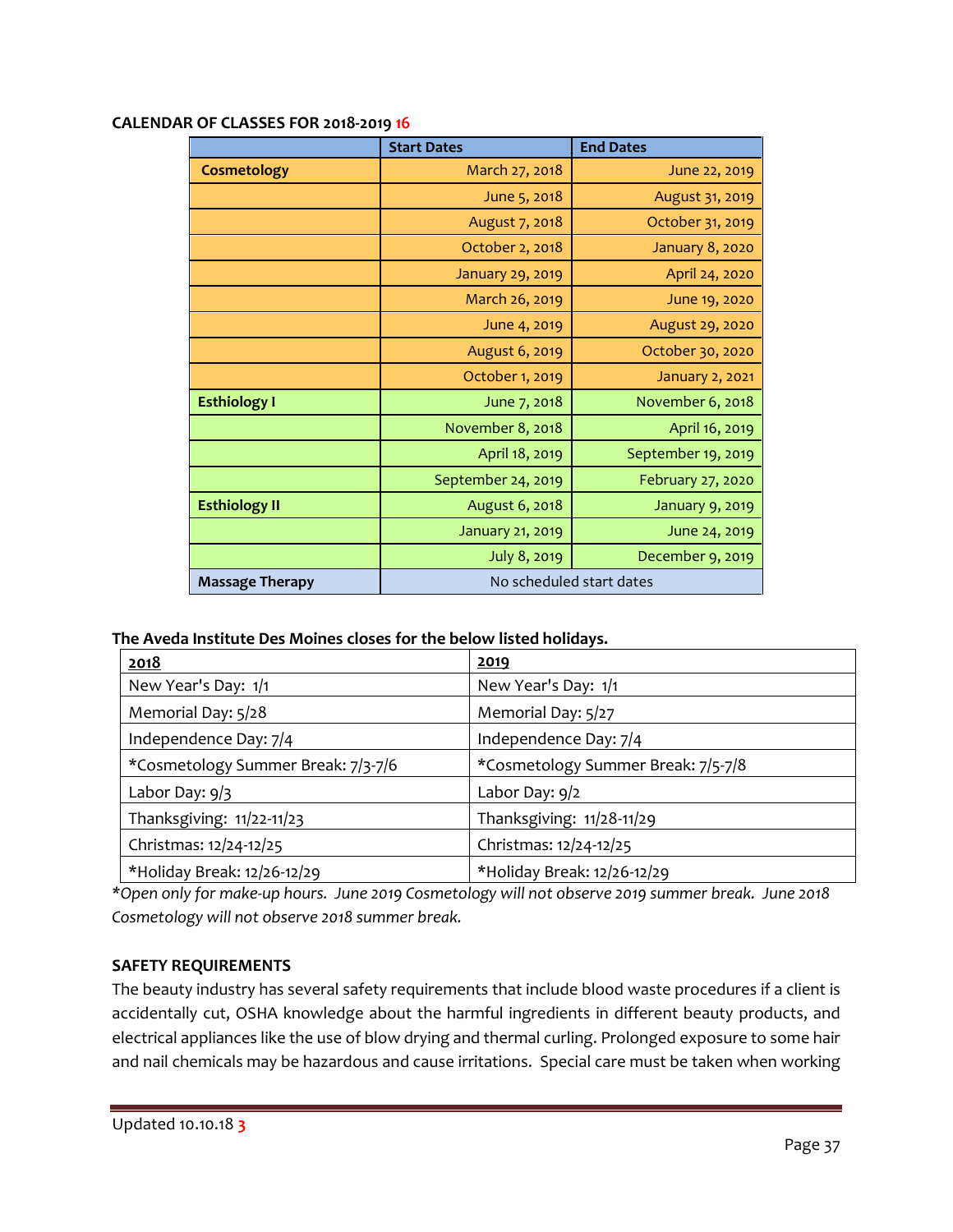with these chemicals. Cosmetologist must wear latex gloves when applying hair color and permanent waving lotions to avoid skin irritations

# **VACCINATIONS**

Although the Aveda Institute Des Moines does not require vaccinations, we do encourage each student to receive vaccinations for health benefits. For additional information on vaccinations, please refer to The National Vaccine Information Cente[r http://www.nvic.org/Vaccine-Laws/state](http://www.nvic.org/Vaccine-Laws/state-vaccine-requirements/iowa.aspx)[vaccine-requirements/iowa.aspx.](http://www.nvic.org/Vaccine-Laws/state-vaccine-requirements/iowa.aspx)

# **TUITION AND PAYMENT 27a, 27b, 27c**

| \$100.00    | <b>APPLICATION FEE</b>                        |
|-------------|-----------------------------------------------|
| \$100.00    | REGISTRATION FEE                              |
| \$50.00     | <b>CHANGE OF START FEE</b><br>(if applicable) |
| \$2,400.00  | BOOKS AND SUPPLIES<br>(KIT)                   |
| \$10,500.00 | TUITION ACADEMIC<br><b>YEAR ONE</b>           |
| \$10,500.00 | TUITION ACADEMIC<br>YFAR TWO                  |
| \$23,650.00 | <b>TOTAL INVESTMENT</b>                       |

# **COSMETOLOGY**

# \$100.00 APPLICATION FEE \$100.00 REGISTRATION FEE \$50.00 CHANGE OF START FEE *(if applicable)* \$1,900.00 BOOKS AND SUPPLIES (KIT) \$9,000.00 TUITION \$11,150.00 **TOTAL INVESTMENT**

**ESTHIOLOGY**

# **MASSAGE THERAPY**



The application fee is due at the time the student submits his/her admissions documents. *Note:* The application fee of \$100.00 is non-refundable. The \$100.00 registration fee is due at the time the

Updated 10.10.18 **3**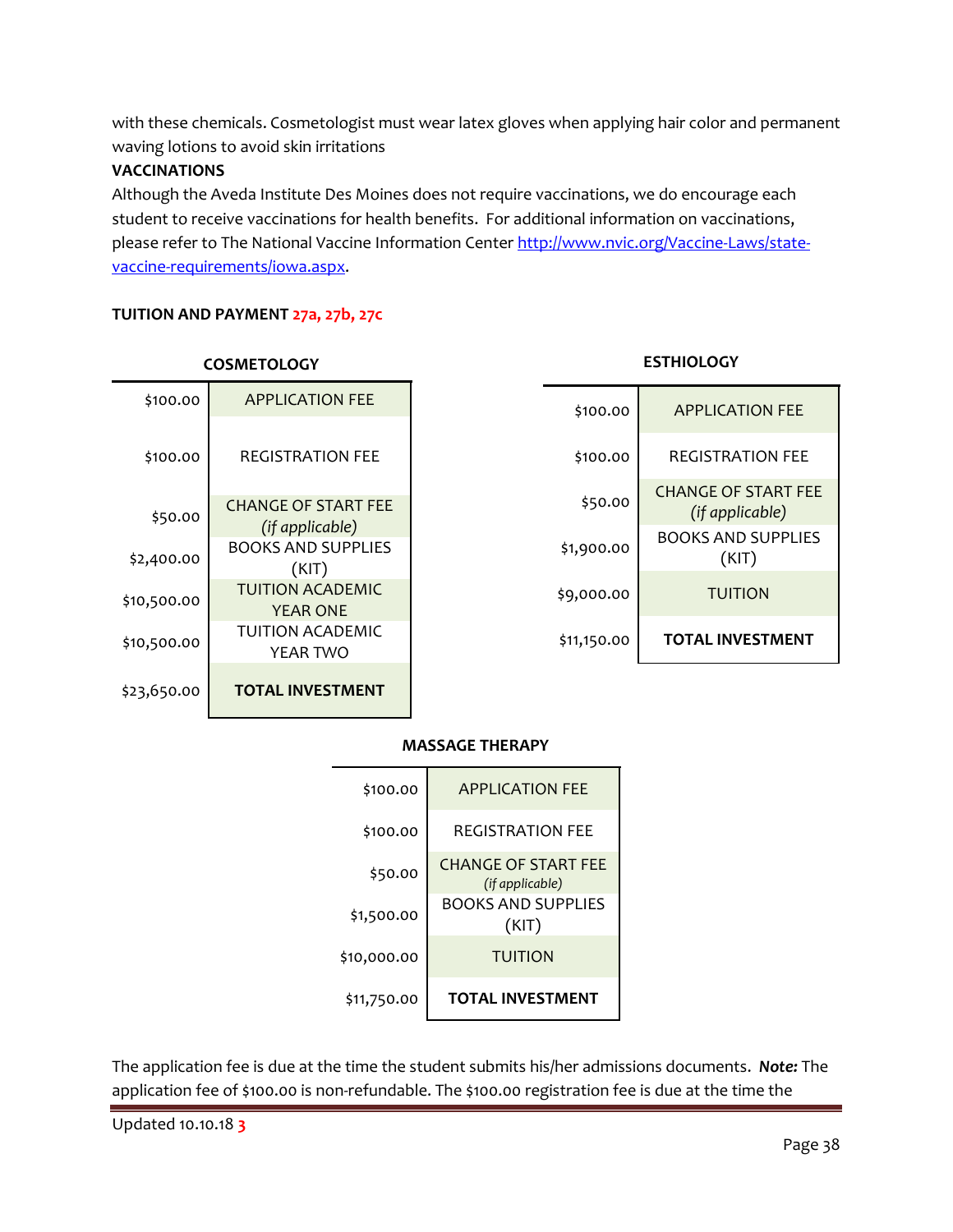student signs his/her enrollment agreement. The registration fee is refundable should a student cancel his/her enrollment within three (3) business days after signing the enrollment agreement.

The student's kit fee is due at the time a student signs his/her enrollment agreement and must be paid in full by one of the following options: cash, debit card, credit card, personal check, cashier's check, Sallie Mae loan\*, or personal loan. Contact Financial Aid Administrator at 515.309.8807 to discuss a suitable financial plan.

# **TUITION PAYMENT PLANS 27e**

|                               | <b>COSMETOLOGY</b>                                                                                                                                    |
|-------------------------------|-------------------------------------------------------------------------------------------------------------------------------------------------------|
| <b>Full Tuition Payment</b>   | Student makes one (1) tuition payment in the amount of \$21,000.00.                                                                                   |
| Quarterly Payment Plan        | Student makes four $(4)$ interest-free tuition payments in the amount of<br>\$5,250.00.                                                               |
| Monthly Payment Plan          | Student makes twelve (12) interest-free tuition payments in the amount of<br>\$1616.00 and one (1) interest-free payment in the amount of \$1,608.00. |
| Sallie Mae Smart Option Loan* | See Ioan conditions. Available to those who qualify.                                                                                                  |
| Federal Student Aid           | Available to those who qualify. Apply online at: www.fafsa.ed.gov/<br>School code: 042033.                                                            |

# **ESTHIOLOGY**

|                               | ESINIVLUUT                                                                                  |
|-------------------------------|---------------------------------------------------------------------------------------------|
| <b>Full Tuition Payment</b>   | Student makes one (1) tuition payment in the amount of \$9,000.00.                          |
| Monthly Payment Plan          | Student makes five (5) interest-free tuition payments in the amount of \$1,800.             |
| Sallie Mae Smart Option Loan* | See loan conditions.                                                                        |
| Federal Student Aid           | Available to those who qualify. Apply online at: www.fafsa.ed.gov/. School<br>code: 042033. |

|                               | <b>MASSAGE THERAPY</b>                                                                                                                              |
|-------------------------------|-----------------------------------------------------------------------------------------------------------------------------------------------------|
| <b>Full Tuition Payment</b>   | Student makes one (1) tuition payment in the amount of \$10,000.00.                                                                                 |
| Monthly Payment Plan          | Student makes five (5) interest-free tuition payments in the amount of<br>\$1,667.00 and one (1) interest-free payment in the amount of \$1,665.00. |
| Sallie Mae Smart Option Loan* | See loan conditions.                                                                                                                                |
| Federal Student Aid           | Available to those who qualify. Apply online at: www.fafsa.ed.gov/. School<br>code: 042033.                                                         |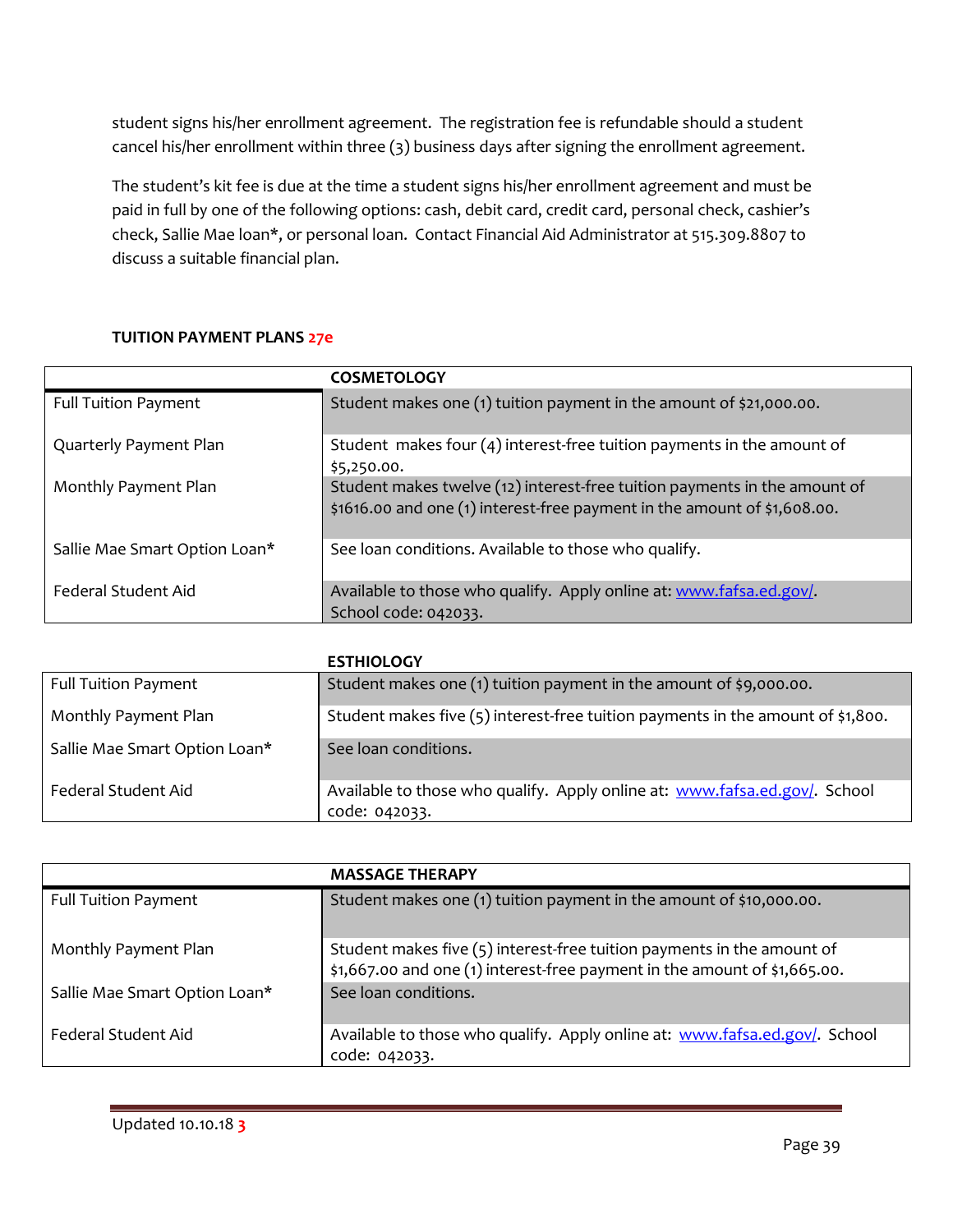An investment in your AVEDA Institute Des Moines education is an investment in your future. The AVEDA Institute Des Moines offers financing option to all those who qualify.

# **Federal Student Aid**

Title IV Federal Financial Aid is Available to those who qualify. Apply online at: [www.fafsa.ed.gov/.](http://www.fafsa.ed.gov/) School code: 042033.

# **Sallie Mae Career Training Smart Option Student Loan\***

The online application process can be completed by visiting [www.salliemae.com,](http://www.salliemae.com/) or by scheduling an appointment with the AVEDA Institute Des Moines' Office of Financial Aid. Contact Financial Aid Representative, Angie Long, at 515.309.8807.

| SALLIE MAE*                |                                                          |  |
|----------------------------|----------------------------------------------------------|--|
| <b>AVAILABLE FINANCING</b> | Student may finance his/her program tuition and kit fee. |  |
| LIVING EXPENSES            | Student may finance up to the Cost of Attendance to      |  |
|                            | help cover cost of living.                               |  |
| <b>INTEREST RATES</b>      | Competitive variable interest rates.                     |  |
| <b>IN-SCHOOL PAYMENTS</b>  | Flexible repayment options during the in-school &        |  |
|                            | separation period;                                       |  |
|                            | Interest-only repayment<br>1.                            |  |
|                            | OR                                                       |  |
|                            | 2. \$25.00 fixed monthly payments                        |  |
| <b>REPAYMENT TERMS</b>     | Repayment terms from 5-14 years.                         |  |
| <b>COSIGNING</b>           | Majority of applications require creditworthy            |  |
|                            | cosigner.                                                |  |
|                            | $\rightarrow$ Cosigner release program                   |  |
|                            | available.                                               |  |

# **\*Please note that the Aveda Institute Des Moines does not participate in a Preferred Lender Arrangement and a student may use any lender of their choice who will approve a personal loan.**

# **SCHOLARSHIPS 21**

The AVEDA Institute Des Moines does accept scholarship programs on an individual student basis. Scholarships and/or awards may be provided by private, civic, high school, church and other foundations, both inside and outside of the beauty & wellness industry. The Aveda Institute Des Moines accepts scholarships based upon academic merit or talent, and not solely on financial need. Whether a scholarship program is accepted is at the discretion of the Aveda Institute Des Moines Director.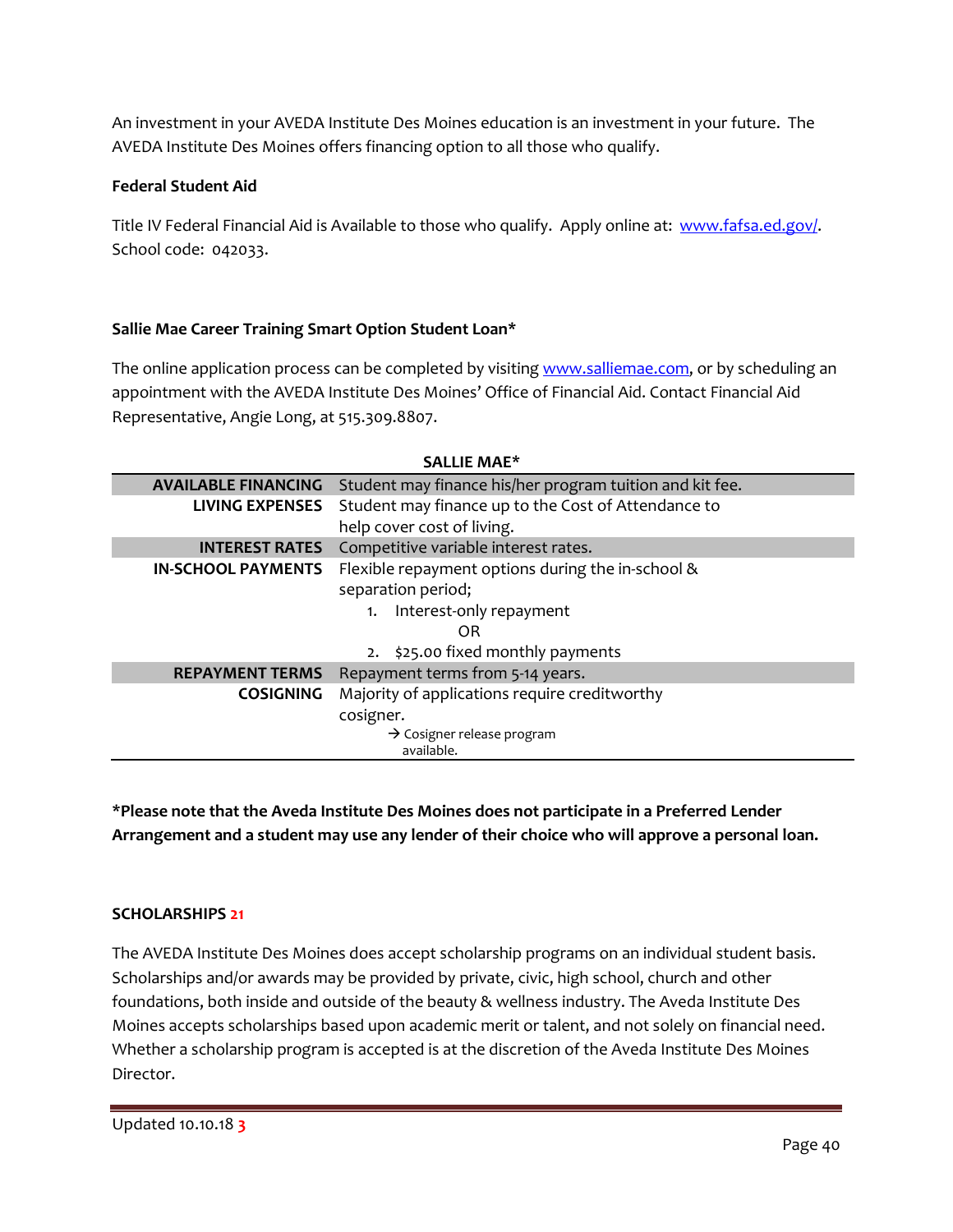Furthermore, the AVEDA Institute Des Moines may offer scholarships to incoming and current students who have been accepted into a specific program of study. Funds are awarded in recognition of a student's accomplishments, and potential for future growth and development, based upon criteria set by the Aveda Institute Des Moines. When a scholarship is provided by the Aveda Institute Des Moines, any eligible candidate meeting the set criteria may apply for the scholarship.

\*If a student's enrollment status changes after they receive a scholarship, it is per the discretion of the Aveda Institute Des Moines and applicable scholarship documents if the funds are applied towards tuition or if they are returned to the scholarship provider.

# **Refund Policy 14**

If a student's enrollment is terminated or canceled for any reason, all refunds will be made according to the following refund schedule:

- a. Cancellation must be made in writing. In order for a student (or in the case of a student under legal age, his/her parent or guardian) to cancel his/her enrollment and withdraw from school, the student must notify the Aveda Institute Des Moines in writing.
- b. All monies will be refunded, if the applicant is not accepted by the Aveda Institute Des Moines or if the student cancels within three (3) business days (as determined by the postmark on written notification) after signing the enrollment agreement and making an initial deposit except for the \$100 application fee. The postmark will determine the cancellation date on written notification, or the date written notification is delivered to the school administrator/owner in person. This policy applies regardless of whether or not the student has actually started training. **\***
- c. Cancellation after the third  $(3<sup>rd</sup>)$  business day, but before beginning the first class, will result in a refund of all monies paid, with the exception of the \$100.00 registration fee.
- d. Student's kit is non-refundable after the student has possession of their kit.
- e. For students who enroll in and begin classes, and later withdraw or are terminated, the Aveda Institute Des Moines shall make a refund through the following calculations:

# (90% x Tuition\*) X (60% point of academic year – scheduled hours as of last day attended) 60% point of academic year

*\*See student enrollment agreement for respective academic year tuition amounts.*

If a student terminates a program due to the student's physical incapacity, or due to the transfer of the student's spouse's employment to another city, the terminating student shall receive a refund of tuition in an amount which equals the amount of tuition charged, multiplied by the ratio of the remaining number of scheduled clock hours in the school period to the total scheduled clock hours of the school period.

f. Enrollment time is defined as the time elapsed between the actual starting date and the date of the student's last day of attendance in school.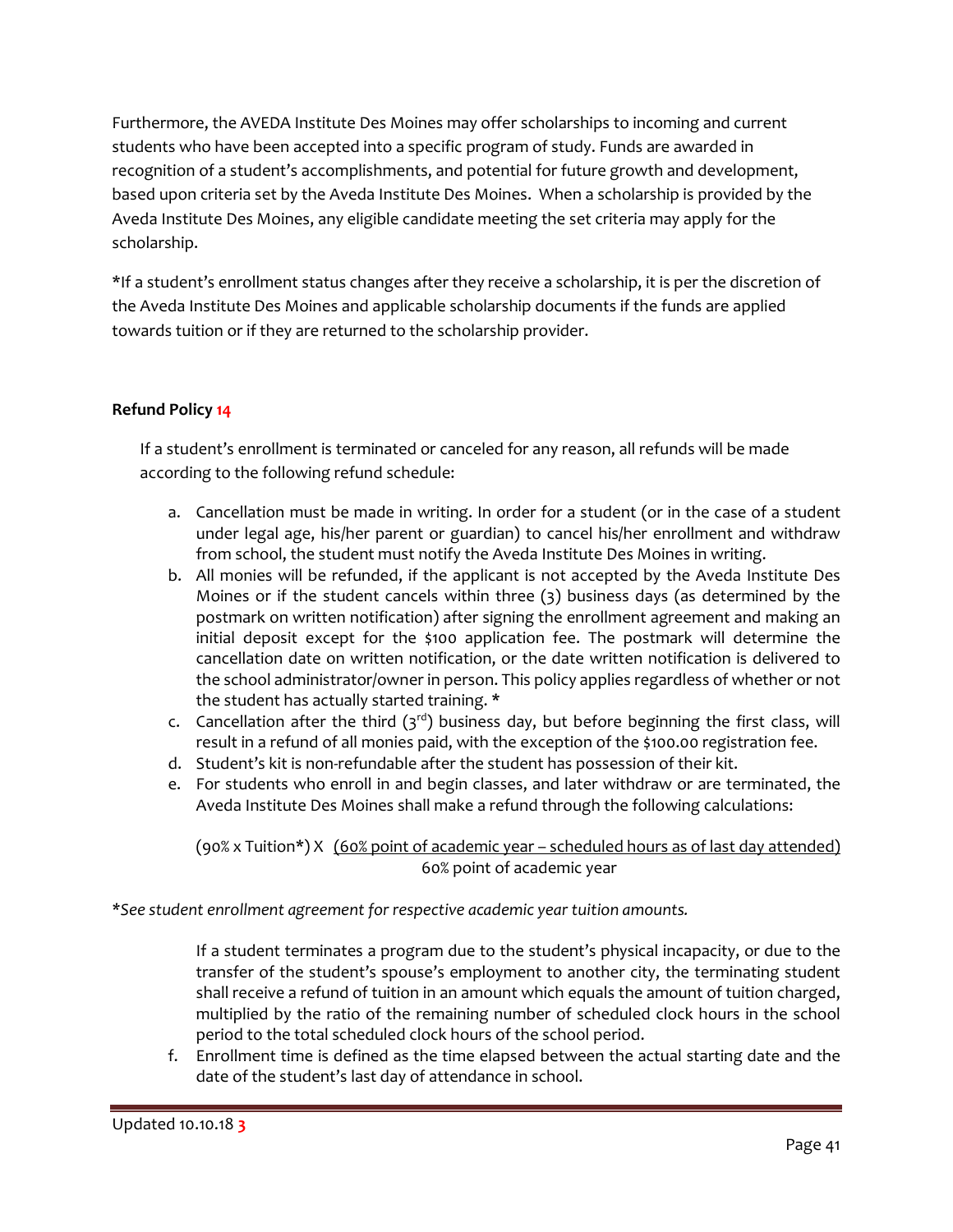- g. The termination date, for refunds computation purposes, will be determined by the postmark on written notification, or the date said information is delivered to the school administrator/owner in person. The refund must be calculated within 30 days of the withdrawal date, and all refunds will be made within 45 days of termination or receipt of written cancellation.
- h. For purposes of calculating the date of withdrawal, attendance is monitored on weekly basis to determine unofficial withdrawal. The school will consider the student withdrawn if the student does not attend class for 14 consecutive days or notify the school of his/her intention to withdraw. The official withdrawal date is determined by the last day attended, as evidenced by attendance records. All miscellaneous costs which have not yet become due will be void.
- i. A student on an approved leave of absence notifies the school that he or she will not be returning. The date of withdrawal shall be the earlier of the date of expiration of the leave of absence or the date the student notifies the Aveda Institute Des Moines that the student will not be returning.
- j. If the Aveda Institute Des Moines is permanently closed and no longer offers instruction after a student has enrolled, the student is entitled to a pro-rata refund of the program.
- k. If a program is cancelled subsequent to a student's enrollment, but prior to beginning instruction, the school shall, at its option: 1) provide a full refund of all monies paid; or 2) provide for completion of the program.
- l. **Return of Unearned Title IV Loans:** The Aveda Institute Des Moines will determine the amount of any Title IV aid to be returned in accordance with the Department of Education Guidelines. An eligible Title IV aid recipient who fails to complete over 60% of a payment period is considered to have not earned all the federal aid that may have been previously awarded. A required calculation will be performed to determine the portion of the unearned federal student aid that must be returned to the U.S. Department of Education. In many cases, this policy may also result in the student owing a refund to the Department of Education. The following is the distribution of unearned aid that must be returned: Unsubsidized, Subsidized, Parent Plus, Federal Pell Grants, and then the Student.
- m. **Return of Unearned Funds from Non-Title IV Loans:** If any portion of the Total Fee is funded through a loan other than a Title IV loan, then Student and any Responsible Guardian hereby authorizes the Aveda Institute Des Moines to pay any refund directly to the lender, up to the outstanding loan amount.

# **\*\*\* MILITARY REFUND POLICY: For students who are members of the Iowa National Guard or**

**reserve** forces of the United States (and the spouses of such members if the members have dependent children when ordered into active duty); The school shall provide a full refund of tuition and fees to a student who withdraws and requests that benefit for the payment period in which the student withdrew. If arrangements cannot be made for the student to complete the program at a later time, the student shall be considered dropped and all tuition refunded.